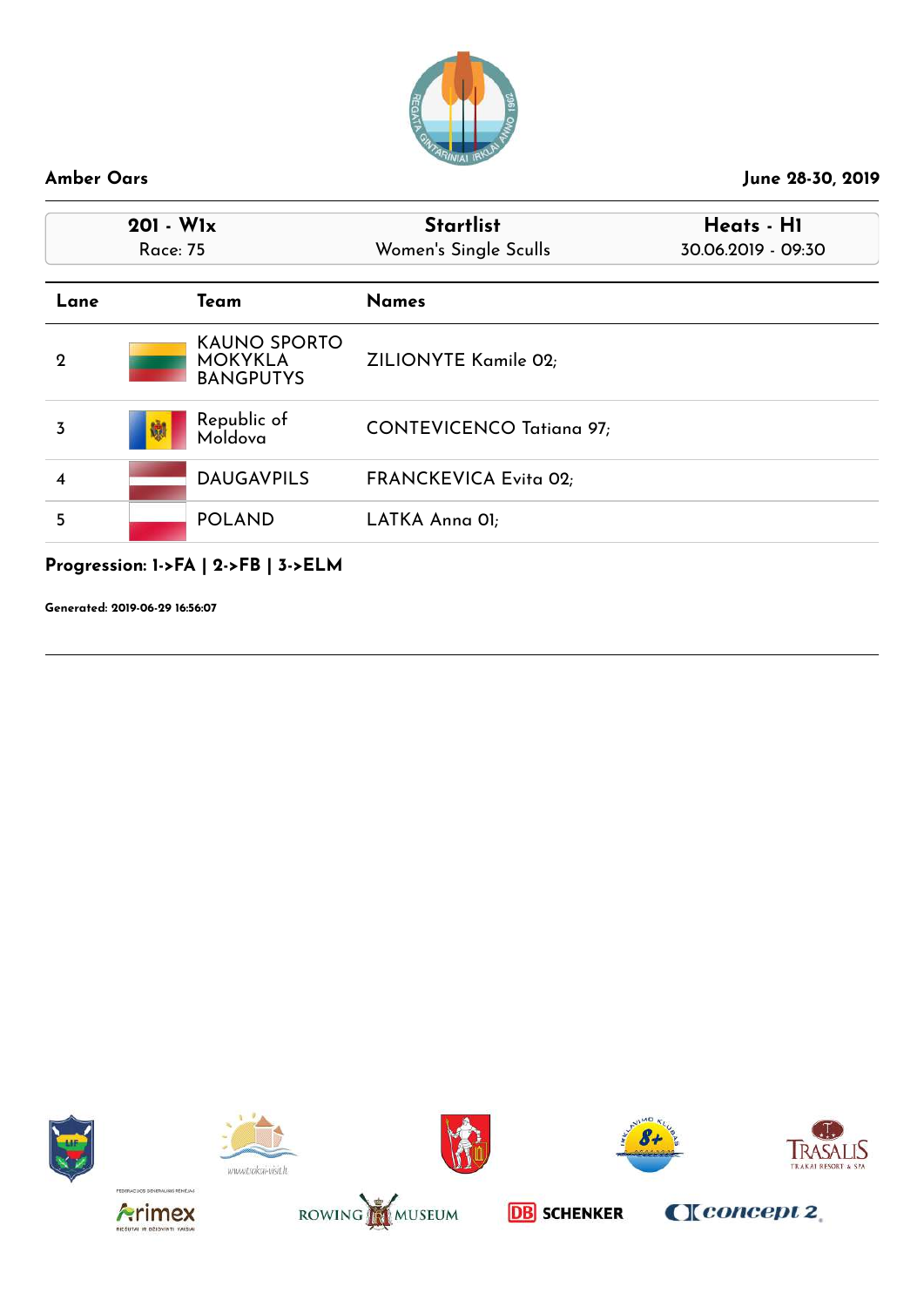

| 201 - Wlx<br>Race: 76 |                                | <b>Startlist</b><br>Women's Single Sculls | Heats - H2<br>30.06.2019 - 09:35 |
|-----------------------|--------------------------------|-------------------------------------------|----------------------------------|
| Lane                  | Team                           | <b>Names</b>                              |                                  |
| 2                     | Rowing Club<br>Tallinn         | LAANE Liisa-Marie 01;                     |                                  |
| 3                     | MSG/SASS                       | POHEVICA Laura 02;                        |                                  |
| 4                     | LATVIA                         | LEVINOKA Violeta 01;                      |                                  |
| 5                     | <b>NARVA</b><br><b>ENERGIA</b> | <b>BORODATSOVA Uljana 97;</b>             |                                  |

**Progression: 1->FA | 2->FB | 3->ELM**

**Generated: 2019-06-29 16:56:07**















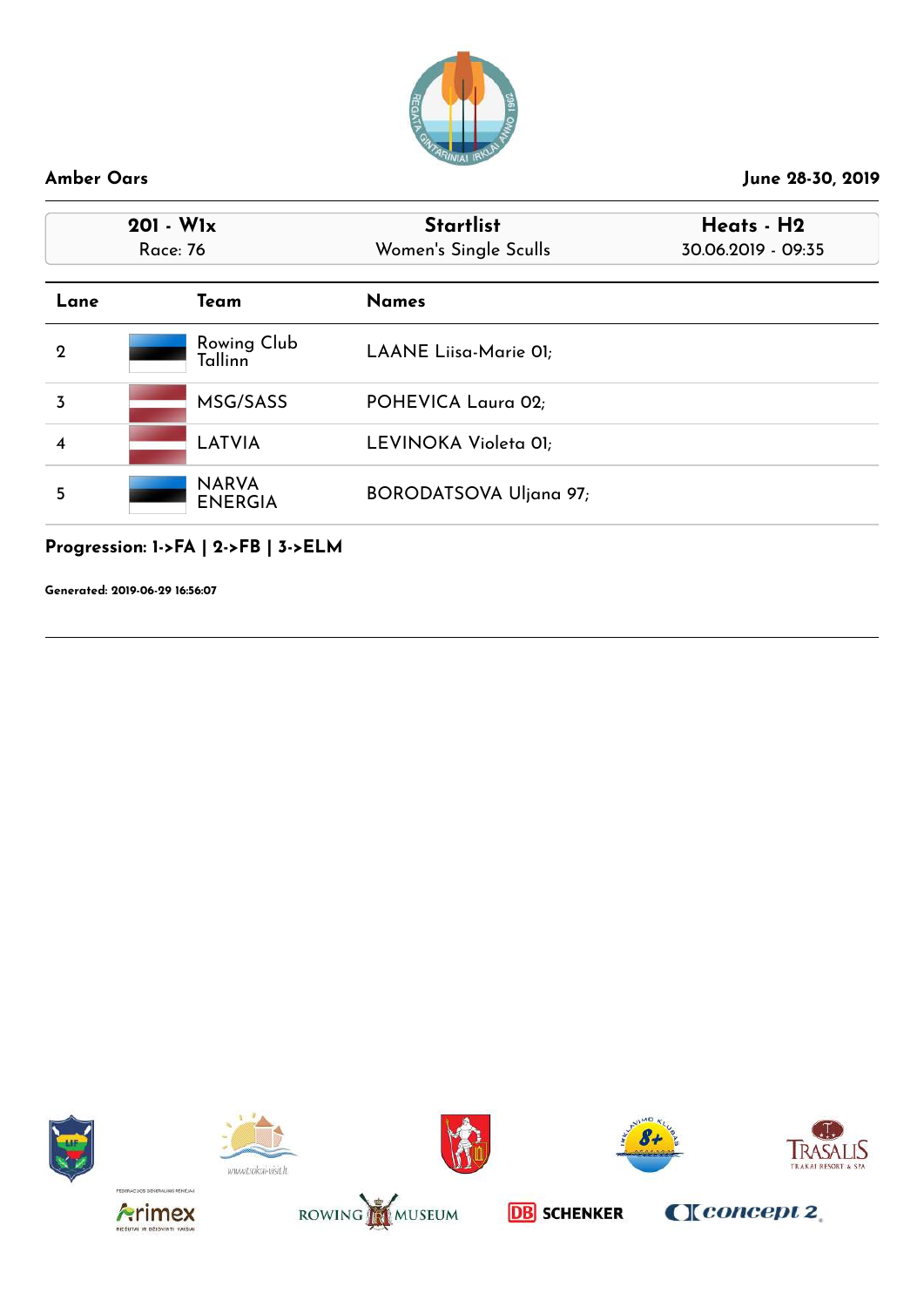

| $201 - W1x$<br><b>Race: 77</b> |                                                           | <b>Startlist</b>              | Heats - H3         |
|--------------------------------|-----------------------------------------------------------|-------------------------------|--------------------|
|                                |                                                           | Women's Single Sculls         | 30.06.2019 - 09:40 |
| Lane                           | Team                                                      | <b>Names</b>                  |                    |
| $\mathbf 2$                    | <b>GEORGIA</b>                                            | <b>CHIVADZE Dali;</b>         |                    |
| 3                              | Rowing Club<br>Tallinn                                    | JARVSOO Katariina-Johanna 98; |                    |
|                                | Parnu SK                                                  | KUUTS Nora 97;                |                    |
| 5                              | <b>KAUNO SPORTO</b><br><b>MOKYKLA</b><br><b>BANGPUTYS</b> | NABAZAITE Emilija 04;         |                    |

## **Progression: 1->FA | 2->FB | 3->ELM**

**Generated: 2019-06-29 16:56:07**















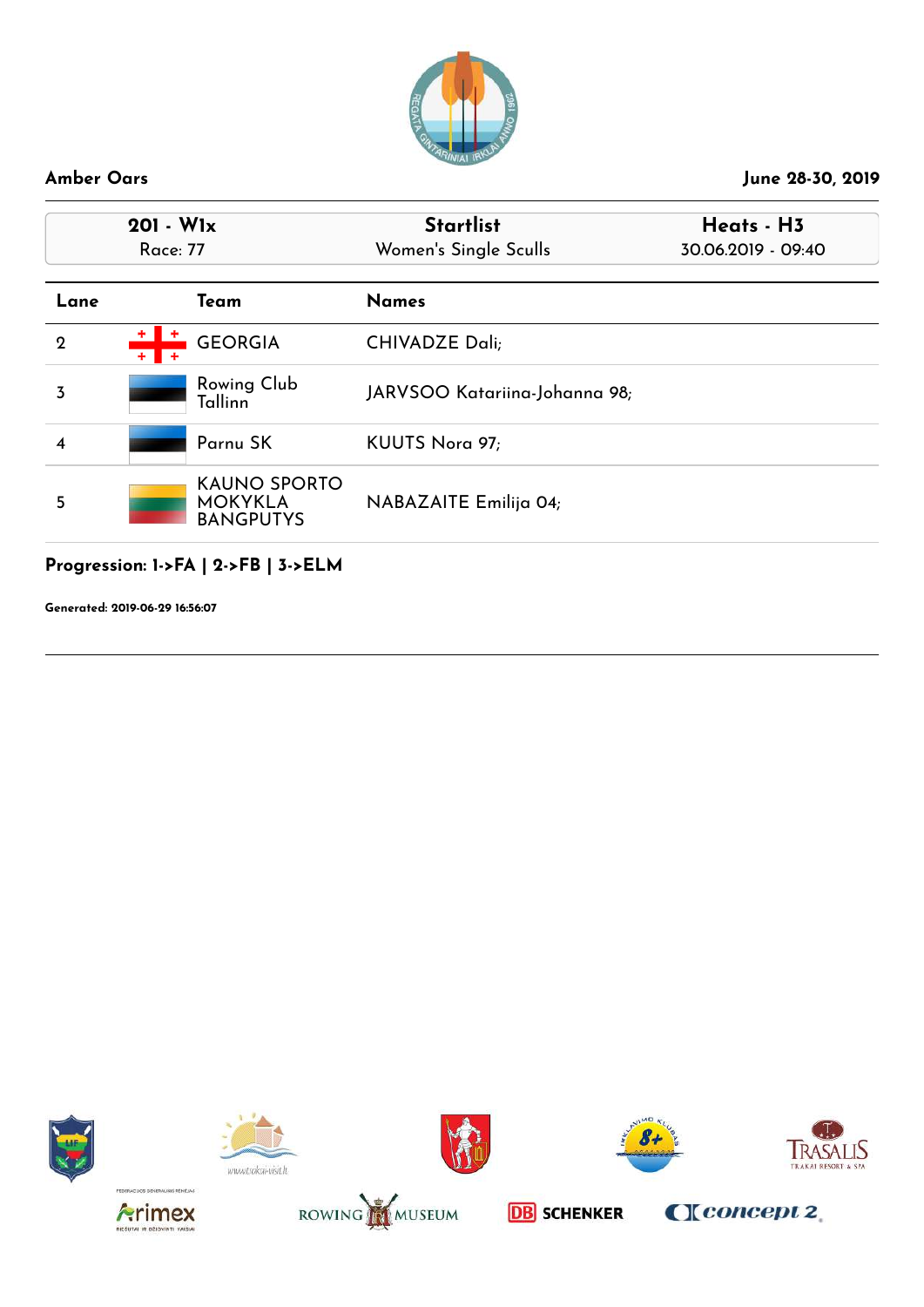

| $201 - W1x$<br>Race: 78 |                                     | <b>Startlist</b><br>Women's Single Sculls | Heats - H4<br>30.06.2019 - 09:45 |
|-------------------------|-------------------------------------|-------------------------------------------|----------------------------------|
| Lane                    | Team                                | <b>Names</b>                              |                                  |
| $\mathbf 2$             | <b>NARVA</b><br><b>ENERGIA</b>      | ZELJUKANOVA Kristina 00;                  |                                  |
| 3                       | <b>VILJANDI RC</b>                  | DIMITRIJEV Helene 02;                     |                                  |
| 4                       | KRSM - IK<br>Favoritas              | VASKEVICIUTE Guste 04;                    |                                  |
| 5                       | <b>LITHUANIA</b>                    | SENKUTE Viktorija 95;                     |                                  |
|                         | Progression: 1->FA   2->FB   3->ELM |                                           |                                  |















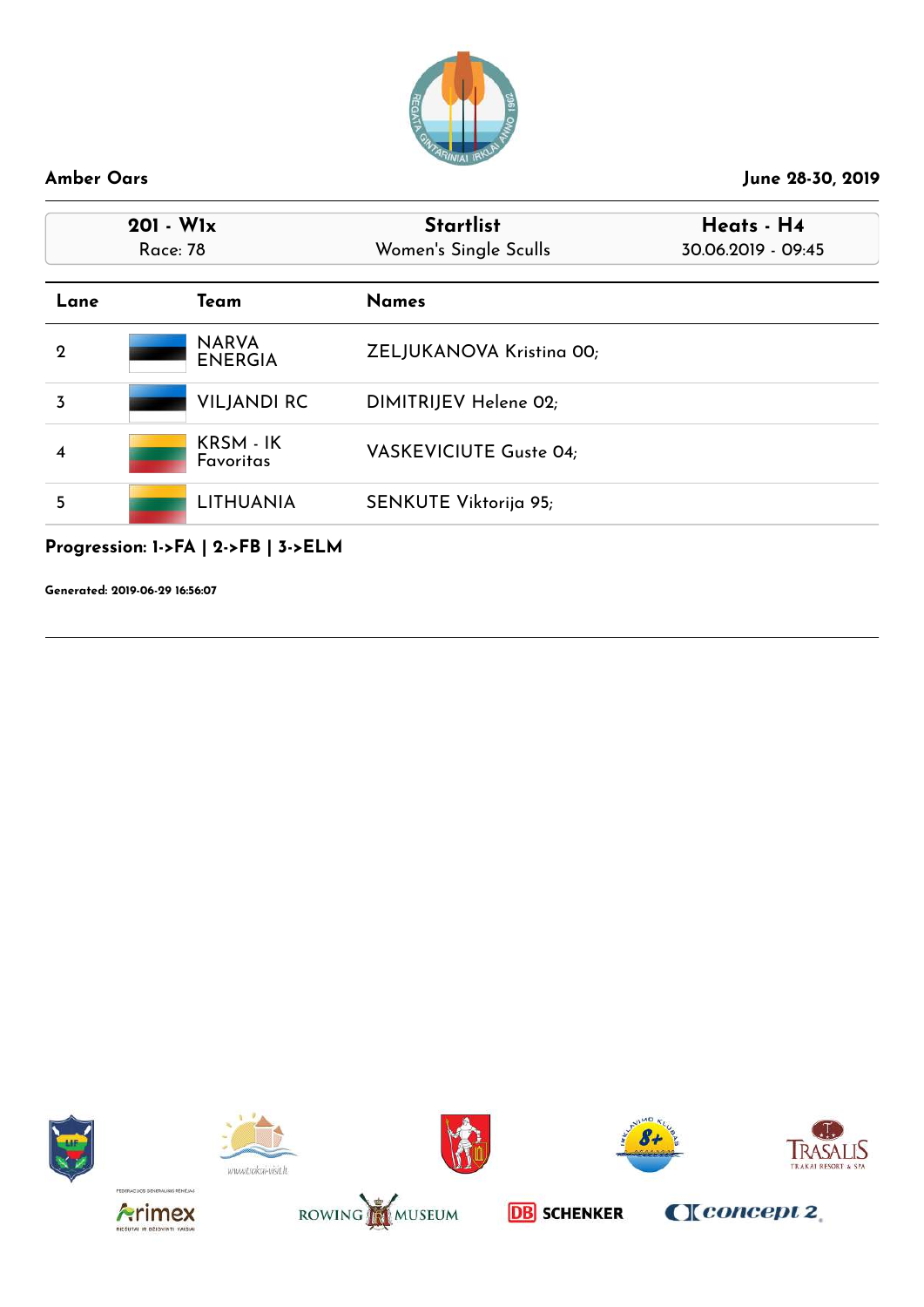

| $201 - W1x$<br><b>Race: 79</b> |                             | <b>Startlist</b><br>Women's Single Sculls | Heats - H5<br>30.06.2019 - 09:50 |
|--------------------------------|-----------------------------|-------------------------------------------|----------------------------------|
| Lane                           | Team                        | <b>Names</b>                              |                                  |
| $\mathbf 2$                    | Rowing Club<br>Tallinn      | ALNEK Karmen 89;                          |                                  |
| 3                              | MSG/SASS                    | SIMACEVA Jelizaveta 96;                   |                                  |
| 4                              | MSG Jurmala                 | <b>RUMPE Laine 03;</b>                    |                                  |
| 5                              | Republic of<br>Moldova<br>镧 | <b>CONCEVICENCO Tatiana 97;</b>           |                                  |

## **Progression: 1->FA | 2->FB | 3->ELM**

**Generated: 2019-06-29 16:56:07**















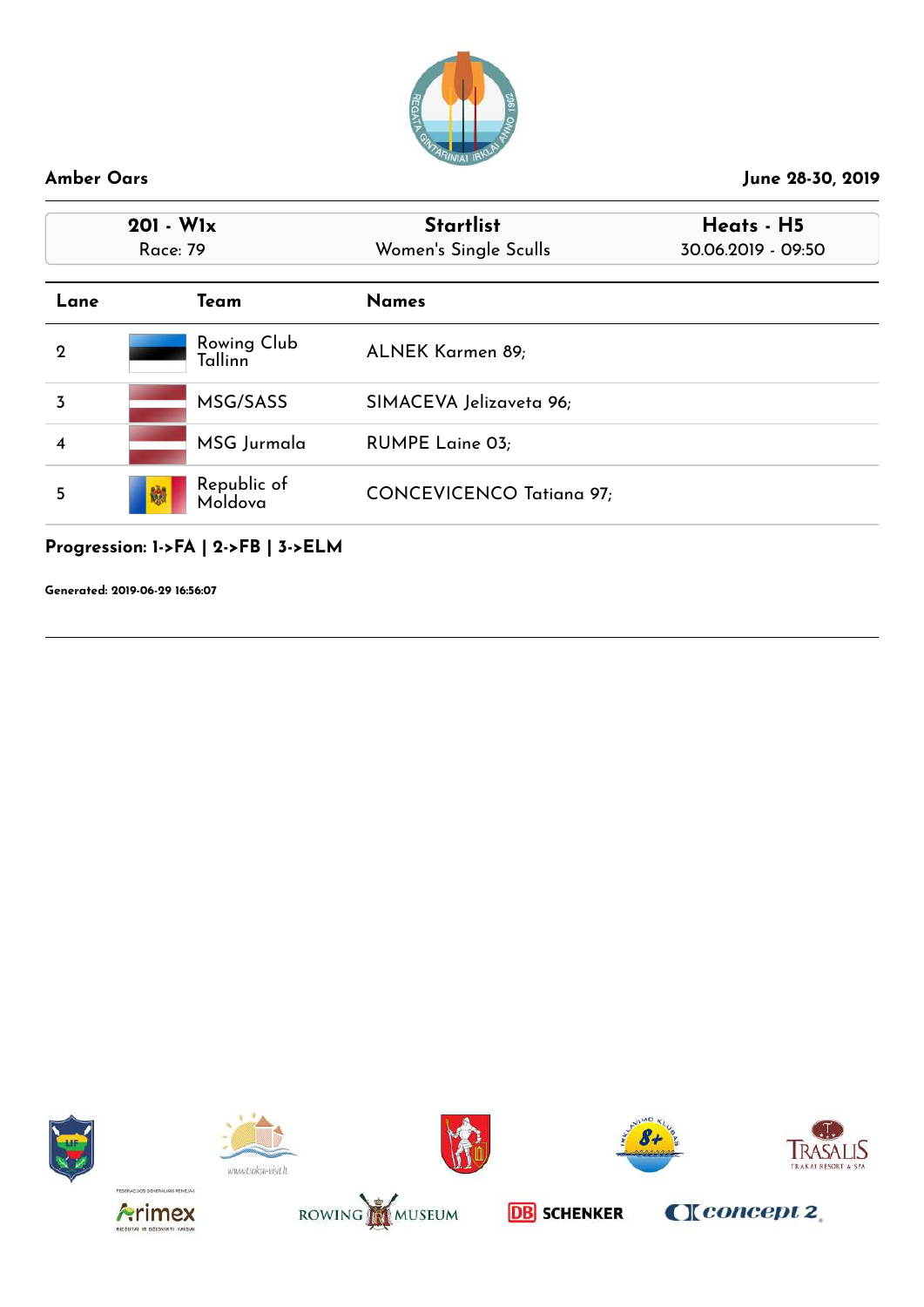

| $201 - W1x$<br><b>Race: 80</b> |                                | <b>Startlist</b><br>Women's Single Sculls | Heats - H6<br>30.06.2019 - 09:55 |
|--------------------------------|--------------------------------|-------------------------------------------|----------------------------------|
| Lane                           | Team                           | <b>Names</b>                              |                                  |
| $\mathbf 2$                    | KRSM - IK<br><b>Favoritas</b>  | TALACKAITE Daniele 01;                    |                                  |
| 3                              | Jelgava BJSS                   | <b>BUMBIERE Kristine 03;</b>              |                                  |
| 4                              | <b>NARVA</b><br><b>ENERGIA</b> | SAFONOVA Uljana 04;                       |                                  |
|                                |                                |                                           |                                  |

## **Progression: 1->FA | 2->FB | 3->ELM**

**Generated: 2019-06-29 16:56:07**















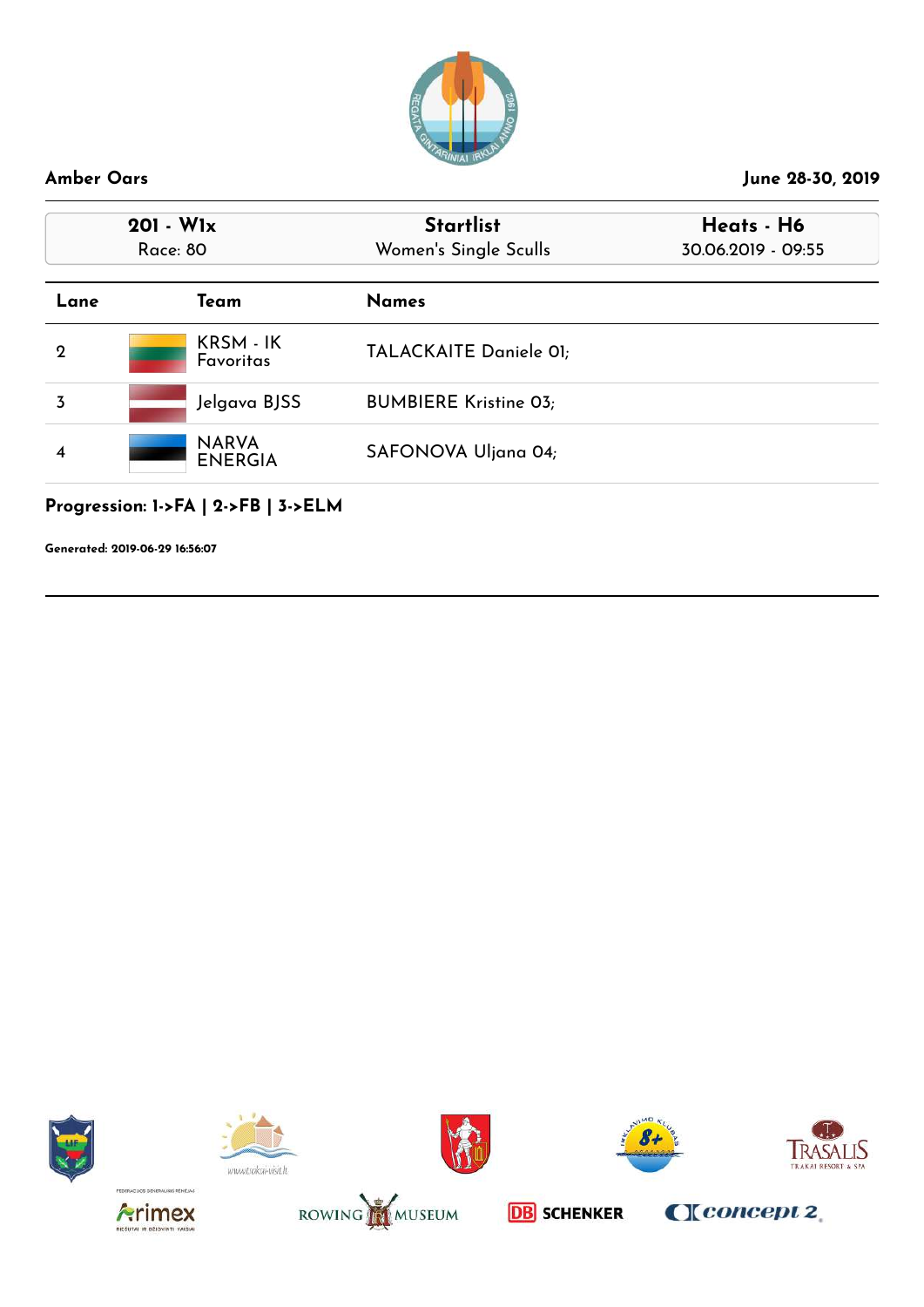

| $202 - M1x$<br>Race: 81 |                                                           | <b>Startlist</b><br>Men's Single Sculls | Heats - H1<br>30.06.2019 - 10:00 |  |
|-------------------------|-----------------------------------------------------------|-----------------------------------------|----------------------------------|--|
| Lane                    | Team                                                      | <b>Names</b>                            |                                  |  |
|                         | <b>LITHUANIA</b>                                          | <b>BIELIAUSKAS Giedrius 97;</b>         |                                  |  |
| $\mathbf{2}$            | <b>KLAIPEDOS</b><br><b>IRKLAVIMO</b><br><b>CENTRAS</b>    | <b>ROMERIS Deimantas 03;</b>            |                                  |  |
| 3                       | LATVIA                                                    | RUGELIS Oskars Ansis 99;                |                                  |  |
| 4                       | <b>KAUNO SPORTO</b><br><b>MOKYKLA</b><br><b>BANGPUTYS</b> | CAPSKAS Jokubas OI;                     |                                  |  |
| 5                       | <b>LATVIA</b>                                             | <b>NAGLIS Haralds 02;</b>               |                                  |  |
| 6                       | <b>LATVIA</b>                                             | <b>VERPAKOVSKIS Tits Ralfs 97;</b>      |                                  |  |

## **Progression: 1->FA | 2->FB | 3->ELM**















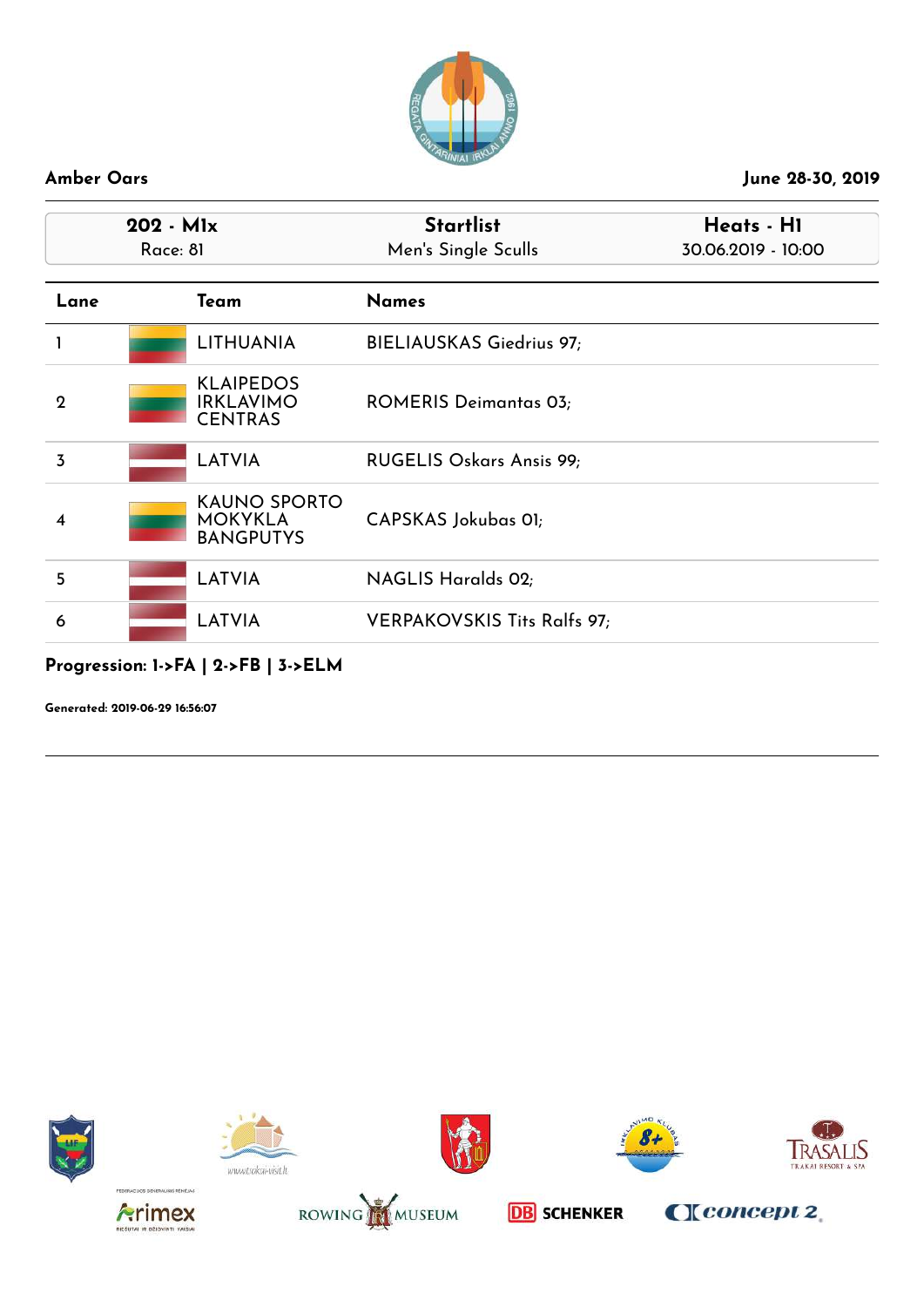

| 202 - Mlx<br>Race: 82 |  |                                                        | <b>Startlist</b><br>Men's Single Sculls | Heats - H2<br>30.06.2019 - 10:05 |
|-----------------------|--|--------------------------------------------------------|-----------------------------------------|----------------------------------|
| Lane                  |  | Team                                                   | <b>Names</b>                            |                                  |
|                       |  | Parnu SK                                               | NURM Bertty 99;                         |                                  |
| $\mathbf 2$           |  | <b>LITHUANIA</b>                                       | PREIDYS Kasparas 02;                    |                                  |
| $\overline{3}$        |  | <b>KLAIPEDOS</b><br><b>IRKLAVIMO</b><br><b>CENTRAS</b> | MURAVJOV Artur 97;                      |                                  |
| $\overline{\bf{4}}$   |  | <b>UKRAINA</b>                                         | YEVDOKYMOV Serhii 96;                   |                                  |
| 5                     |  | <b>UKRAINA</b>                                         | RASCHEPKIN Maksym 95;                   |                                  |
| 6                     |  | Rowing Club<br>Tallinn                                 | LINDSALU Kristjan 00;                   |                                  |

## **Progression: 1->FA | 2->FB | 3->ELM**

**Generated: 2019-06-29 16:56:07**















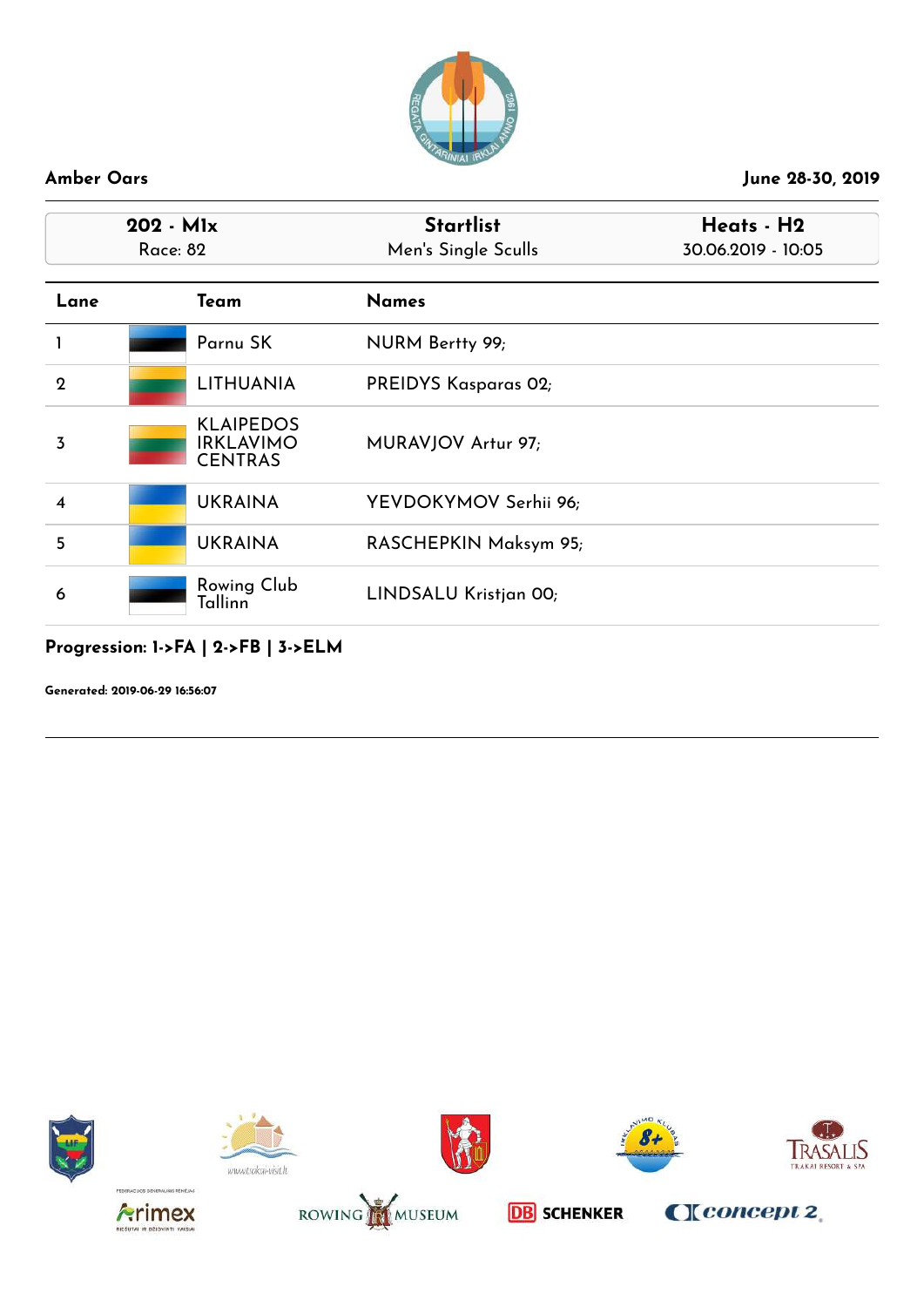

| $202 - M1x$<br>Race: 83 |                                                           | <b>Startlist</b><br>Men's Single Sculls | Heats - H3<br>30.06.2019 - 10:10 |  |
|-------------------------|-----------------------------------------------------------|-----------------------------------------|----------------------------------|--|
| Lane                    | Team                                                      | <b>Names</b>                            |                                  |  |
|                         | <b>KAUNO SPORTO</b><br><b>MOKYKLA</b><br><b>BANGPUTYS</b> | <b>JUSKEVICIUS Povilas 03;</b>          |                                  |  |
| $\mathbf 2$             | Republic of<br>鯻<br>Moldova                               | DEREVEANCO Mihail 99;                   |                                  |  |
| 3                       | <b>LITHUANIA</b>                                          | <b>STANKUNAS Povilas 97;</b>            |                                  |  |
| 4                       | <b>POLAND</b>                                             | PADUCH Pawel 99;                        |                                  |  |
| 5                       | LATVIA                                                    | ZEIERS Jorens OI;                       |                                  |  |
| 6                       | Republic of<br>孄<br>Moldova                               | MOSOI Artemii 03;                       |                                  |  |

### **Progression: 1->FA | 2->FB | 3->ELM**















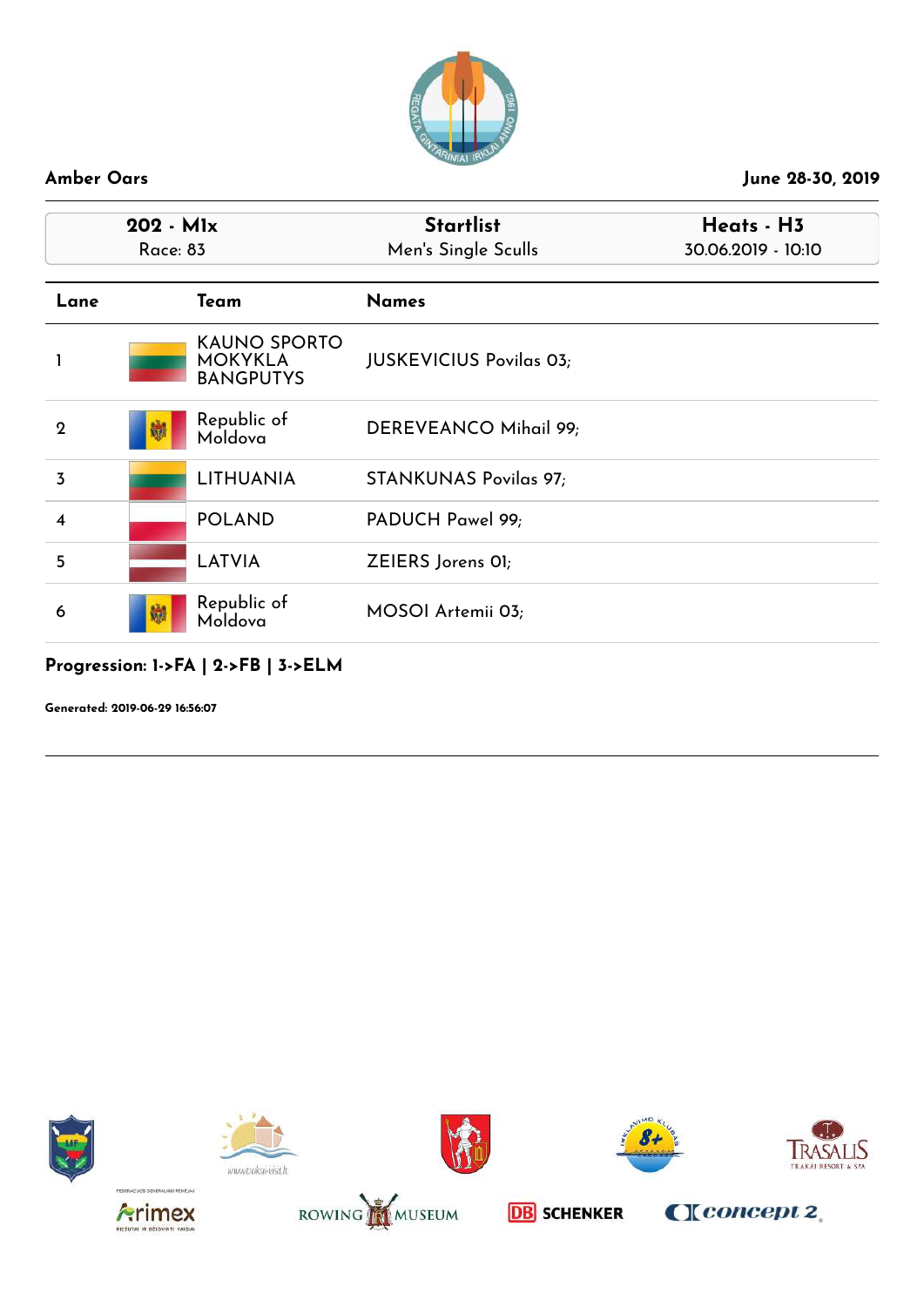

| 202 - Mlx<br><b>Race: 84</b> |  |                                                        | <b>Startlist</b><br>Men's Single Sculls | Heats - H4<br>30.06.2019 - 10:15 |
|------------------------------|--|--------------------------------------------------------|-----------------------------------------|----------------------------------|
| Lane                         |  | Team                                                   | <b>Names</b>                            |                                  |
| 1                            |  | Parnu SK                                               | KIRADI Mark 02;                         |                                  |
| $\mathbf{2}$                 |  | <b>LATVIA</b>                                          | KUKSA Egils 01;                         |                                  |
| 3                            |  | <b>Birstono SC</b>                                     | <b>CERNEVICIUS Paulius 99;</b>          |                                  |
| 4                            |  | <b>KLAIPEDOS</b><br><b>IRKLAVIMO</b><br><b>CENTRAS</b> | <b>GRIKPEDIS Vilius 02;</b>             |                                  |
| 5                            |  | <b>NARVA</b><br><b>ENERGIA</b>                         | <b>GONCHAROV</b> Ignat 02;              |                                  |

## **Progression: 1->FA | 2->FB | 3->ELM**

**Generated: 2019-06-29 16:56:07**















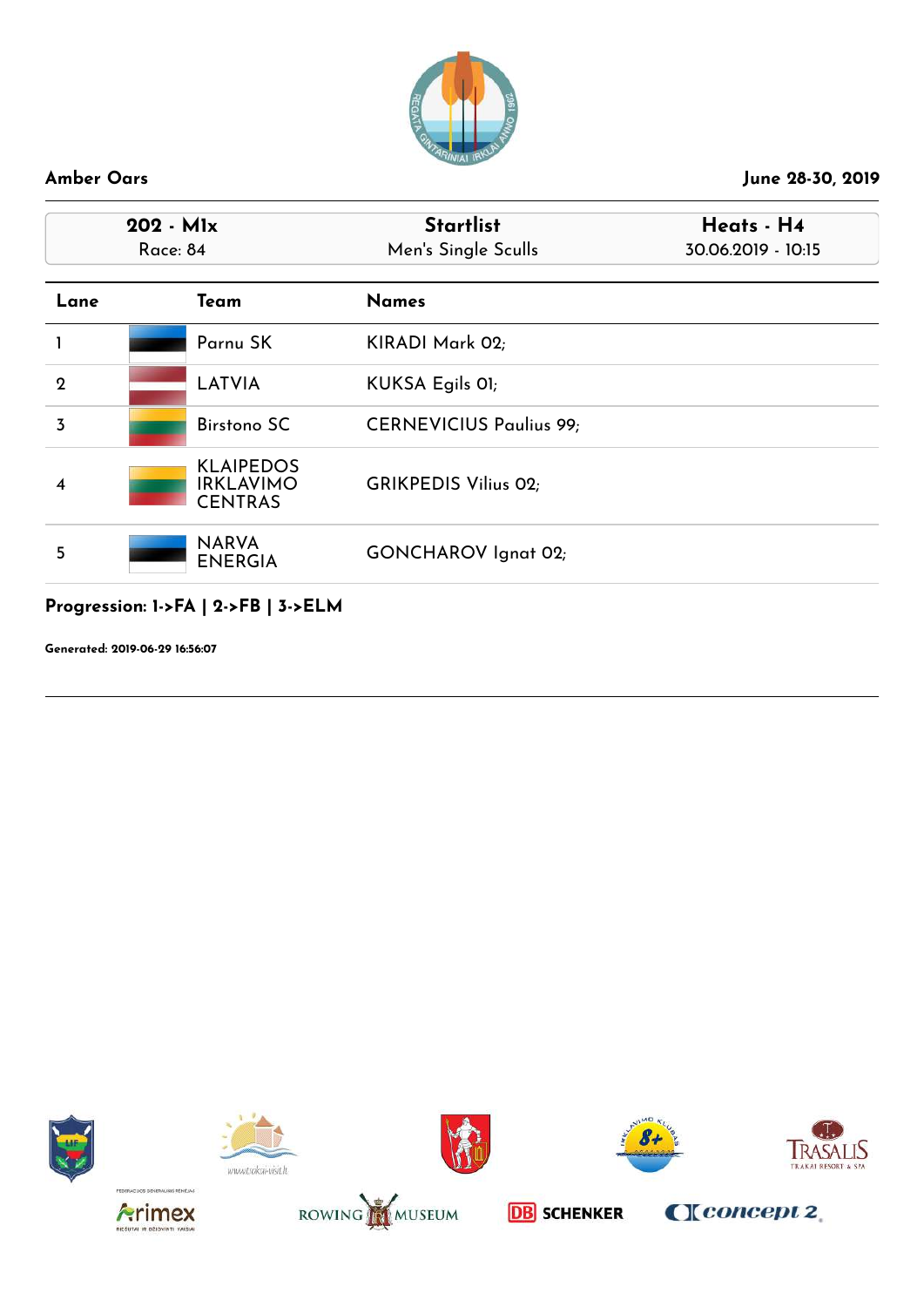

| $202 - M1x$<br><b>Race: 85</b> |                                                        | <b>Startlist</b><br>Men's Single Sculls | Heats - H5<br>30.06.2019 - 10:20 |  |
|--------------------------------|--------------------------------------------------------|-----------------------------------------|----------------------------------|--|
| Lane                           | Team                                                   | <b>Names</b>                            |                                  |  |
| $\mathbf 2$                    | <b>UKRAINA</b>                                         | ZAKHAROV Artem 03;                      |                                  |  |
| 3                              | Vilniaus miesto<br>sporto centras                      | <b>BALASAITIS Justinas 98;</b>          |                                  |  |
| 4                              | <b>LATVIA</b>                                          | <b>BAUMLERS Filips 00;</b>              |                                  |  |
| 5                              | <b>KLAIPEDOS</b><br><b>IRKLAVIMO</b><br><b>CENTRAS</b> | LOGVINOVAS Gustas 03;                   |                                  |  |

## **Progression: 1->FA | 2->FB | 3->ELM**

**Generated: 2019-06-29 16:56:07**















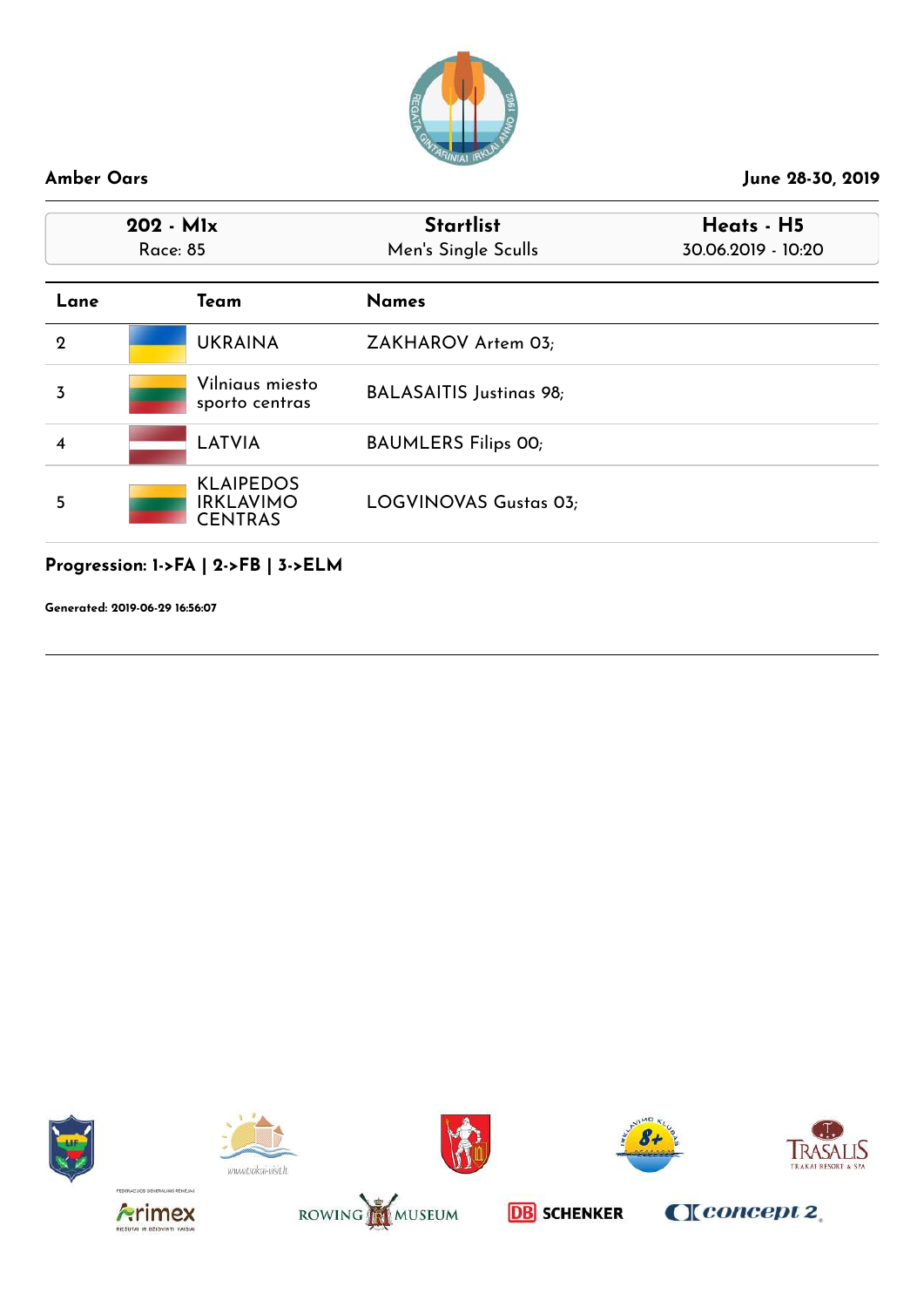

| 202 - Mlx<br><b>Race: 86</b> |                                                           | <b>Startlist</b><br>Men's Single Sculls | Heats - H6<br>30.06.2019 - 10:25 |
|------------------------------|-----------------------------------------------------------|-----------------------------------------|----------------------------------|
| Lane                         | Team                                                      | <b>Names</b>                            |                                  |
|                              | <b>NARVA</b><br><b>ENERGIA</b>                            | KONSTANTINOV Nikita 97;                 |                                  |
| $\boldsymbol{2}$             | <b>KAUNO SPORTO</b><br><b>MOKYKLA</b><br><b>BANGPUTYS</b> | KATKEVICIUS Matas 03;                   |                                  |
| 3                            | <b>KLAIPEDOS</b><br><b>IRKLAVIMO</b><br><b>CENTRAS</b>    | <b>VOLOSENKO Michail 01;</b>            |                                  |
| 4                            | Rowing Club<br>Tallinn                                    | LIIVAMAGI Ermo 00;                      |                                  |
| 5                            | Vilniaus miesto<br>sporto centras                         | <b>MAROCKA Domantas 00;</b>             |                                  |

### **Progression: 1->FA | 2->FB | 3->ELM**















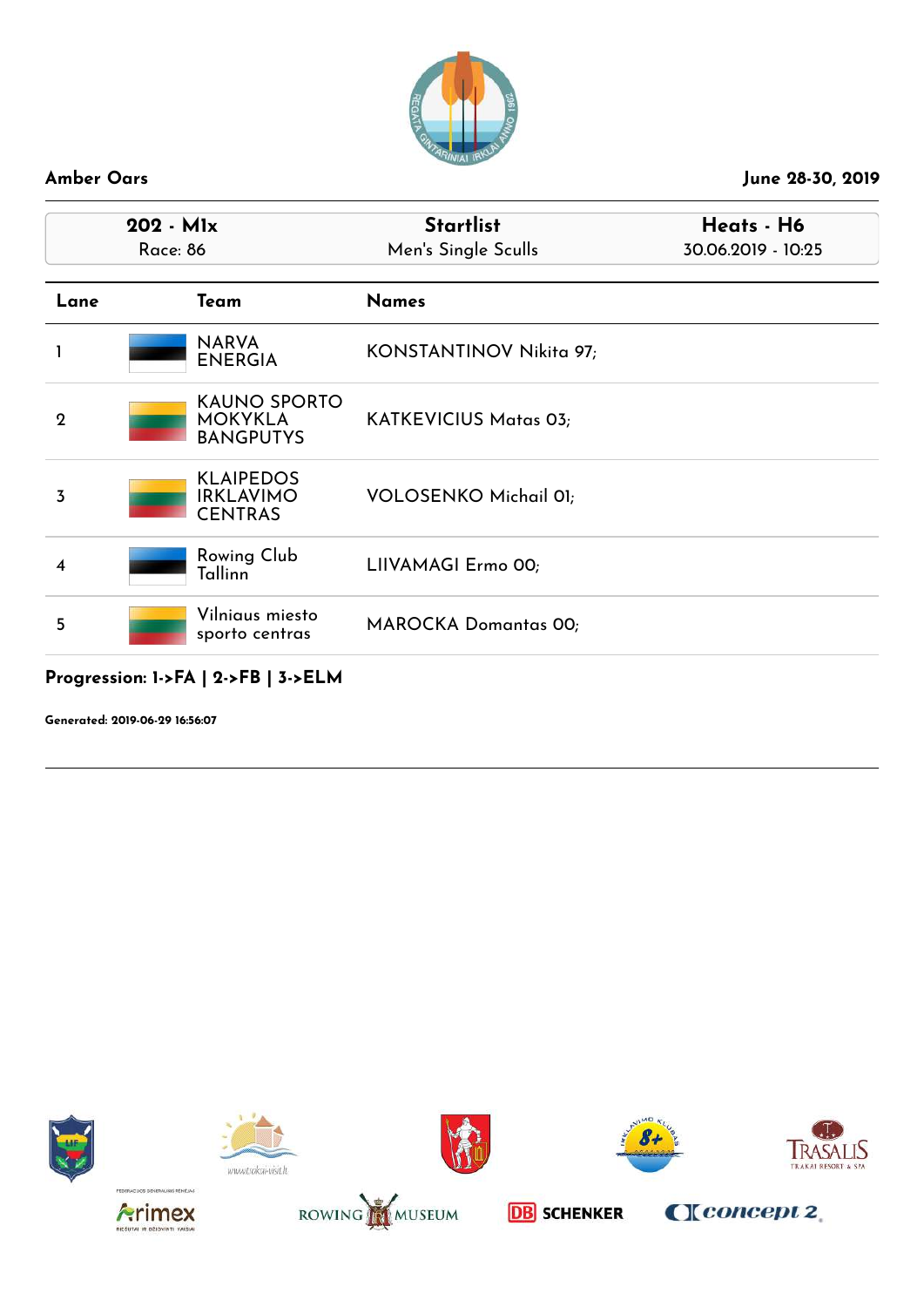

| $203 - M2$<br>Race: 87 |                    | <b>Startlist</b><br>Heats - H1<br>Men's Pair<br>30.06.2019 - 10:30 |  |
|------------------------|--------------------|--------------------------------------------------------------------|--|
| Lane                   | Team               | <b>Names</b>                                                       |  |
|                        | <b>SIAULIAI</b>    | <b>GUDUKAS Mantas 02; AUSBIKAVICIUS Saulius 02;</b>                |  |
| $\mathbf 2$            | <b>VILJANDI RC</b> | ORAS Rainer 03; RAUBA Arved 02;                                    |  |
| 3                      | <b>UKRAINA</b>     | LOBINTSEV Illia 03; OLIINYK Mykyta 04;                             |  |
| 4                      | <b>ESTONIA</b>     | PAEV Mart 01; PARGMAA Roomeo 03;                                   |  |
| 5                      | <b>DAUGAVPILS</b>  | SKUTANS Arturs 99; DULBINSKIS Norberts 98;                         |  |

### **Progression: 1..3->FA**

**Generated: 2019-06-29 16:56:07**















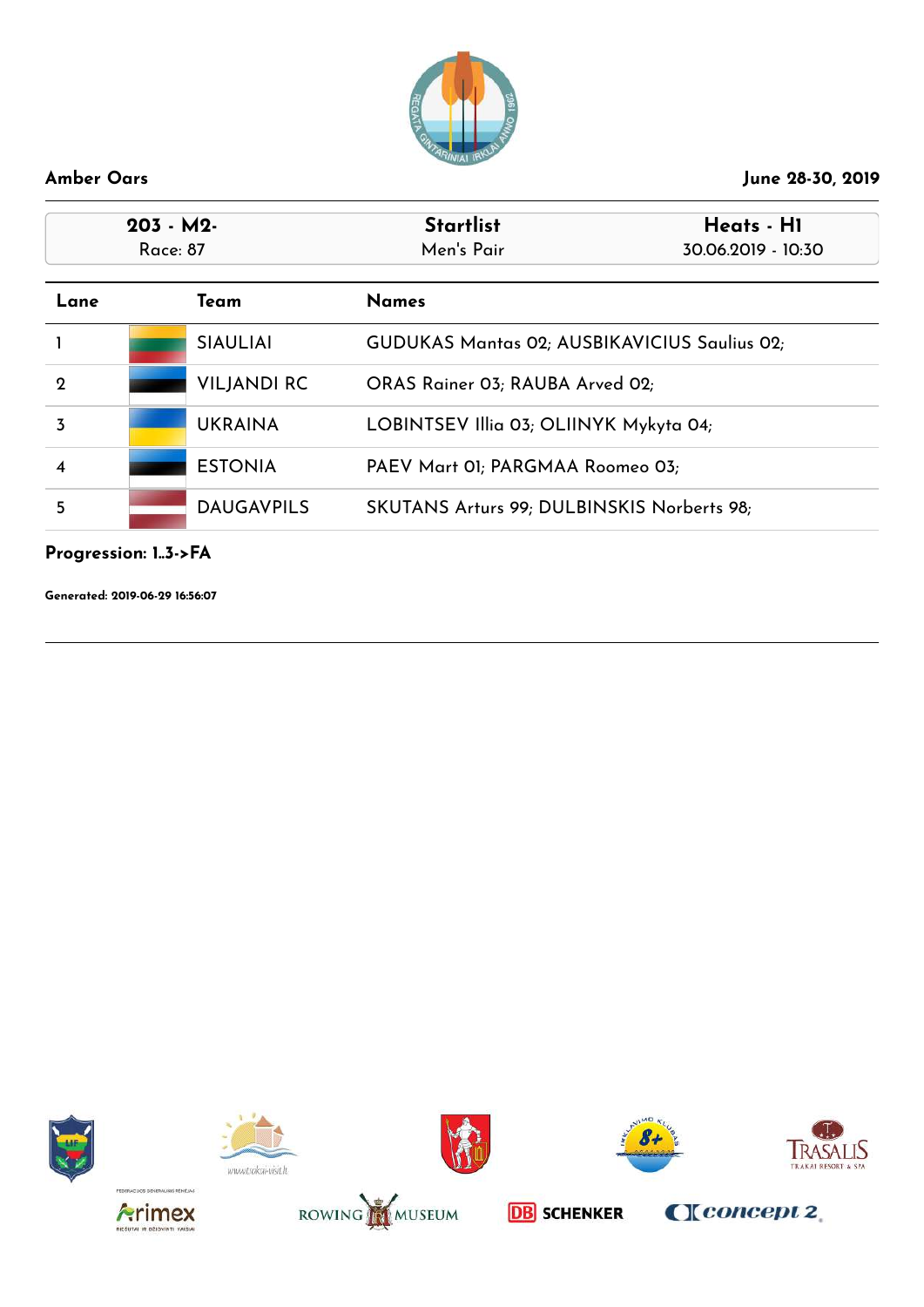

| $203 - M2$<br>Race: 88 |                                             | <b>Startlist</b><br>Men's Pair                | Heats - H2<br>30.06.2019 - 10:35 |
|------------------------|---------------------------------------------|-----------------------------------------------|----------------------------------|
| Lane                   | Team                                        | <b>Names</b>                                  |                                  |
|                        | <b>UKRAINA</b>                              | MUSIENKO Kostiantyn 99; ONIPCHENKO Maksym 99; |                                  |
| $\mathbf 2$            | Rowing and<br><b>Canoeing Club</b><br>Tartu | TAMM Taavi 02; ZADUMOV Ervin 01;              |                                  |
| 3                      | <b>POLAND</b>                               | ZUCHOWSKI Filip 97; DZIEWIECZYNSKI Piotr;     |                                  |
| 4                      | KRSM - IK<br>Favoritas                      | STANKUNAS Dovydas 00; STANKUNAS Domantas 00;  |                                  |
| 5                      | <b>UKRAINA</b>                              | SEMENOV Maksym 02; KURBATOV Serhii 02;        |                                  |

### **Progression: 1..3->FA**

**Generated: 2019-06-29 16:56:07**















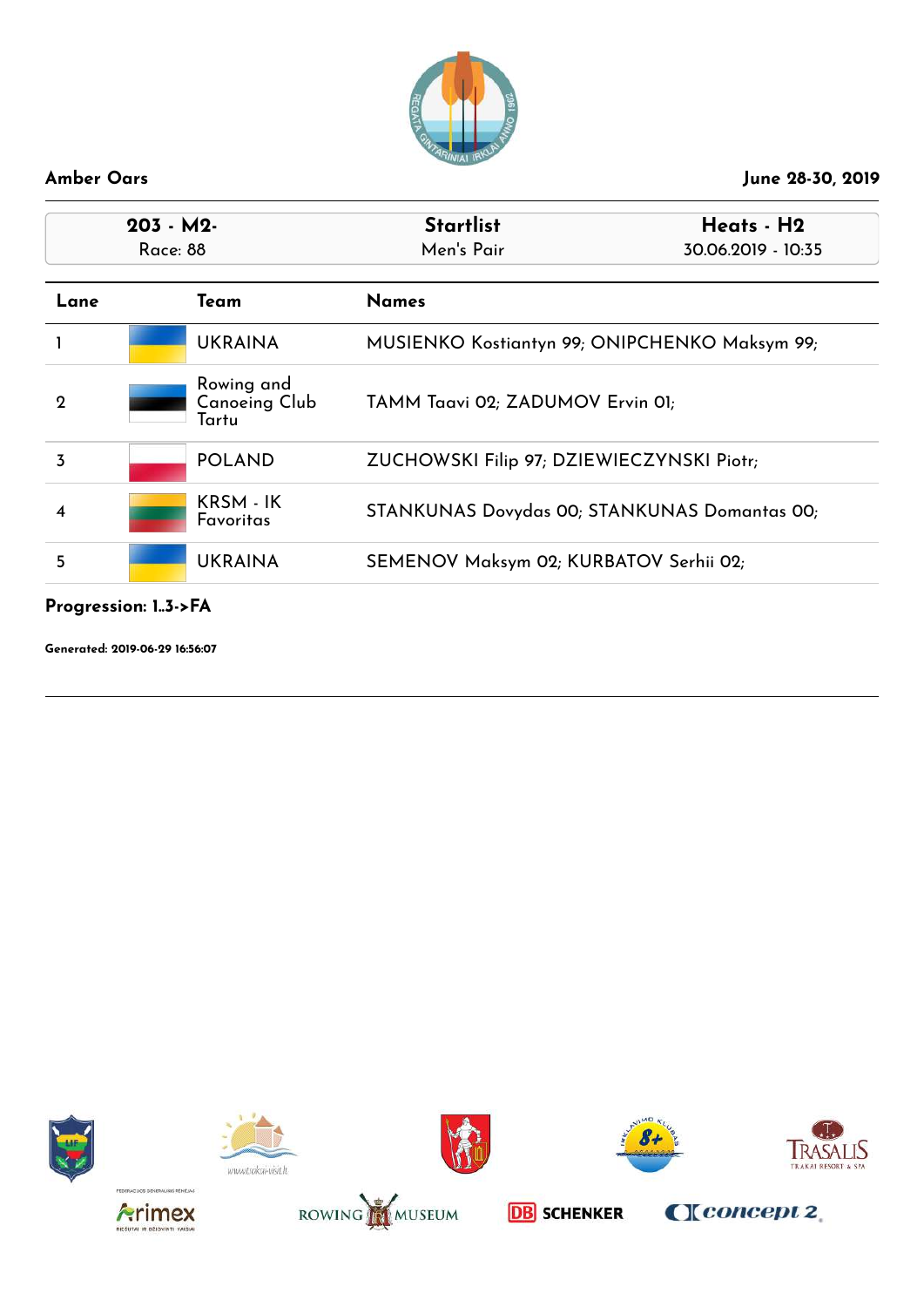

| $204 - M2x$<br>Race: 89 |                                      | <b>Startlist</b><br>Heats - H1<br>Men's Double Sculls<br>30.06.2019 - 10:40 |  |
|-------------------------|--------------------------------------|-----------------------------------------------------------------------------|--|
| Lane                    | Team                                 | <b>Names</b>                                                                |  |
|                         | Rowing and<br>Canoeing Club<br>Tartu | UIBO Markus 03; ULE Ken-Markus 03;                                          |  |
| $\mathbf{2}$            | <b>RUSSIA</b>                        | DUPLENKO Vladislav 97; BUCHNEV Alexander 99;                                |  |
| $\overline{3}$          | <b>ESTONIA</b>                       | KUSLAP Kaur 90; UDAM Juri-Mikk 94;                                          |  |
| $\overline{4}$          | MSG/SASS                             | LIPKO Hugo 01; PURGAILIS Rihards 01;                                        |  |
| 5                       | <b>RUSSIA</b>                        | KHARITONOV Leonid 02; DUPLENKO Oleg 03;                                     |  |
| 6                       | LATVIA                               | STRAUTINS Krisjanis 02; KRUMINS Krists Tomass 04;                           |  |
| 7                       | Vilniaus miesto<br>sporto centras    | LIUTKUS Zygimantas 02; PAUNKSNIS Benas 02;                                  |  |
| 8                       | MSG/SASS                             | <b>LUBGANS Ansis; ZOMMERS Haralds;</b>                                      |  |

**Progression: 1..2->FA | 3..4->FB | 5..6->ELM**

**Generated: 2019-06-29 16:56:07**















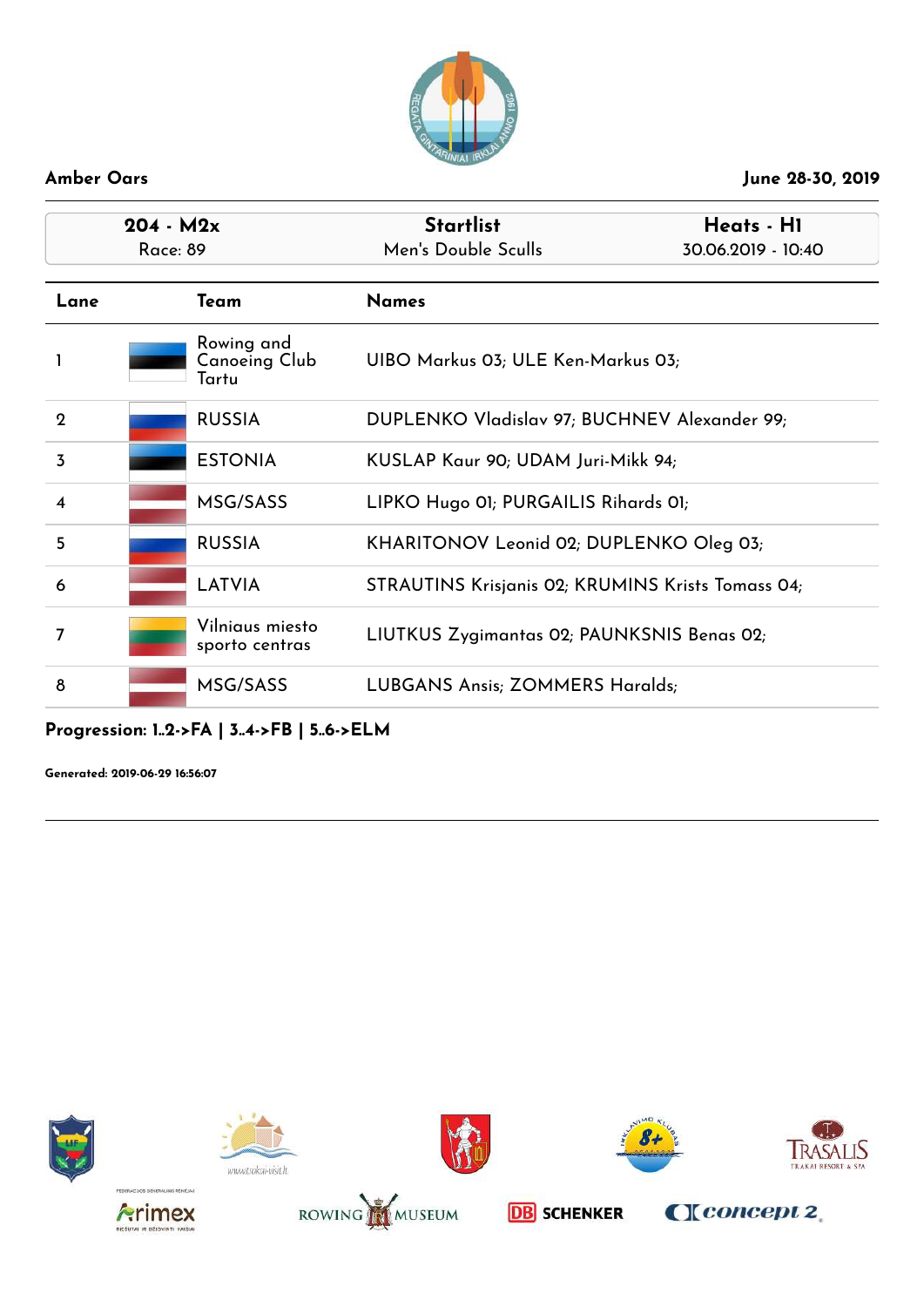

| $204 - M2x$<br><b>Race: 90</b> |                                                           | <b>Startlist</b><br>Heats - H2<br>Men's Double Sculls<br>30.06.2019 - 10:45 |                                           |  |
|--------------------------------|-----------------------------------------------------------|-----------------------------------------------------------------------------|-------------------------------------------|--|
| Lane                           | Team                                                      | <b>Names</b>                                                                |                                           |  |
|                                | <b>VILJANDI RC</b>                                        | MUISTE Leo 02; JALAKAS Mark-Theodor 01;                                     |                                           |  |
| $\mathbf{2}$                   | <b>UKRAINA</b>                                            |                                                                             | RENCHKA Maksym 03; TSITSIRSKYI Andrii 03; |  |
| 3                              | Rowing and<br>Canoeing Club<br>Tartu                      | LEHEMETS Hannes 02; MUDA Rein 01;                                           |                                           |  |
| $\overline{\mathbf{4}}$        | <b>LATVIA</b>                                             | BENKIS Eduards 01; ODZINS Renars 01;                                        |                                           |  |
| 5                              | Jelgava BJSS                                              | LAHS Davids 03; KARLKIS Kristaps 03;                                        |                                           |  |
| 6                              | <b>KAUNO SPORTO</b><br><b>MOKYKLA</b><br><b>BANGPUTYS</b> | VOZNIKAS Arnodas 02; GREIVYS Aidas 02;                                      |                                           |  |
| 7                              | <b>LATVIA</b>                                             | FEDUKOVICS Otto 02; VIPIHS Andrejs 02;                                      |                                           |  |

## **Progression: 1..2->FA | 3..4->FB | 5..6->ELM**

**Generated: 2019-06-29 16:56:07**















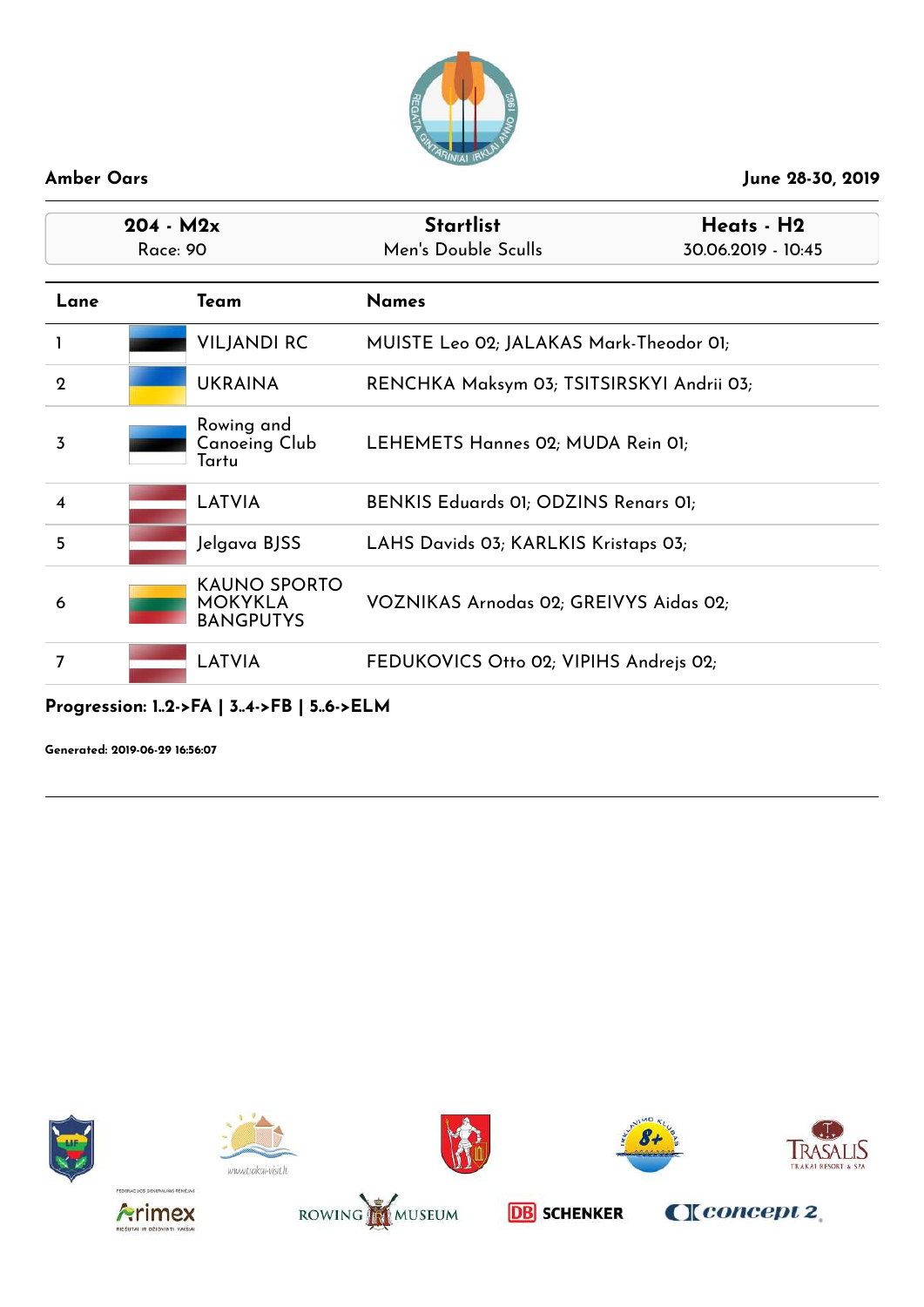

| $204 - M2x$<br>Race: 91 |                                | <b>Startlist</b><br>Heats - H3<br>Men's Double Sculls<br>30.06.2019 - 10:50 |  |
|-------------------------|--------------------------------|-----------------------------------------------------------------------------|--|
| Lane                    | Team                           | <b>Names</b>                                                                |  |
|                         | <b>LITHUANIA</b>               | RAZMA Ramunas; MASANAUSKAS Titas;                                           |  |
| $\mathbf 2$             | <b>NARVA</b><br><b>ENERGIA</b> | FORSTIMAN Gleb 03; SVETLANOV Daniil 04;                                     |  |
| 3                       | MSG Jurmala                    | BOMBANS Ivo 02; KASS Rainers 01;                                            |  |
| $\overline{\mathbf{4}}$ | LATVIA                         | MIHAILOVS Renars 01; SILS Lauris Linards 01;                                |  |
| 5                       | <b>ESTONIA</b>                 | KUSTHEYN Mikhail 99; POOLAK Johann 97;                                      |  |
| 6                       | Jelgava BJSS                   | DERVINS Oskars 00; TIMBORS Janis 99;                                        |  |
| 7                       | Rowing Club<br>Tallinn         | TIMMUSK Uku-Siim 02; KLEIN Jaan-Sander 02;                                  |  |

## **Progression: 1..2->FA | 3..4->FB | 5..6->ELM**

**Generated: 2019-06-29 16:56:07**















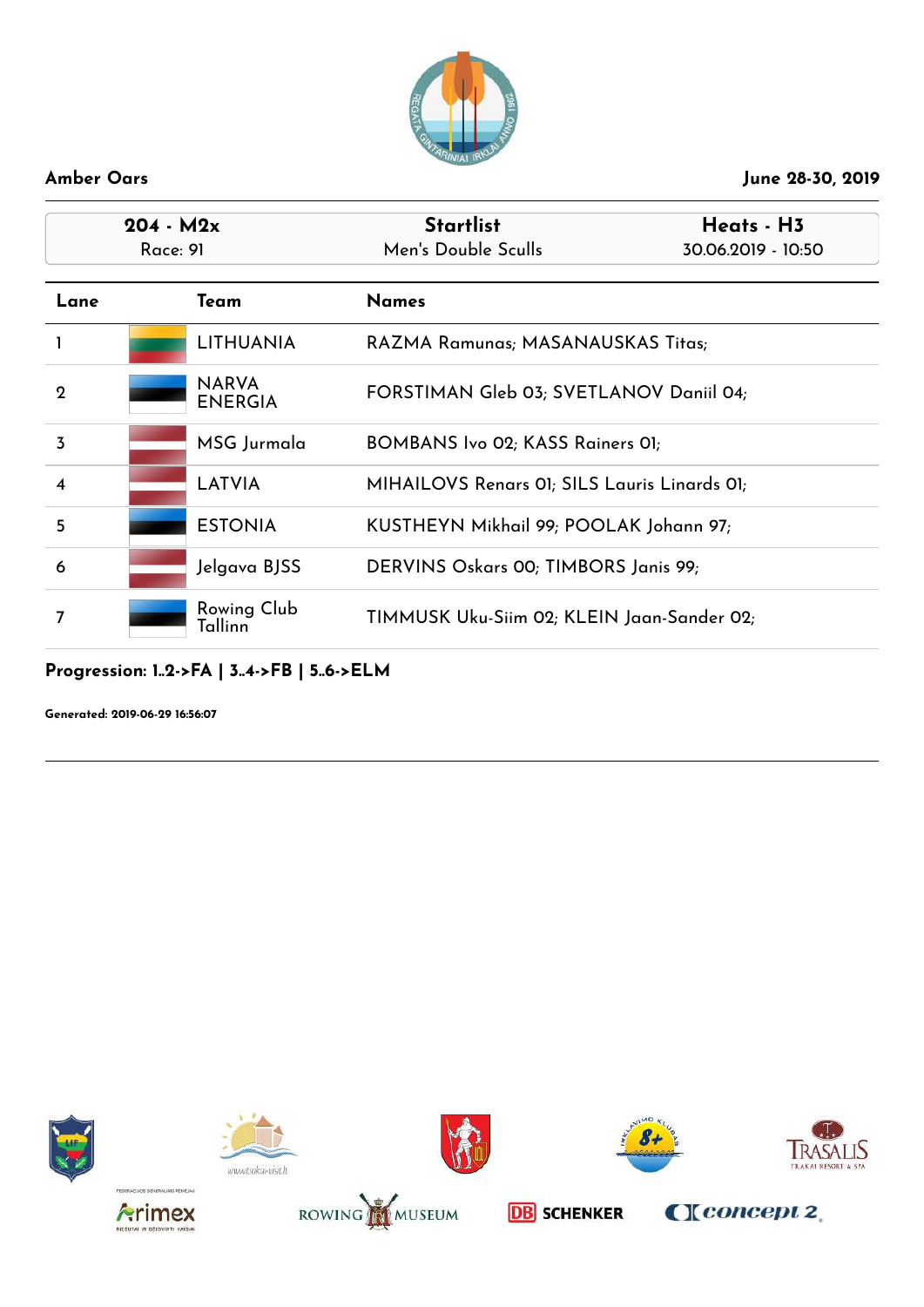

|              | 207 - LMIx<br><b>Race: 92</b>      | <b>Startlist</b><br>Lightweight Men's Single Sculls  | Heats - H1<br>30.06.2019 - 10:55 |  |
|--------------|------------------------------------|------------------------------------------------------|----------------------------------|--|
| Lane         | Team                               | <b>Names</b>                                         |                                  |  |
|              | LATVIA                             | SEMJONOVS Vadims 00;                                 |                                  |  |
| $\mathbf{2}$ | MSG/SASS                           | SOKOLOVS Girts 98;                                   |                                  |  |
| 3            | <b>UKRAINA</b>                     | HALIAN Dmytro 97;                                    |                                  |  |
| 4            | <b>MOKYKLA</b><br><b>BANGPUTYS</b> | <b>KAUNO SPORTO</b><br><b>STARKEVICIUS Lukas 00;</b> |                                  |  |
| 5            | <b>MOKYKLA</b><br><b>BANGPUTYS</b> | <b>KAUNO SPORTO</b><br><b>CEPYS Aivaras 03;</b>      |                                  |  |
| 6            | Rowing Club<br>Tallinn             | LIPINTSOV Aleksei 82;                                |                                  |  |

### **Progression: 1..3->FA**















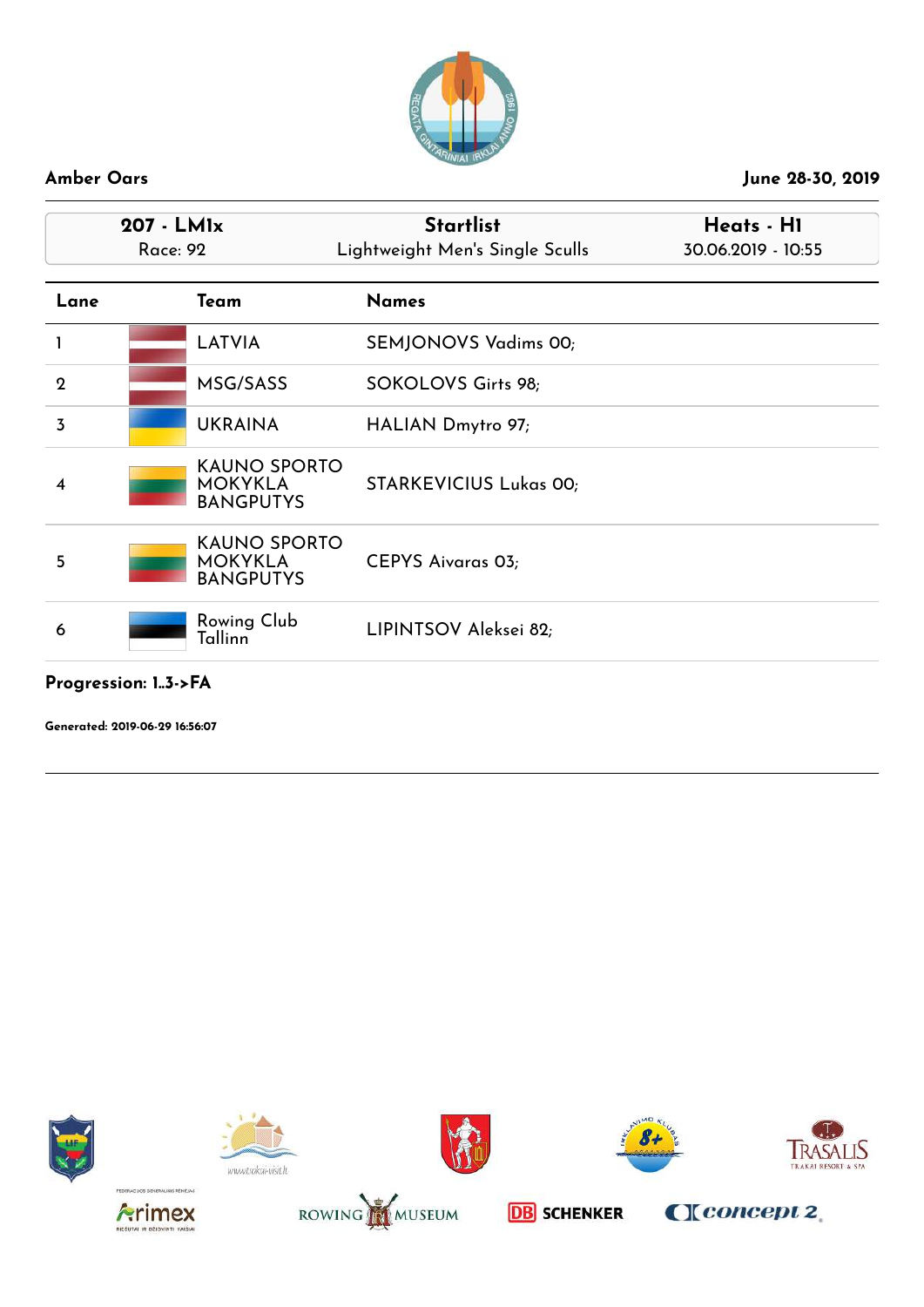

| 207 - LMIx<br>Race: 93 |                                                           | <b>Startlist</b><br>Lightweight Men's Single Sculls | Heats - H2<br>30.06.2019 - 11:00 |
|------------------------|-----------------------------------------------------------|-----------------------------------------------------|----------------------------------|
| Lane                   | Team                                                      | <b>Names</b>                                        |                                  |
|                        | <b>GEORGIA</b>                                            | <b>KANTELADZE Giorgi;</b>                           |                                  |
| $\mathbf{2}$           | Rowing Club<br>Tallinn                                    | HOLOSTOHH Artjom 03;                                |                                  |
| 3                      | <b>RUSSIA</b>                                             | KHILYUK Maxim 99;                                   |                                  |
| 4                      | <b>VILJANDI RC</b>                                        | RANDMAE Kermo 96;                                   |                                  |
| 5                      | <b>KAUNO SPORTO</b><br><b>MOKYKLA</b><br><b>BANGPUTYS</b> | <b>KELMELIS Arnedas 02;</b>                         |                                  |

**Progression: 1..3->FA**

**Generated: 2019-06-29 16:56:07**















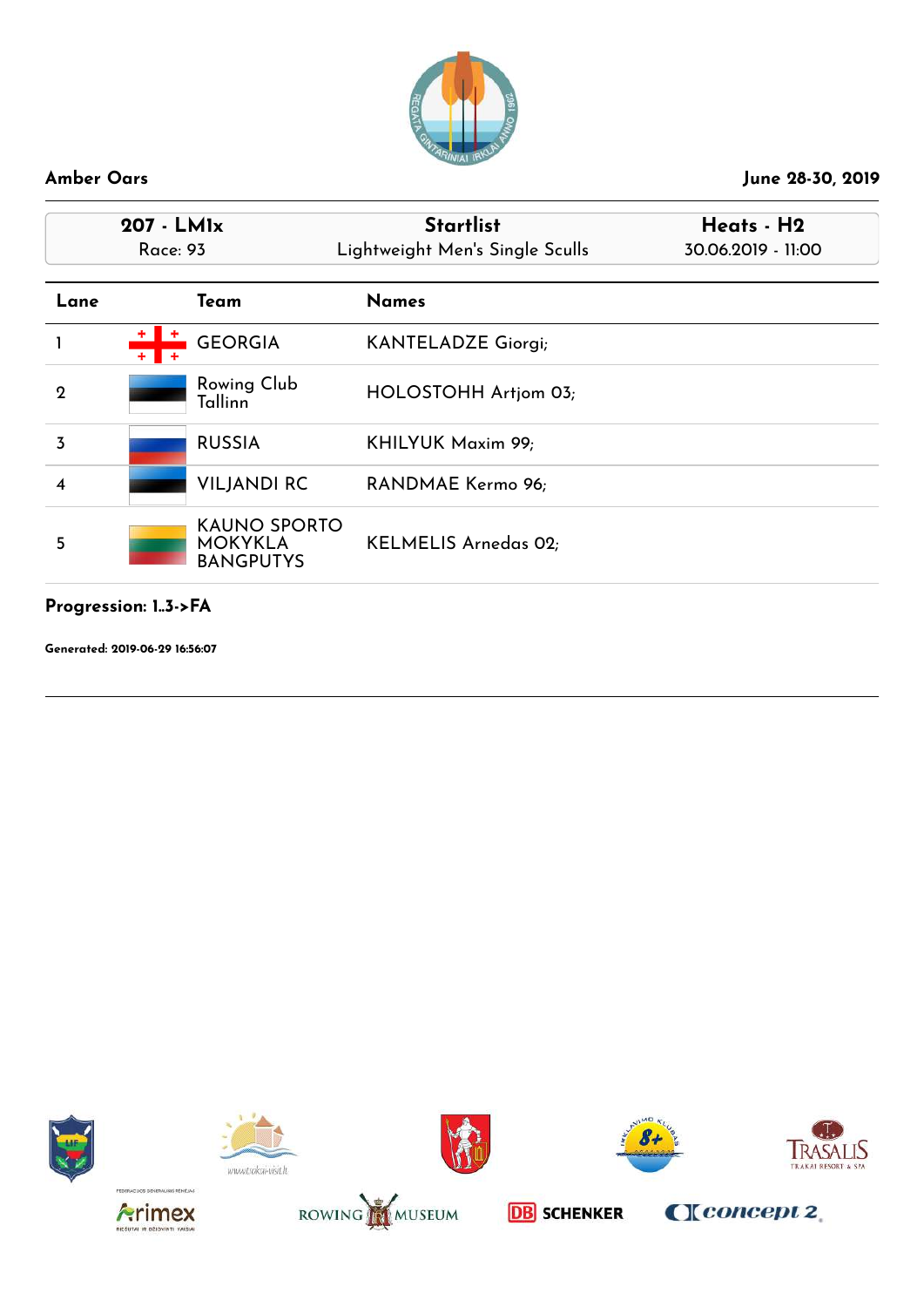

| $208 - W2x$<br>Race: 94 |                                                           | <b>Startlist</b><br>Women's Double Sculls        | Heats - H1<br>30.06.2019 - 11:05 |
|-------------------------|-----------------------------------------------------------|--------------------------------------------------|----------------------------------|
| Lane                    | Team                                                      | <b>Names</b>                                     |                                  |
|                         | LATVIA                                                    | SVIRSKA Olga 86; BOLE Evita 90;                  |                                  |
| $\mathbf 2$             | <b>KAUNO SPORTO</b><br><b>MOKYKLA</b><br><b>BANGPUTYS</b> | SAKICKAITE Ugne 05; ZIUKAITE Patricija 05;       |                                  |
| 3                       | <b>UKRAINA</b>                                            | MATSENKO Svetlana 00; CHERVATIUK Daria 03;       |                                  |
| 4                       | <b>SIAULIAI</b>                                           | VAREIKAITE Viktorija 99; NAZARENKAITE Nomeda 02; |                                  |
| 5                       | <b>RUSSIA</b>                                             | BARYSHNIKOVA Anastasia 02; MAKAROVA Ksenia 02;   |                                  |

## **Progression: 1..2->FA | 3..4->FB**

**Generated: 2019-06-29 16:56:07**















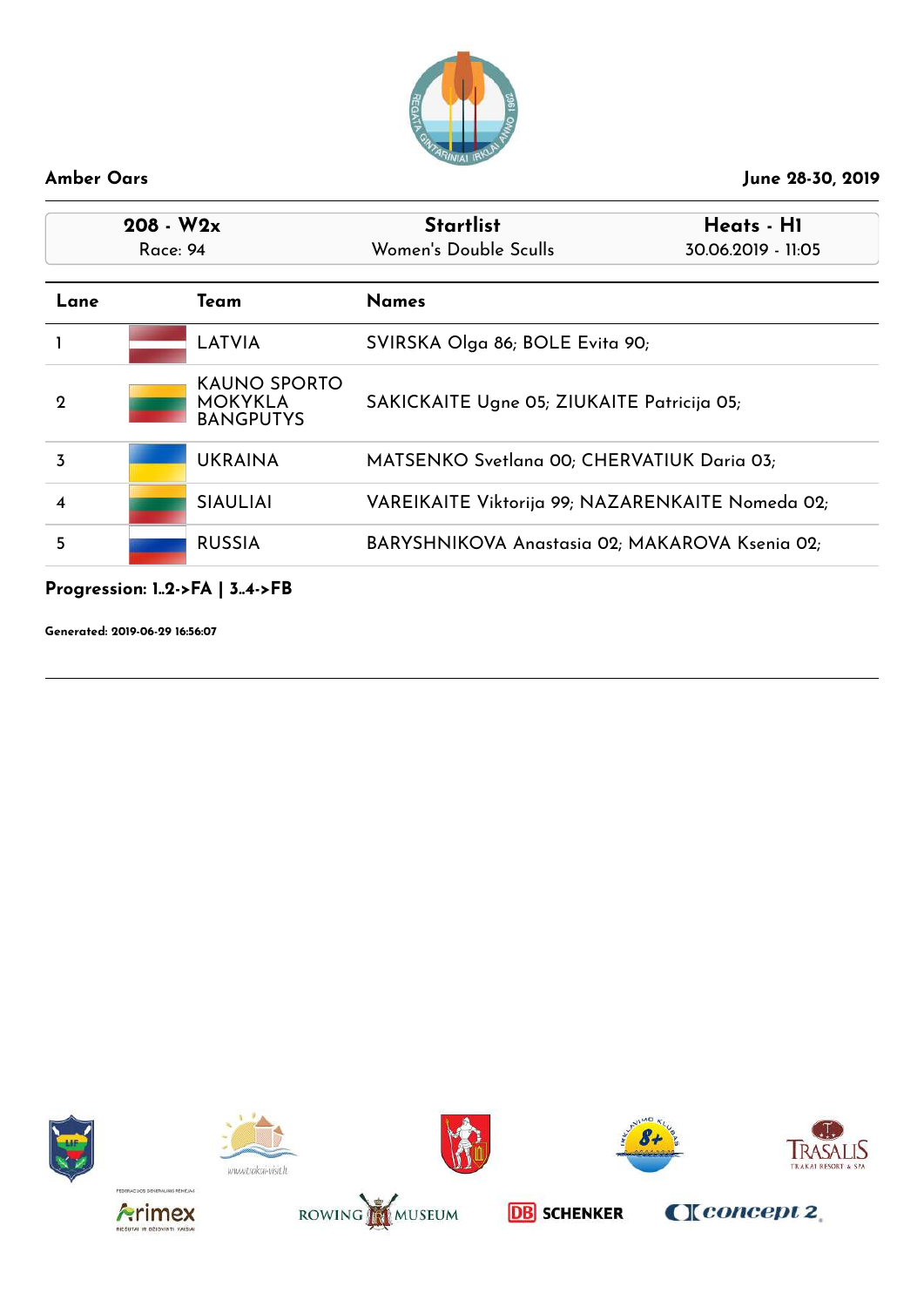

| $208 - W2x$<br>Race: 95 |                                                       | <b>Startlist</b><br>Women's Double Sculls      | Heats - H2<br>30.06.2019 - 11:10 |
|-------------------------|-------------------------------------------------------|------------------------------------------------|----------------------------------|
| Lane                    | Team                                                  | <b>Names</b>                                   |                                  |
|                         | <b>PARNU ROWING</b><br><b>CCENTRE</b><br><b>KALEV</b> | VILBASTE Kadri 01; NOMMSALU Jane-Riin 03;      |                                  |
| $\mathbf 2$             | Parnu SK                                              | ARON Annabel 01; KOLLO Rachel 01;              |                                  |
| 3                       | MSG Jurmala                                           | BAJARE Gabriela 03; LACE Marenda Patricija 02; |                                  |
| 4                       | Parnu SK                                              | MAESAAR Karolyn 99; MITT Liisu 97;             |                                  |
| 5                       | <b>LITHUANIA</b>                                      | VALCIUKAITE Milda 94; ADOMAVICIUTE leva 94;    |                                  |

## **Progression: 1..2->FA | 3..4->FB**

**Generated: 2019-06-29 16:56:07**















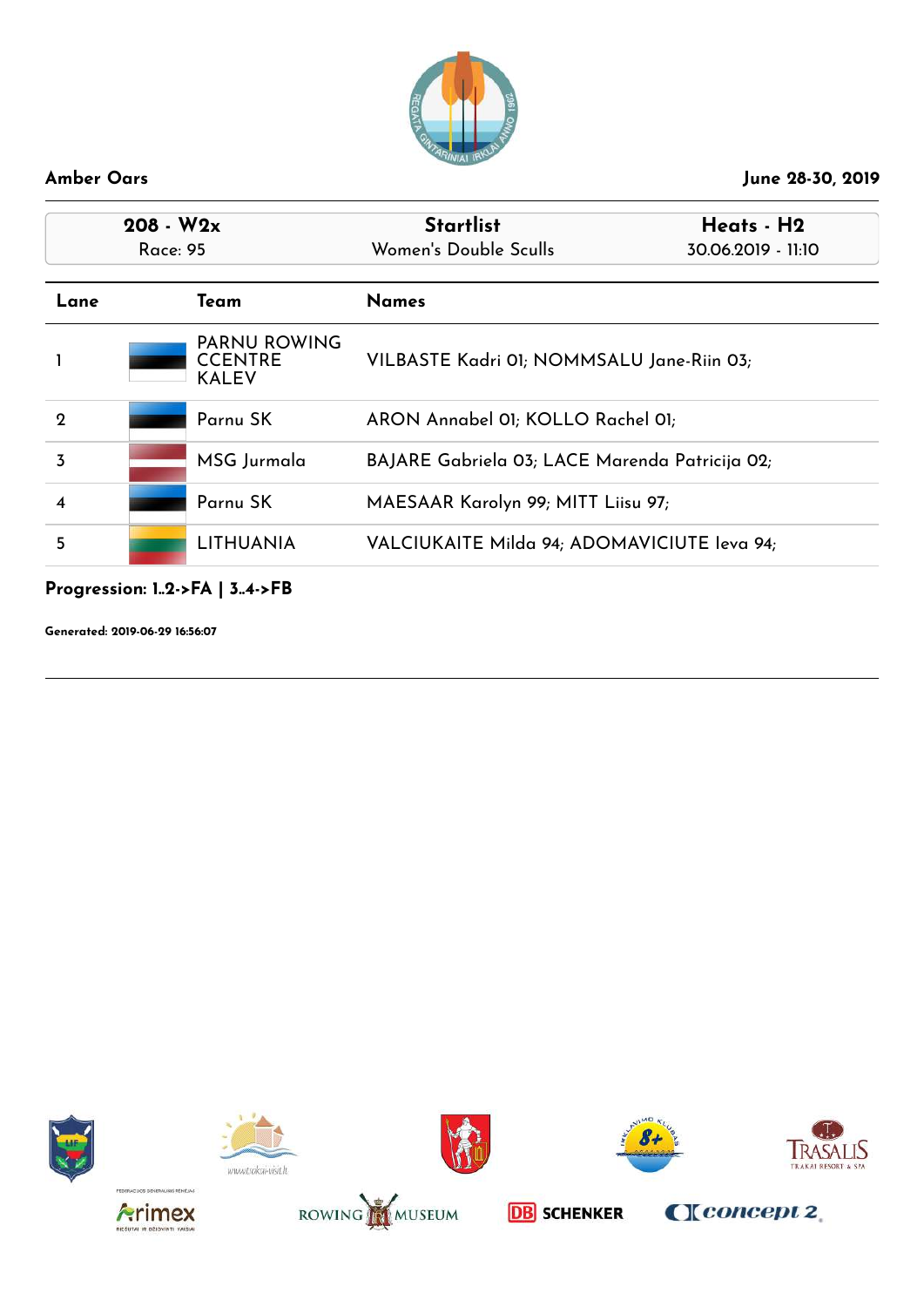

| Women's Double Sculls<br>30.06.2019 - 11:15  |  |
|----------------------------------------------|--|
| <b>Names</b>                                 |  |
| <b>JUZENAITE Ugne 02; RIMKUTE Dovile 01;</b> |  |
| WELNINSKA Anna 00; KACZURSKA Oliwia 00;      |  |
| LIEPINA Nansija 00; STRAZDINA Sanija 01;     |  |
| ALTTOA Grete 00; JAANSON Greta 00;           |  |
| LELLE Grit 03; JARVOJA Kelli 02;             |  |
|                                              |  |

## **Progression: 1..2->FA | 3..4->FB**

**Generated: 2019-06-29 16:56:07**















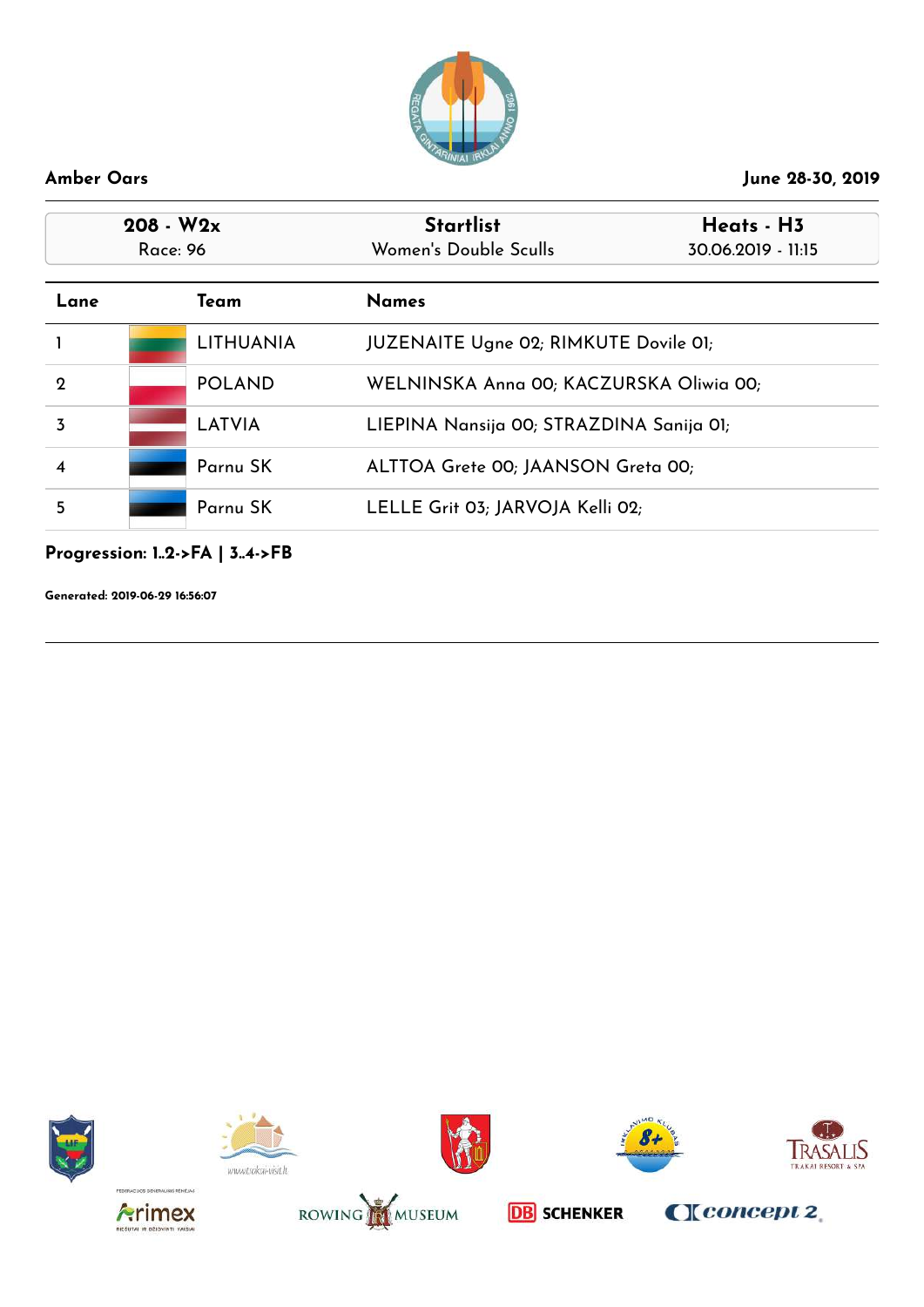

| $212 - LM2x$<br><b>Race: 97</b> |                                                           | <b>Startlist</b><br>Lightweight Men's Double Sculls | Heats - H1<br>30.06.2019 - 11:20 |
|---------------------------------|-----------------------------------------------------------|-----------------------------------------------------|----------------------------------|
| Lane                            | Team                                                      | <b>Names</b>                                        |                                  |
|                                 | Azerbaijan<br>$\mathbf{\cdot}$                            | MAMMADZADA Ziya 00; NAKONECHNIY Vladislav 00;       |                                  |
| $\mathbf 2$                     | Rowing and<br><b>Canoeing Club</b><br>Tartu               | SIIMAN Martin 03; VERI Mart 04;                     |                                  |
| 3                               | <b>NARVA</b><br><b>ENERGIA</b>                            | NETSAJEV Mihhail 02; GORLOV Nikita 00;              |                                  |
| 4                               | <b>KAUNO SPORTO</b><br><b>MOKYKLA</b><br><b>BANGPUTYS</b> | CERNIUS Algirdas 01; CERNIUS Eigirdas 01;           |                                  |
| 5                               | Parnu SK                                                  | KALJUSTE Martin 02; KOPPEL Ander 98;                |                                  |

**Progression: 1..3->FA**

**Generated: 2019-06-29 16:56:07**















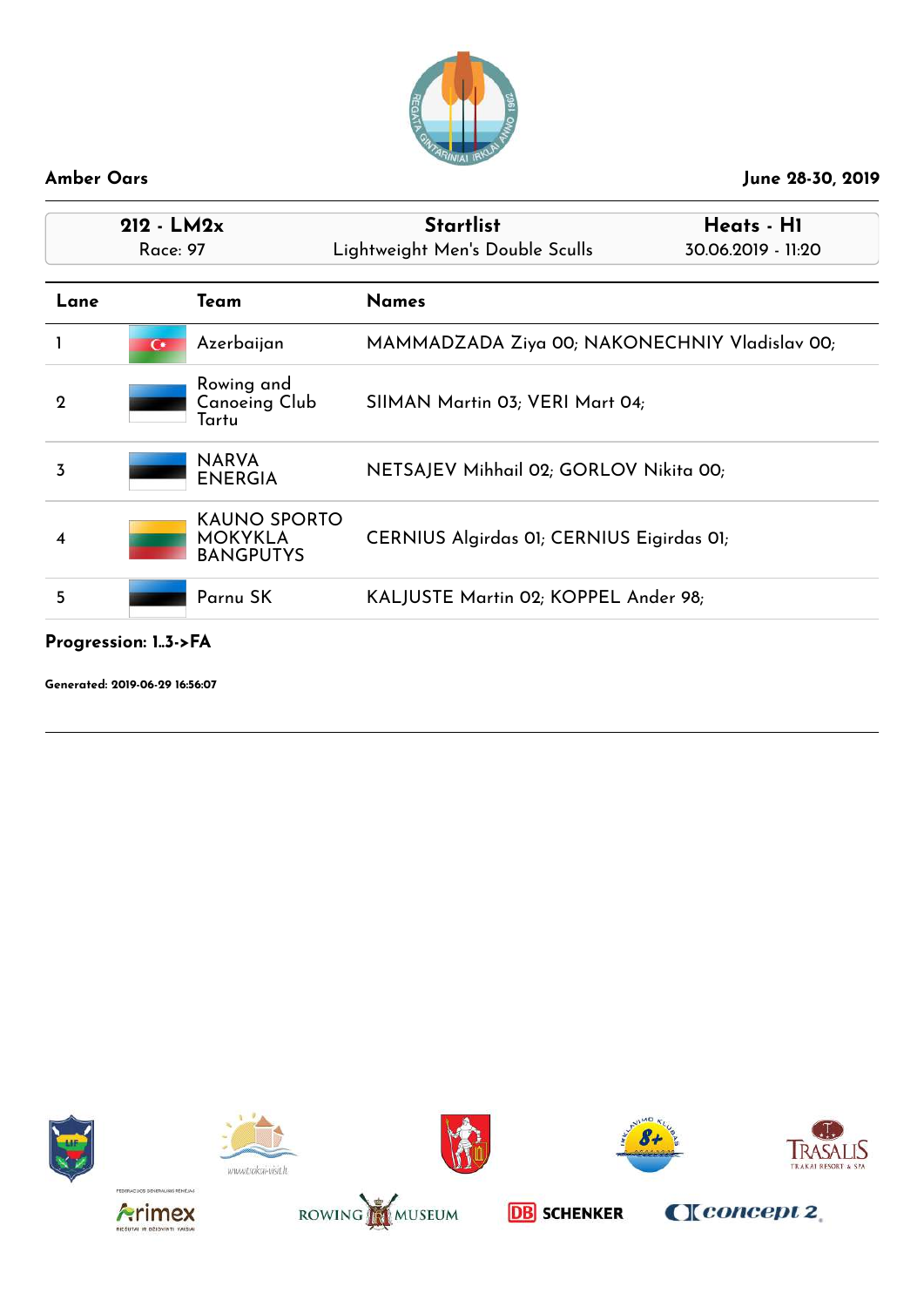

| $212 - LM2x$<br>Race: 98 |  |                                                           | <b>Startlist</b><br>Lightweight Men's Double Sculls | Heats - H2<br>30.06.2019 - 11:25 |
|--------------------------|--|-----------------------------------------------------------|-----------------------------------------------------|----------------------------------|
| Lane                     |  | Team                                                      | <b>Names</b>                                        |                                  |
|                          |  | Vilniaus miesto<br>sporto centras                         | BINKIS Irvydas 02; NIENIUS Gvidas 99;               |                                  |
| $\mathbf{2}$             |  | <b>POLAND</b>                                             | ZALEWSKI Artur 00; PLOTKA Jaroslaw 99;              |                                  |
| 3                        |  | <b>POLAND</b>                                             | SYNOWIEC Michal 03; BAGINSKI Jacek 04;              |                                  |
| 4                        |  | Rowing and<br><b>Canoeing Club</b><br>Tartu               | RUUSALEPP Karl August 97; LOOT Elar 99;             |                                  |
| 5                        |  | <b>KAUNO SPORTO</b><br><b>MOKYKLA</b><br><b>BANGPUTYS</b> | JAGMINAS Benas 04; DAUGELA Elijus 05;               |                                  |

### **Progression: 1..3->FA**

**Generated: 2019-06-29 16:56:07**















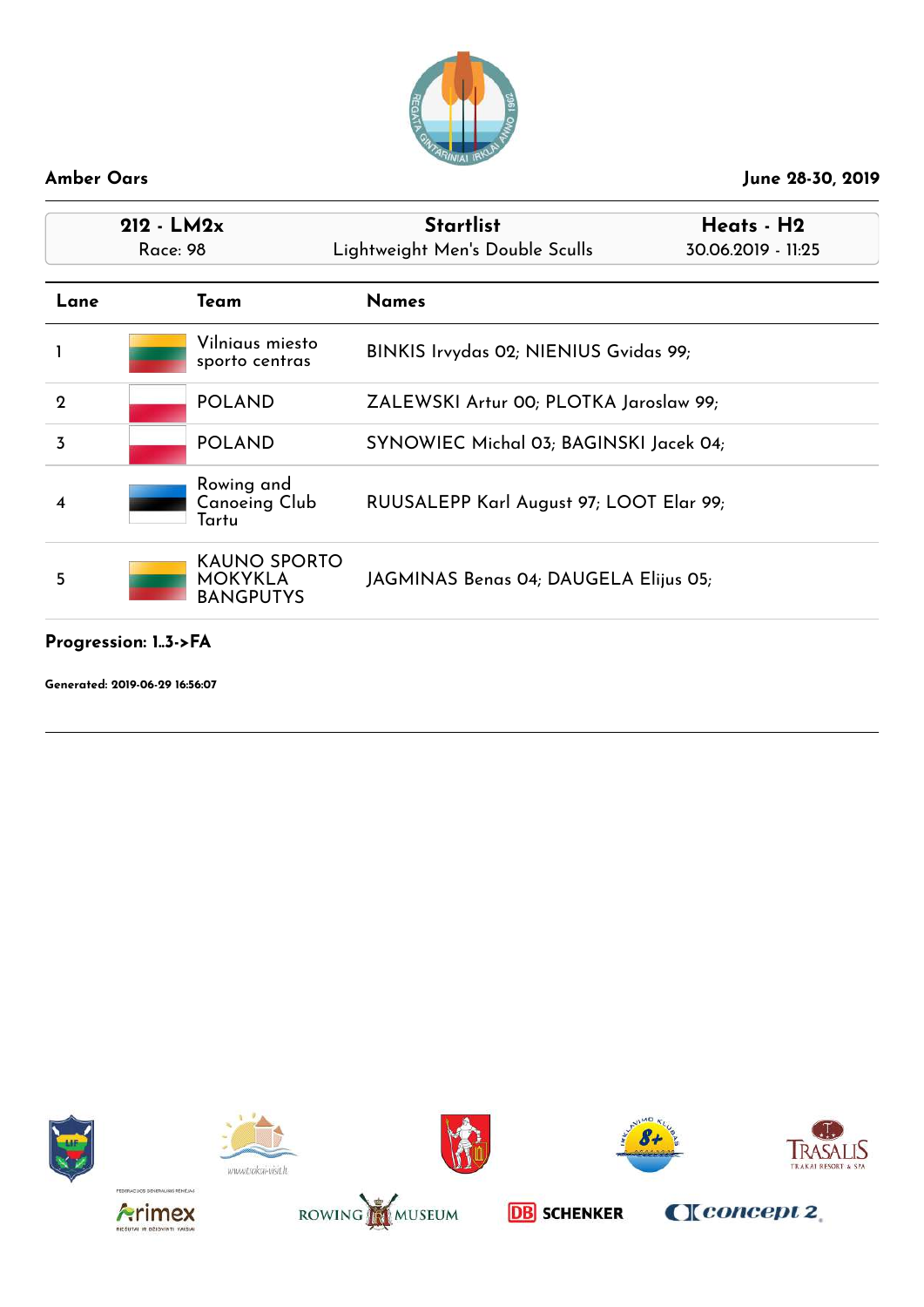

| $213 - M4x$<br>Race: 99 | <b>Startlist</b><br>Men's Quadruple Sculls                                                                  | Heats - H1<br>30.06.2019 - 11:30 |
|-------------------------|-------------------------------------------------------------------------------------------------------------|----------------------------------|
| Team                    | <b>Names</b>                                                                                                |                                  |
| <b>LATVIA</b>           | SIRMA Ivo; SKVARCOCS Reinis; MUIZNIEKS Reinis; RUBINS<br>Roberts 02;                                        |                                  |
| <b>SIAULIAI</b>         | JUKNA Eimantas 02; DAUNORAS Dzeraldas 03; KIRDA<br>Paulius 02; VAITKEVICIUS Martynas 01;                    |                                  |
| <b>LITHUANIA</b>        | MATUSEVICIUS Augustinas 01; KUSKEVICIUS Justas 01;<br><b>ILONIS Saulius-Jonas 97; JAKUBAUSKAS Rokas 02;</b> |                                  |
| <b>POLAND</b>           | CHROSCIELEWSKI Dawid 03; SEROKA Dawid 03;<br>SINOCHA Adam 99; PIEKARSKI Szymon 99;                          |                                  |
| Jelgava BJSS            | GRONSKIS Jekabs 00; MEDNIS Romeo 01; IZKALNS Marcis<br>02; SKINKIS Peteris 01;                              |                                  |
| <b>UKRAINA</b>          | KAZNADIEI Yehor 03; PARUBOK Yaroslav 03;<br>KHLOPIACHYI Serhii 02; OLENCHENKO Oleksandr 03;                 |                                  |
|                         |                                                                                                             |                                  |

### **Progression: 1..2->FA | 3..4->FB**















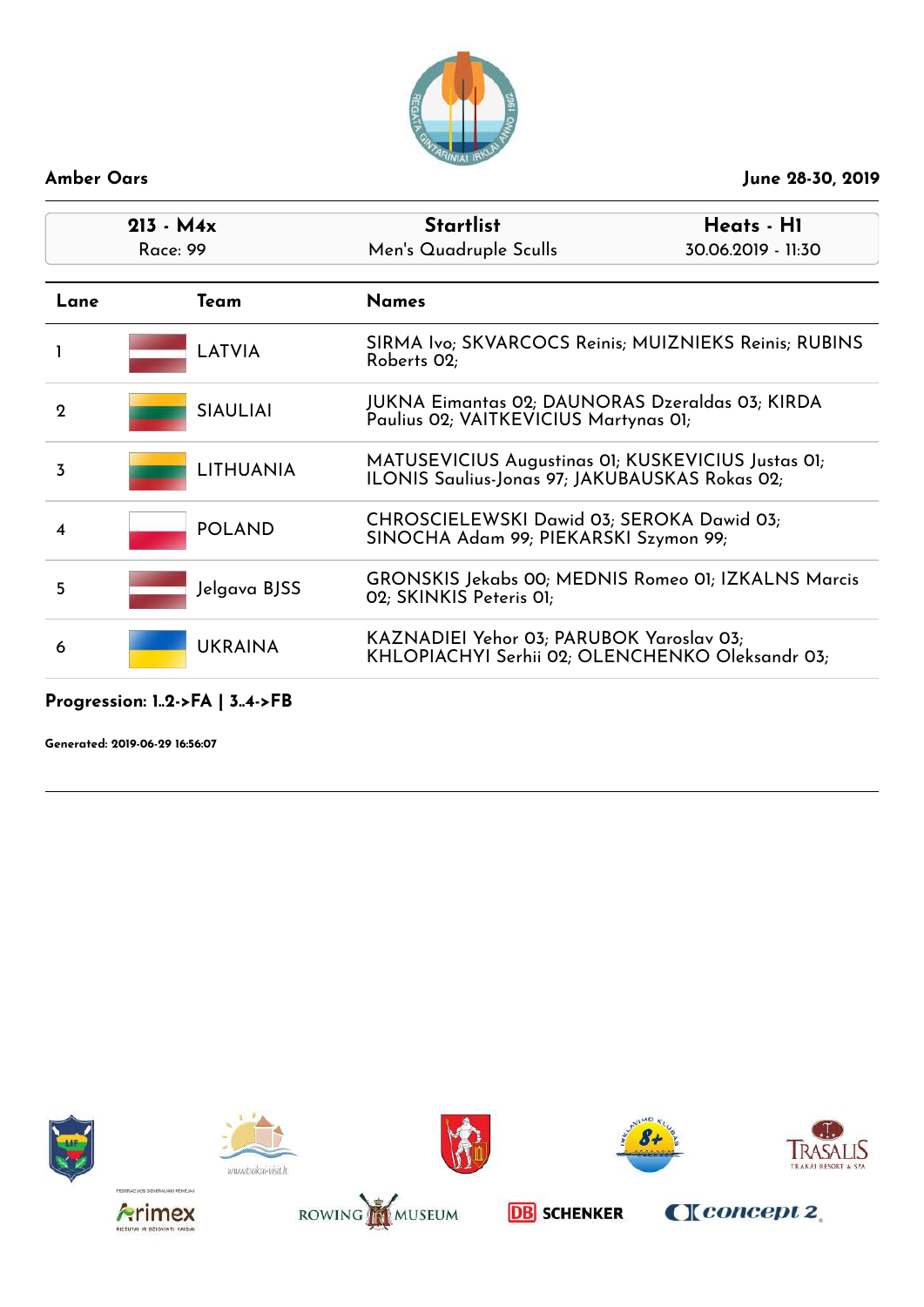

| $213 - M4x$<br>Race: 100                               | <b>Startlist</b><br>Heats - H2<br>Men's Quadruple Sculls<br>30.06.2019 - 11:35                                  |  |
|--------------------------------------------------------|-----------------------------------------------------------------------------------------------------------------|--|
| Team                                                   | <b>Names</b>                                                                                                    |  |
| <b>LITHUANIA</b>                                       | GALISANSKIS Zygimantas 92; JANCIONIS Dominykas 93;<br>MASCINSKAS Rolandas 92; ADOMAVICIUS Aurimas 93;           |  |
| LATVIA                                                 | LASMANIS Karlis 03; MALKAUSS Harijs 01; PUPINS Marks<br>Lotars 03; STENDERS Ricards 03;                         |  |
| MSG/SASS                                               | GARASCENKO Arkadijs 03; ANDREJEVS Filips 04;<br>VILUMSONS Markuss Adrians 04; VALDOVSKIS Ralfs<br>Kristians 04; |  |
| <b>KLAIPEDOS</b><br><b>IRKLAVIMO</b><br><b>CENTRAS</b> | <b>BRUSOKAS Paulius 03; BABARSKAS Linas 03; URBONAS</b><br>Ignas 03; SAPARAVICIUS Jonas 03;                     |  |
| <b>POLAND</b>                                          | SIEWASZEWICZ Adam 00; KRZEWINSKI Radoslaw 98;<br>WACHOWICZ Dawid 96; PACZKOWSKI Dariusz 95;                     |  |
| Parnu SK                                               | RAUDKIVI Karl Joosep 04; ALLIK Karel 04; TAMMJARV<br>Raiko Taave 02; LIIER Magnar 03;                           |  |
|                                                        |                                                                                                                 |  |

**Progression: 1..2->FA | 3..4->FB**















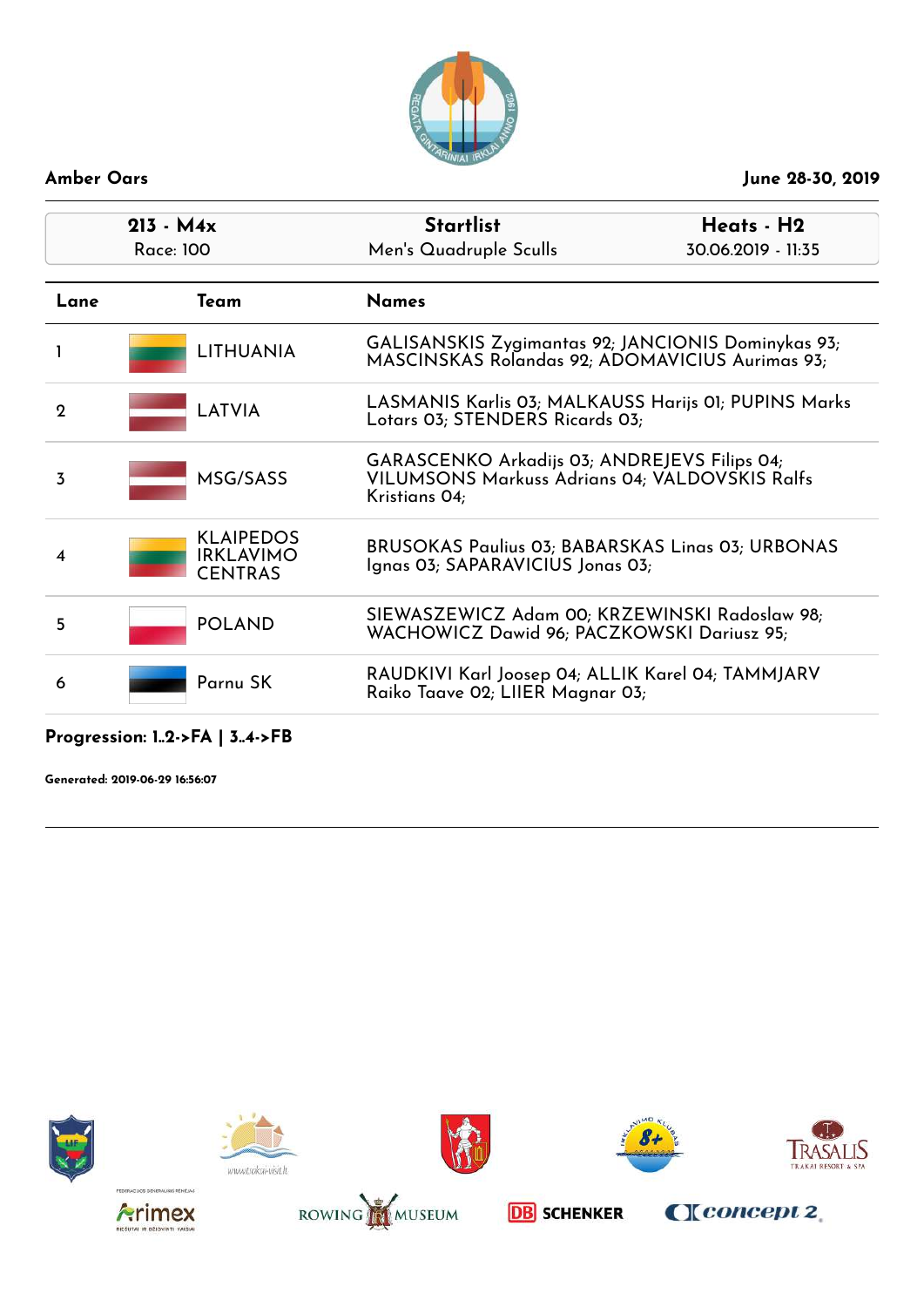

## **213 - M4x Startlist Heats - H3** Race: 101 Men's Quadruple Sculls 30.06.2019 - 11:40 **Lane Team Names** 1 **Parnu SK** PRUULI Jasper 01; MAEOTS Kristofer 02; JOESAAR Rasmus 02; MERIMAA Jako Martin 02; 2 **ESTONIA** RAJA Allar 83; ANDERSON Sten-Erik 91; ENDREKSON Tonu 79; TAIMSOO Kaspar 87; 3 MSG/SASS SAULITE Markuss Imants 02; LABLAIKS Laurenss 01; BARKOVSKIS Klavs 01; DIRNENS Valters 01; 4 **Parnu SK** KAMA Joonatan 97; KONSTANTINOV Nikita 97; RAHUOJA Martin 98; KODASMA Margus 98; <sup>5</sup> LITHUANIA DZIAUGYS Martynas; GRISKONIS Mindaugas 76; NEMERAVICIUS Dovydas 96; RITTER Saulius 88;

### **Progression: 1..2->FA | 3..4->FB**

**Generated: 2019-06-29 16:56:07**















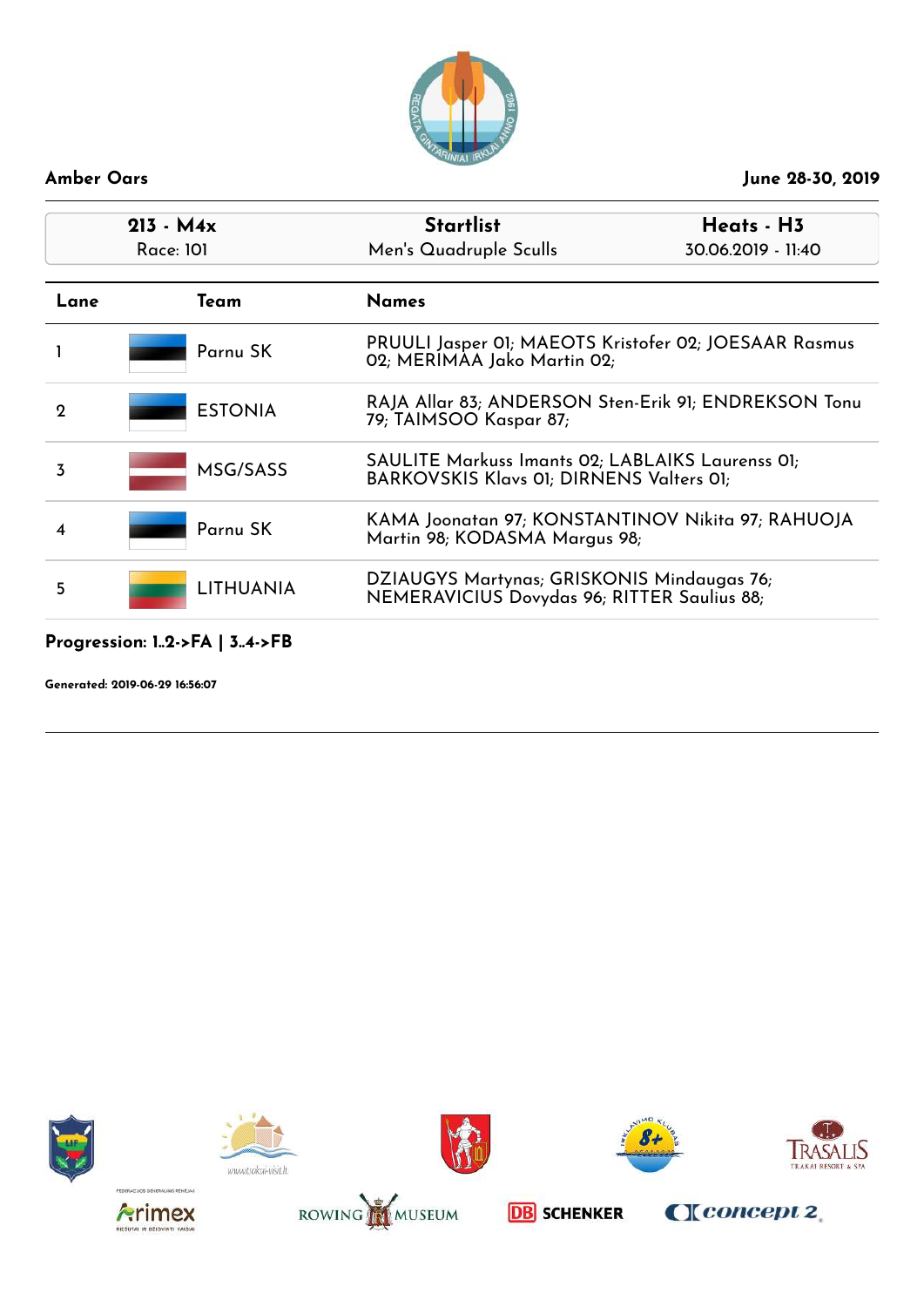

| 200 - W4-<br>Race: 102 |                          | <b>Startlist</b><br>Final - F1<br>Women's Four<br>30.06.2019 - 13:00                               |                                                      |
|------------------------|--------------------------|----------------------------------------------------------------------------------------------------|------------------------------------------------------|
| Lane                   | Team                     | <b>Names</b>                                                                                       |                                                      |
| 2                      | <b>DAUGAVPILS</b>        | 01; KUCIKA Anna 01;                                                                                | BULASA Diana 01; BELOUSA Jelizaveta 00; PARFENA Liga |
| 3                      | <b>LITHUANIA</b>         | <b>GINEVICIUTE Agne; NEMERAVICIUTE Laurita;</b><br>MORKUNAITE Raminta 01; KAZLAUSKAITE Martyna 01; |                                                      |
| 4                      | Vilnius Ozo<br>gimnazija | SARKAUSKAITE Gabija 02; PUTNAITE Vilmante 02;<br>OVERLINGAITE Laura 00; BARKUTE Ingrida 00;        |                                                      |
| 5                      | <b>UKRAINA</b>           | KRYCHENKOVA Valeria 97; HOLYK Ruslana 98;<br>MALYSHKO Inna 98; BUCHEK Alina 00;                    |                                                      |
|                        |                          |                                                                                                    |                                                      |

## **Progression:**

**Generated: 2019-06-29 16:56:07**















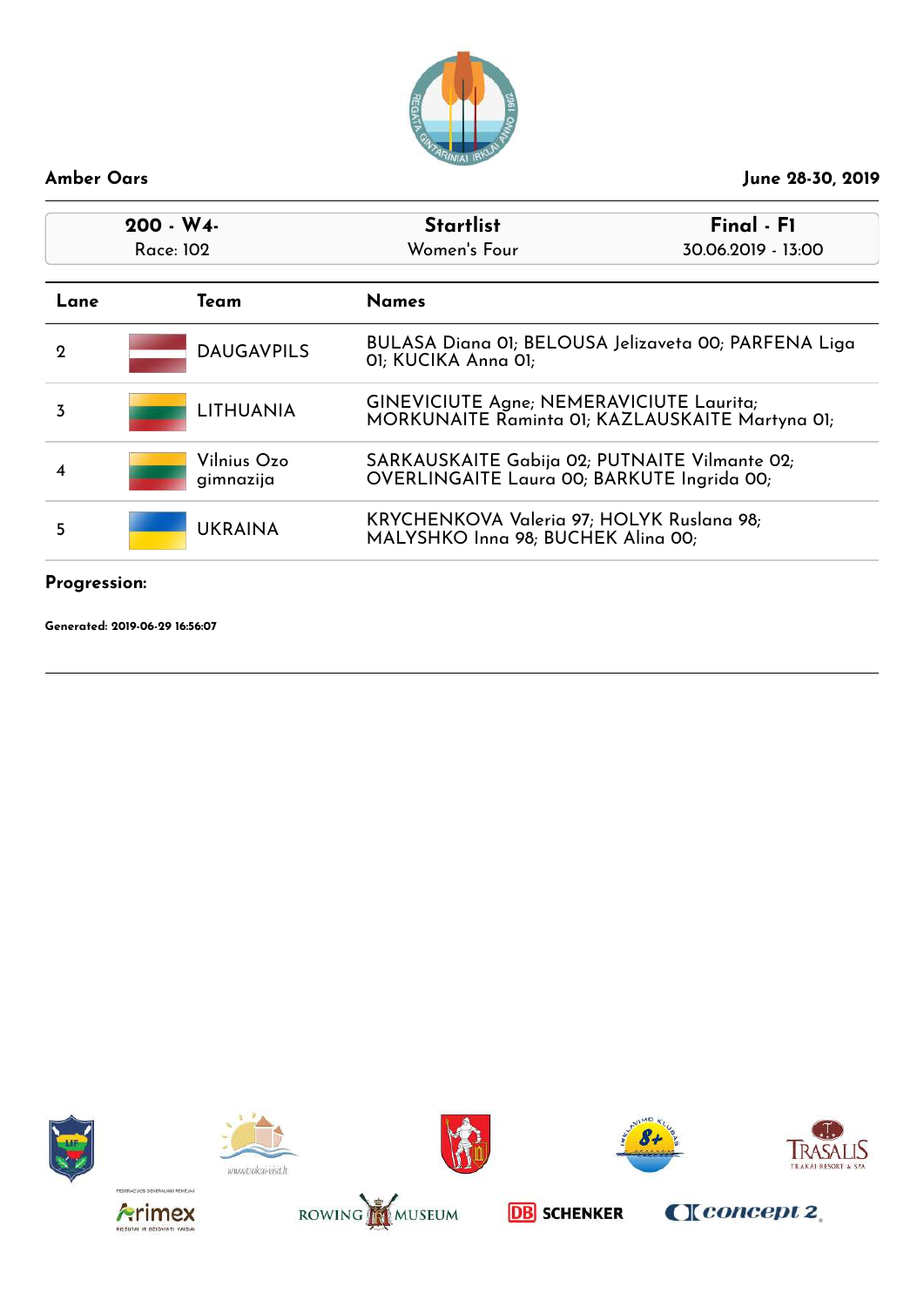

**201 - W1x Startlist Final - FB** Women's Single Sculls 30.06.2019 - 13:05

**The race is scheduled and will be updated after the end of the previous stage of qualication.**

![](_page_28_Picture_6.jpeg)

![](_page_28_Picture_7.jpeg)

![](_page_28_Picture_8.jpeg)

![](_page_28_Picture_9.jpeg)

![](_page_28_Picture_10.jpeg)

![](_page_28_Picture_11.jpeg)

![](_page_28_Picture_12.jpeg)

![](_page_28_Picture_14.jpeg)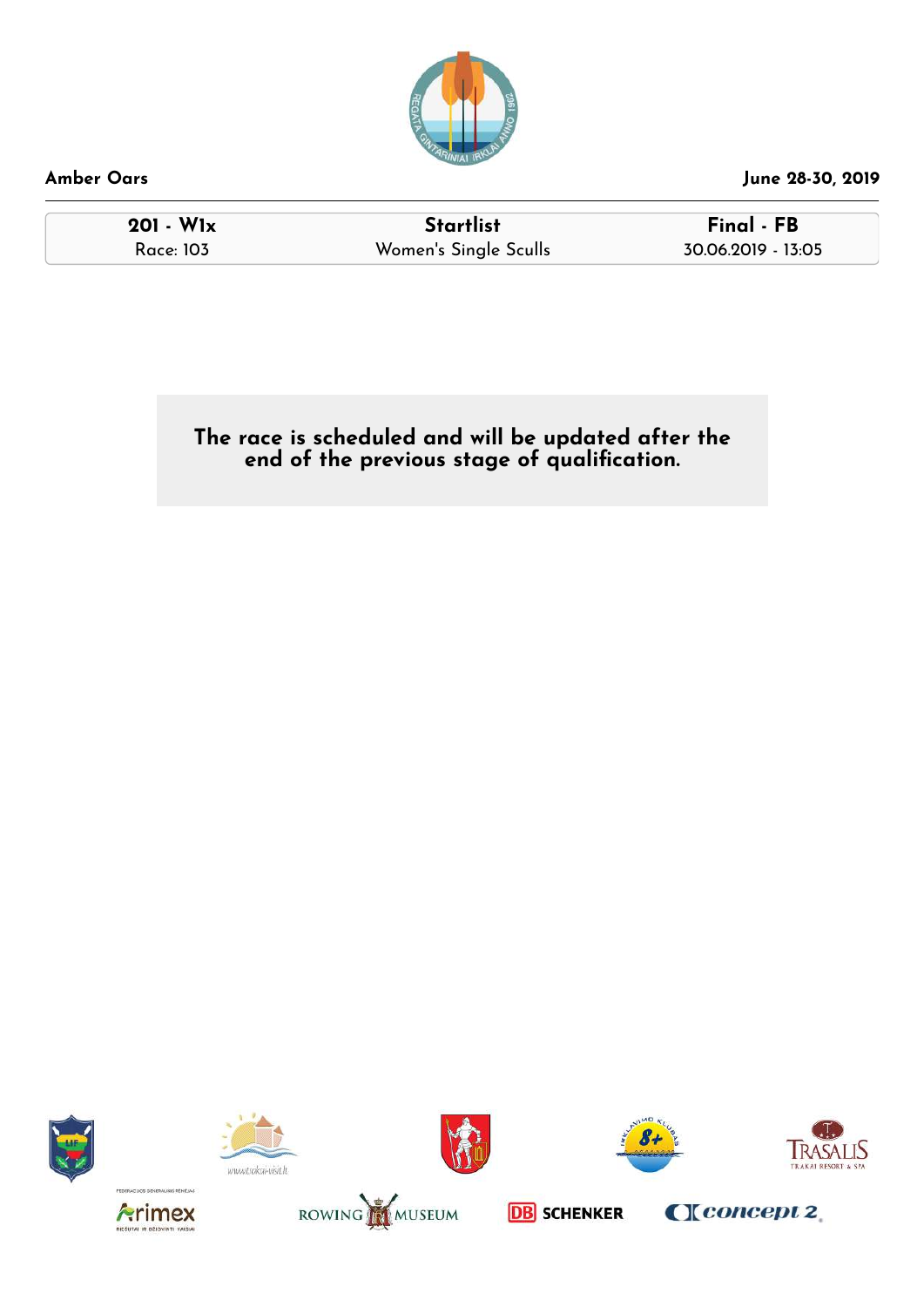![](_page_29_Picture_0.jpeg)

**201 - W1x Startlist Final - FA** Race: 104 Women's Single Sculls 30.06.2019 - 13:15

**The race is scheduled and will be updated after the end of the previous stage of qualication.**

![](_page_29_Picture_7.jpeg)

![](_page_29_Picture_8.jpeg)

![](_page_29_Picture_9.jpeg)

![](_page_29_Picture_10.jpeg)

![](_page_29_Picture_11.jpeg)

![](_page_29_Picture_12.jpeg)

![](_page_29_Picture_13.jpeg)

![](_page_29_Picture_15.jpeg)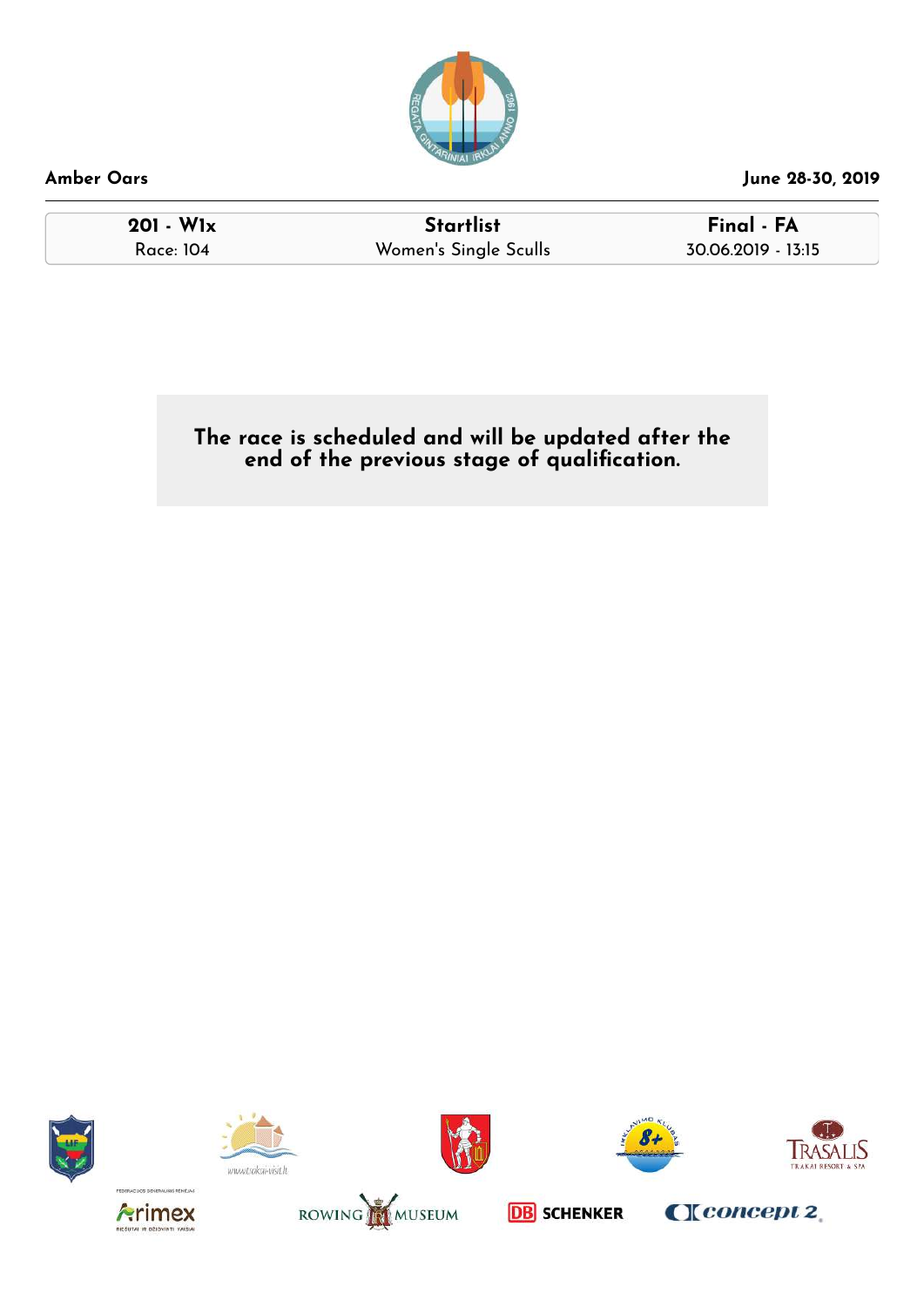![](_page_30_Picture_0.jpeg)

**202 - M1x Startlist Final - FB** Race: 105 Men's Single Sculls 30.06.2019 - 13:20

**The race is scheduled and will be updated after the end of the previous stage of qualication.**

![](_page_30_Picture_6.jpeg)

![](_page_30_Picture_7.jpeg)

![](_page_30_Picture_8.jpeg)

![](_page_30_Picture_9.jpeg)

![](_page_30_Picture_10.jpeg)

![](_page_30_Picture_11.jpeg)

![](_page_30_Picture_12.jpeg)

![](_page_30_Picture_14.jpeg)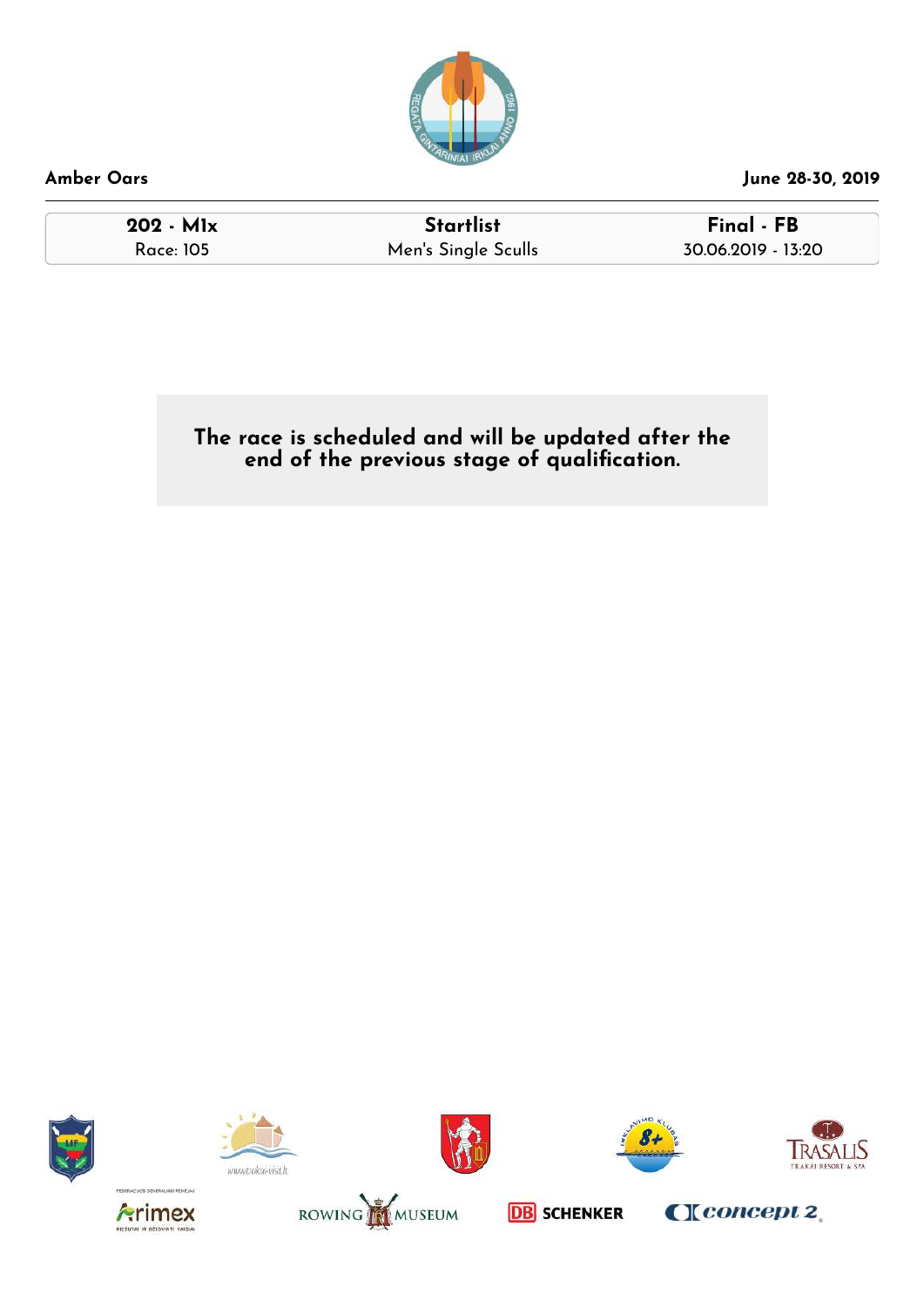![](_page_31_Picture_0.jpeg)

**202 - M1x Startlist Final - FA** Race: 106 Men's Single Sculls 30.06.2019 - 13:30

**The race is scheduled and will be updated after the end of the previous stage of qualication.**

![](_page_31_Picture_7.jpeg)

![](_page_31_Picture_8.jpeg)

![](_page_31_Picture_9.jpeg)

![](_page_31_Picture_10.jpeg)

![](_page_31_Picture_11.jpeg)

![](_page_31_Picture_12.jpeg)

![](_page_31_Picture_13.jpeg)

![](_page_31_Picture_15.jpeg)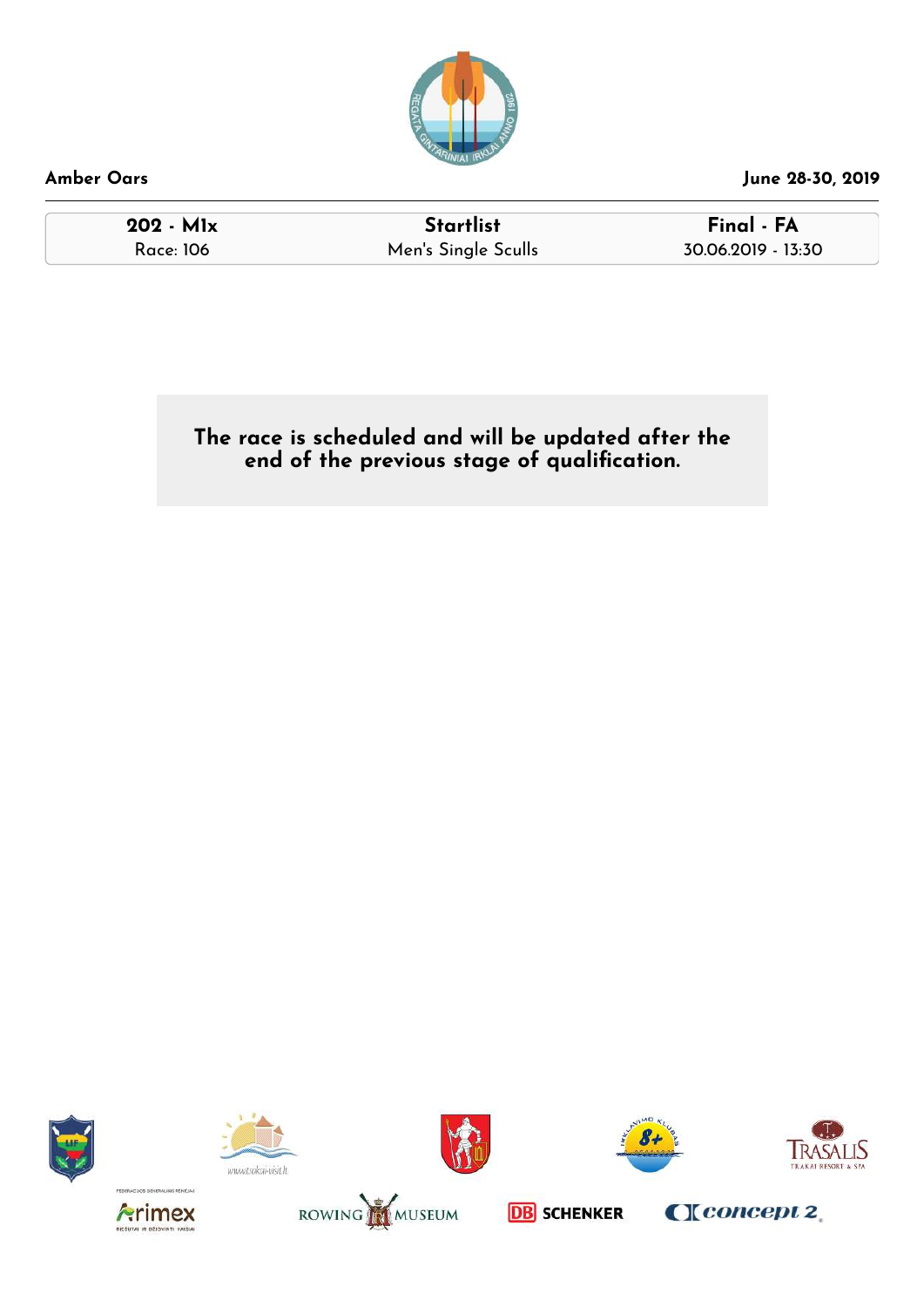![](_page_32_Picture_0.jpeg)

| $203 - M2$ | <b>Startlist</b> | Final - FA         |
|------------|------------------|--------------------|
| Race: 107  | Men's Pair       | 30.06.2019 - 13:35 |

**The race is scheduled and will be updated after the end of the previous stage of qualication.**

![](_page_32_Picture_4.jpeg)

![](_page_32_Picture_5.jpeg)

![](_page_32_Picture_6.jpeg)

![](_page_32_Picture_7.jpeg)

![](_page_32_Picture_8.jpeg)

 $C$ [ $concept 2$ ]

![](_page_32_Picture_9.jpeg)

![](_page_32_Picture_10.jpeg)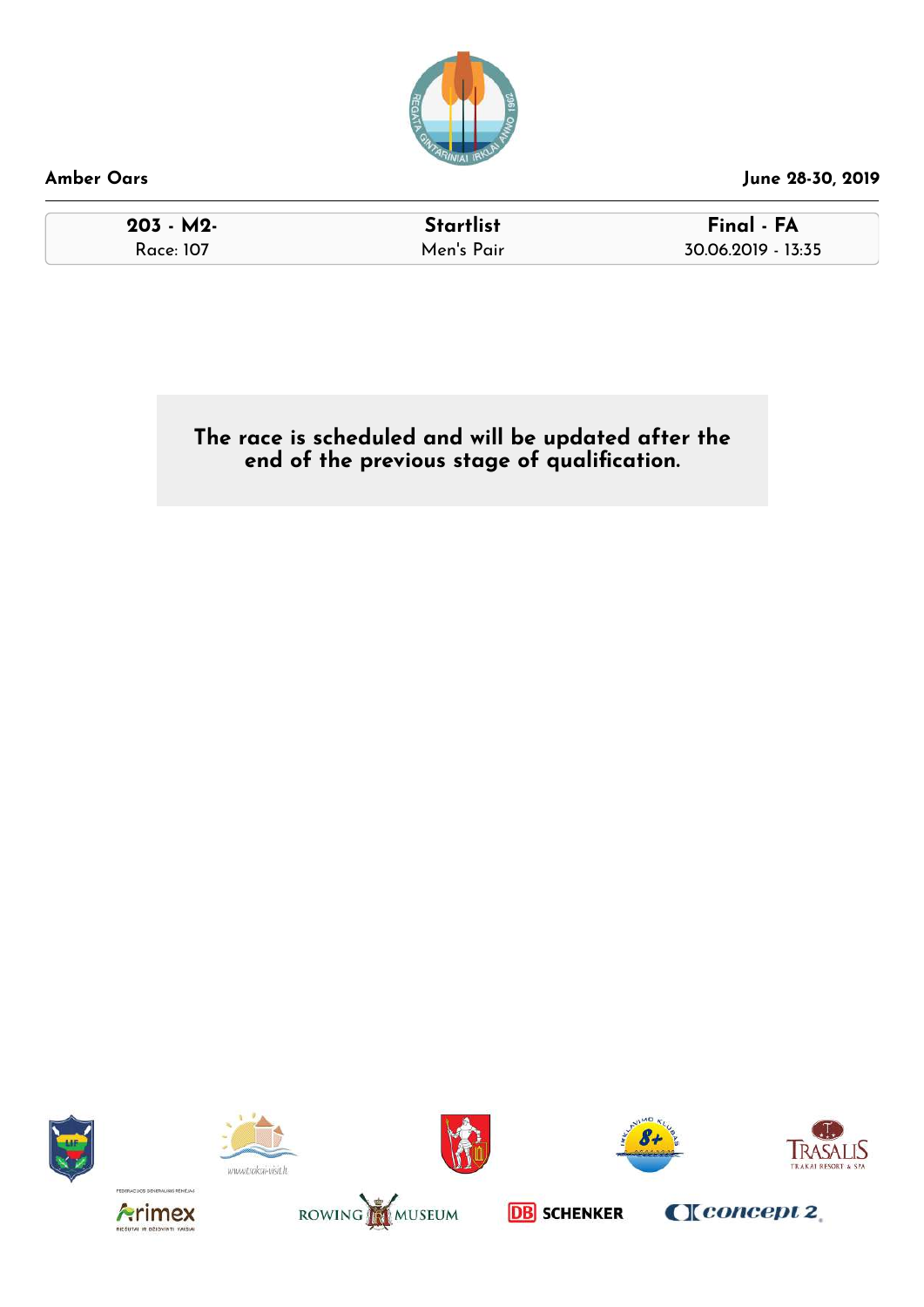![](_page_33_Picture_0.jpeg)

| Amber Oars |  |
|------------|--|
|------------|--|

**204 - M2x Startlist Final - FB** Race: 108 Men's Double Sculls 30.06.2019 - 13:45

**The race is scheduled and will be updated after the end of the previous stage of qualication.**

![](_page_33_Picture_6.jpeg)

![](_page_33_Picture_7.jpeg)

![](_page_33_Picture_8.jpeg)

![](_page_33_Picture_9.jpeg)

![](_page_33_Picture_10.jpeg)

![](_page_33_Picture_11.jpeg)

![](_page_33_Picture_12.jpeg)

![](_page_33_Picture_14.jpeg)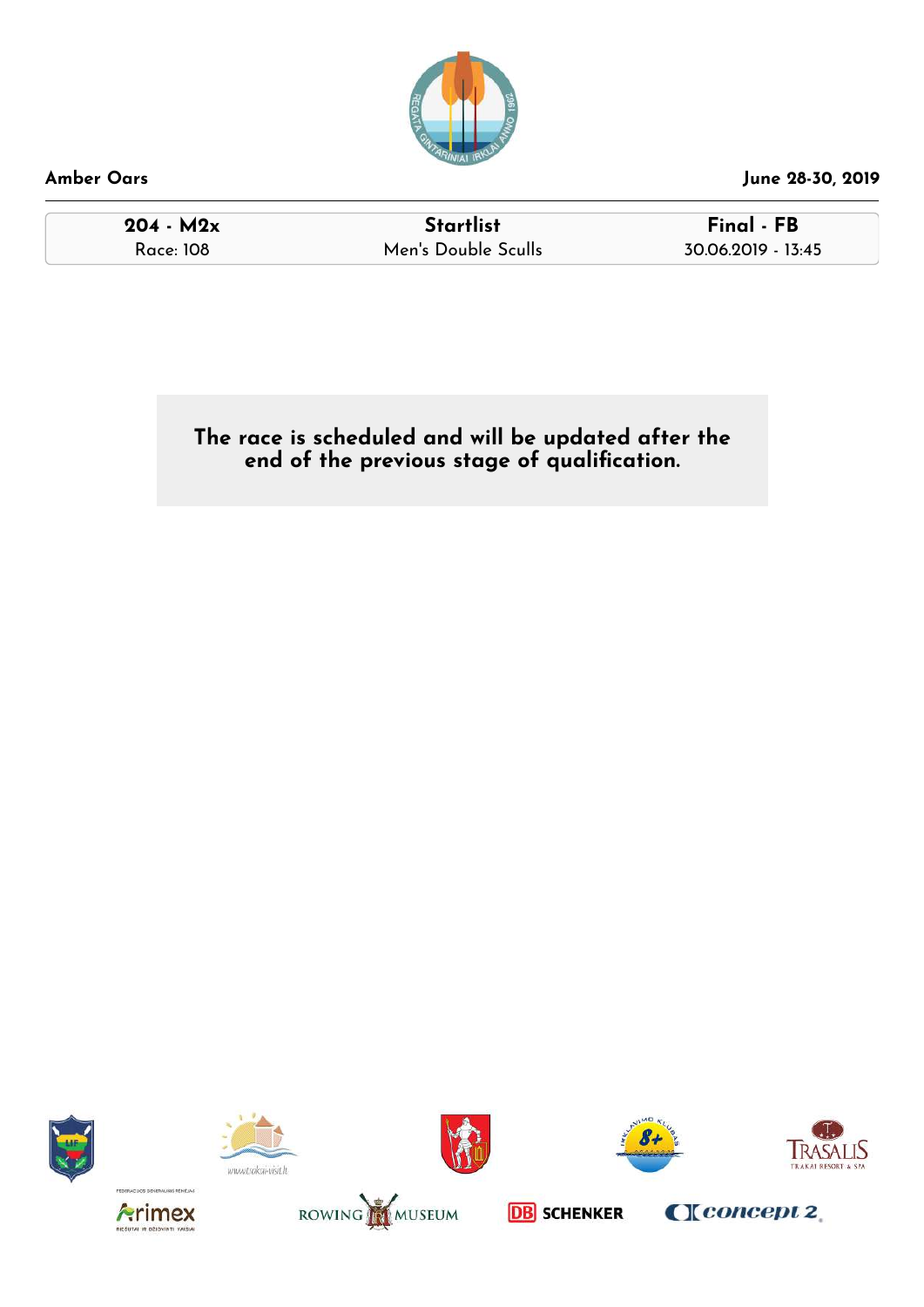![](_page_34_Picture_0.jpeg)

| Amber Oars |  |
|------------|--|
|            |  |

**204 - M2x Startlist Final - FA** Race: 109 Men's Double Sculls 30.06.2019 - 13:55

**The race is scheduled and will be updated after the end of the previous stage of qualication.**

![](_page_34_Picture_7.jpeg)

![](_page_34_Picture_8.jpeg)

![](_page_34_Picture_9.jpeg)

![](_page_34_Picture_10.jpeg)

![](_page_34_Picture_11.jpeg)

![](_page_34_Picture_12.jpeg)

![](_page_34_Picture_13.jpeg)

![](_page_34_Picture_15.jpeg)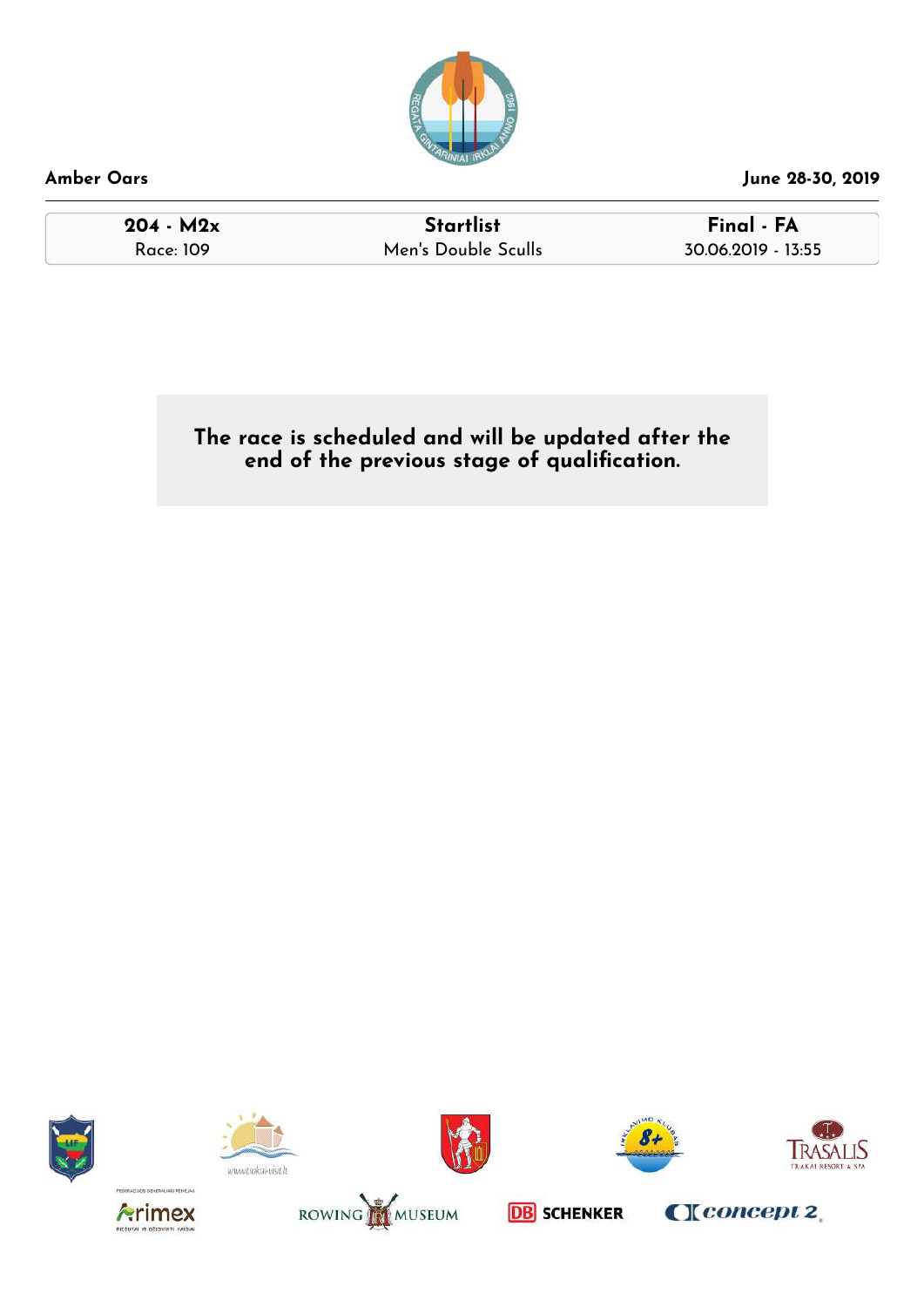![](_page_35_Picture_0.jpeg)

|                         | $205 - LW1x$<br><b>Race: 110</b> |                                                           | <b>Startlist</b><br>Lightweight women's single sculls |  |
|-------------------------|----------------------------------|-----------------------------------------------------------|-------------------------------------------------------|--|
| Lane                    |                                  | Team                                                      | <b>Names</b>                                          |  |
|                         |                                  | <b>TRAKAI</b>                                             | KIRSYTE Austeja OI;                                   |  |
| $\mathbf 2$             |                                  | <b>POLAND</b>                                             | KRYSTOCHOWICZ Adrianna 02;                            |  |
| $\overline{3}$          |                                  | MSG/SASS                                                  | <b>KRONE Austra 06;</b>                               |  |
| $\overline{\mathbf{4}}$ |                                  | <b>POLAND</b>                                             | <b>DREIER Zuzanna 95;</b>                             |  |
| 5                       |                                  | <b>KAUNO SPORTO</b><br><b>MOKYKLA</b><br><b>BANGPUTYS</b> | MAIZVILAITE Egle 00;                                  |  |
| 6                       |                                  | <b>LATVIA</b>                                             | BERLIZOVA Nansija 01;                                 |  |
| 7                       |                                  | Republic of<br>Moldova                                    | NARIVONCIC Iulia 99;                                  |  |

### **Progression:**

**Generated: 2019-06-29 16:56:07**

![](_page_35_Picture_6.jpeg)

![](_page_35_Picture_7.jpeg)

![](_page_35_Picture_8.jpeg)

![](_page_35_Picture_9.jpeg)

![](_page_35_Picture_10.jpeg)

CIconcept 2

![](_page_35_Picture_11.jpeg)

![](_page_35_Picture_12.jpeg)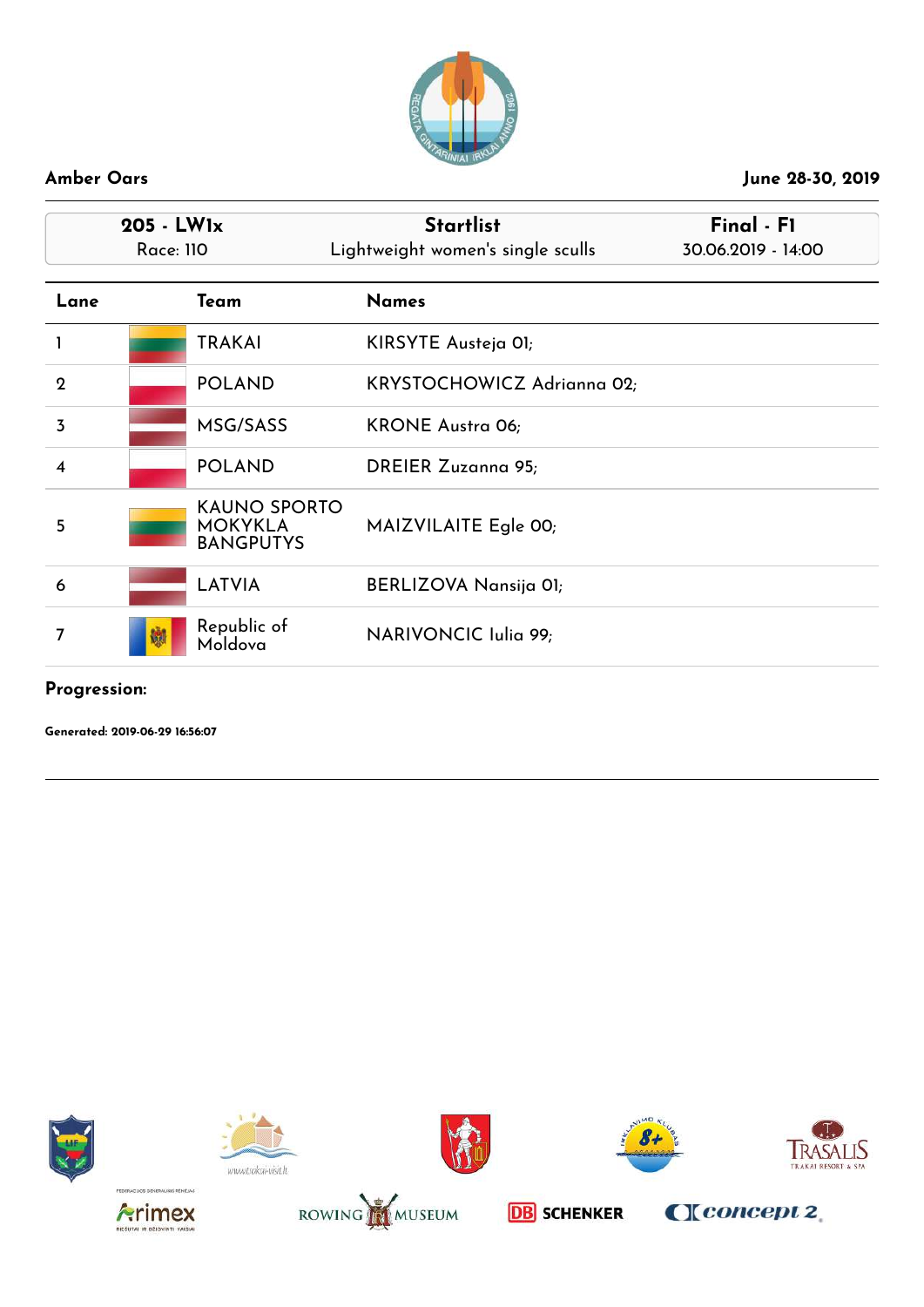![](_page_36_Picture_0.jpeg)

| $206 - W2$  |  |                                             | <b>Startlist</b>                            | Final - F1         |
|-------------|--|---------------------------------------------|---------------------------------------------|--------------------|
| Race: 111   |  |                                             | Women's Pair                                | 30.06.2019 - 14:10 |
| Lane        |  | Team                                        | <b>Names</b>                                |                    |
|             |  | Rowing and<br><b>Canoeing Club</b><br>Tartu | KURE Helen 01; NOMMIK Annika 00;            |                    |
| $\mathbf 2$ |  | <b>UKRAINA</b>                              | KRYCHENKOVA Valeriia 97; HOLYK Ruslana 98;  |                    |
| 3           |  | <b>LITHUANIA</b>                            | SENKUTE Viktorija 95; KRALIKAITE Kamile 01; |                    |
| 4           |  | Rowing and<br><b>Canoeing Club</b><br>Tartu | REINKORT Marliis 95; TOHU Kristel 95;       |                    |
| 5           |  | <b>DAUGAVPILS</b>                           | GRIGORJEVA Tatjana 99; IVANOVA Ludmila 85;  |                    |
|             |  |                                             |                                             |                    |

### **Progression:**

![](_page_36_Picture_6.jpeg)

![](_page_36_Picture_7.jpeg)

![](_page_36_Picture_8.jpeg)

![](_page_36_Picture_9.jpeg)

![](_page_36_Picture_10.jpeg)

![](_page_36_Picture_11.jpeg)

![](_page_36_Picture_12.jpeg)

![](_page_36_Picture_14.jpeg)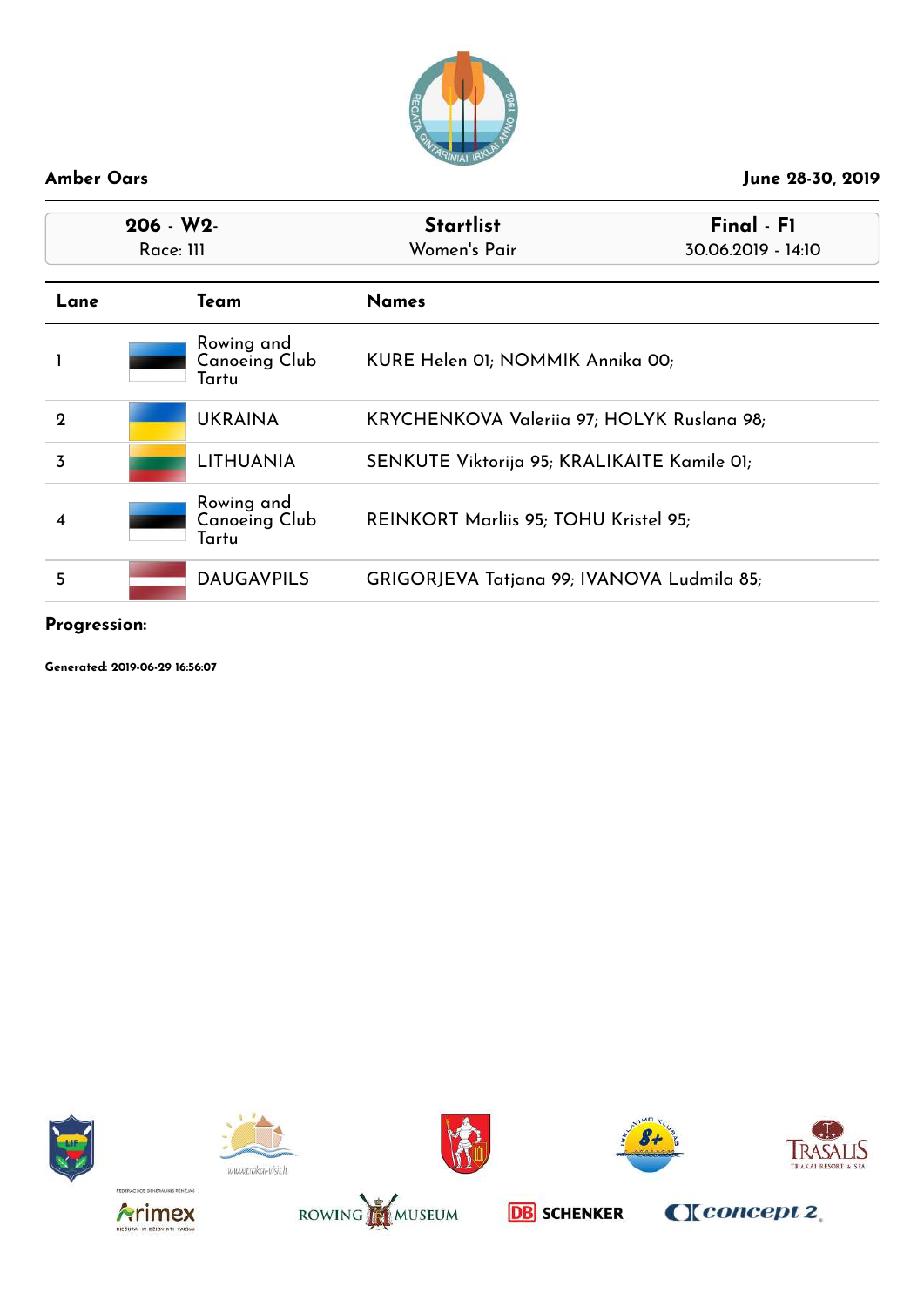![](_page_37_Picture_0.jpeg)

**207 - LM1x Startlist Final - FA** Race: 112 Lightweight Men's Single Sculls 30.06.2019 - 14:20

**The race is scheduled and will be updated after the end of the previous stage of qualication.**

![](_page_37_Picture_7.jpeg)

![](_page_37_Picture_8.jpeg)

![](_page_37_Picture_9.jpeg)

![](_page_37_Picture_10.jpeg)

![](_page_37_Picture_11.jpeg)

![](_page_37_Picture_12.jpeg)

![](_page_37_Picture_13.jpeg)

![](_page_37_Picture_15.jpeg)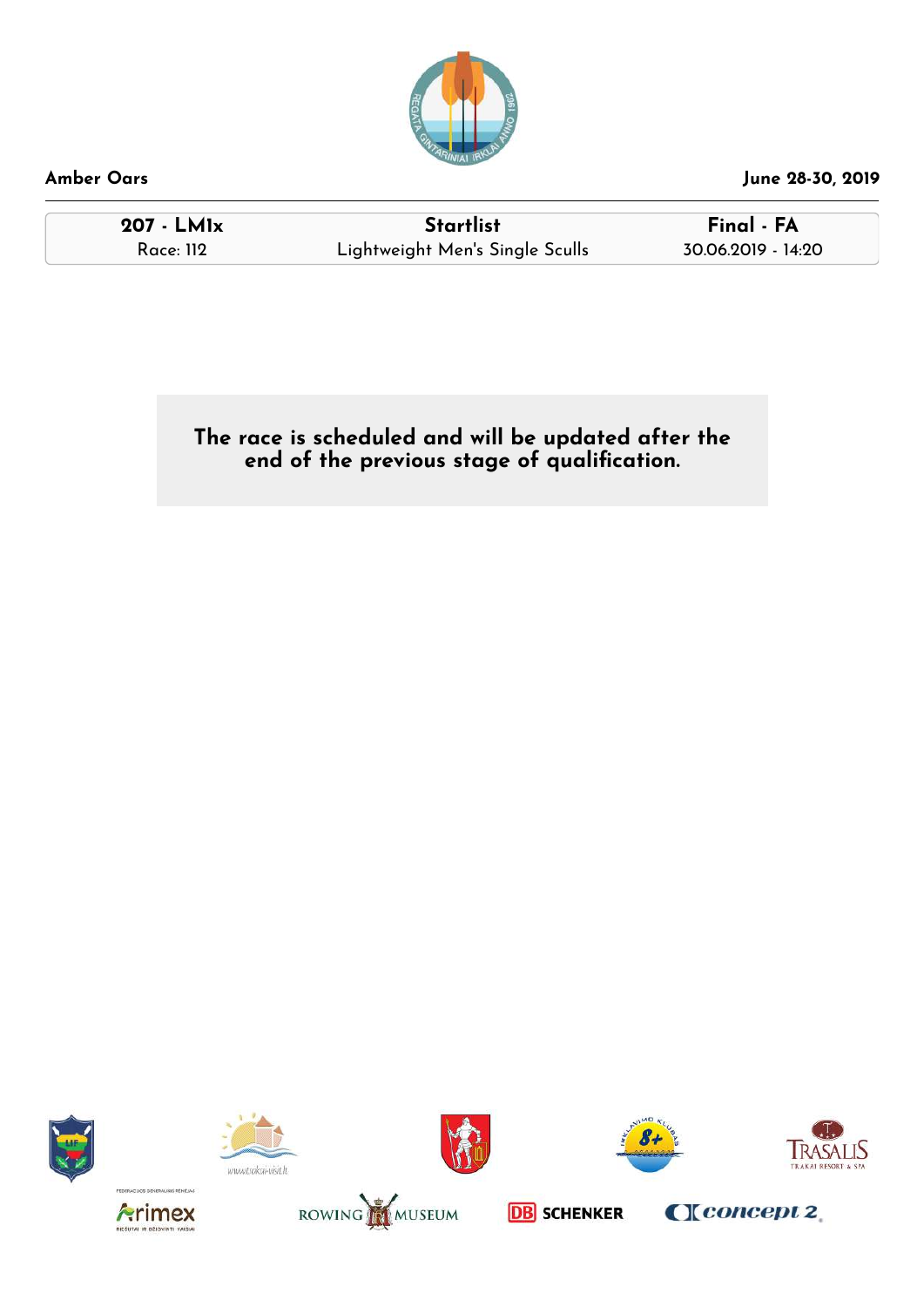![](_page_38_Picture_0.jpeg)

**208 - W2x Startlist Final - FB** Race: 113 Women's Double Sculls 30.06.2019 - 14:30

**The race is scheduled and will be updated after the end of the previous stage of qualication.**

![](_page_38_Picture_7.jpeg)

![](_page_38_Picture_8.jpeg)

![](_page_38_Picture_9.jpeg)

![](_page_38_Picture_10.jpeg)

![](_page_38_Picture_11.jpeg)

![](_page_38_Picture_12.jpeg)

![](_page_38_Picture_13.jpeg)

**DB** SCHENKER

CIconcept 2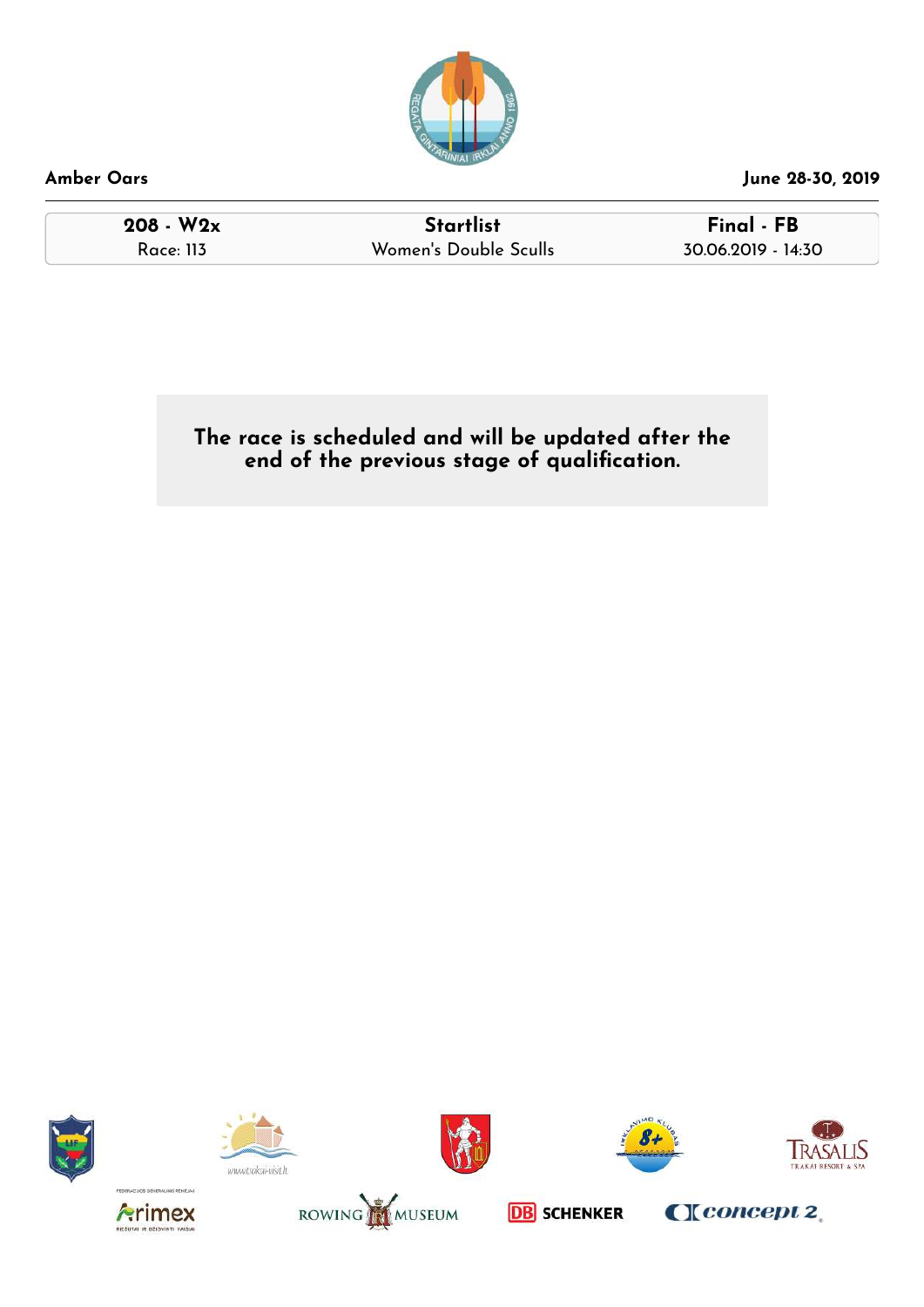![](_page_39_Picture_0.jpeg)

**208 - W2x Startlist Final - FA** Race: 114 Women's Double Sculls

**The race is scheduled and will be updated after the end of the previous stage of qualication.**

![](_page_39_Picture_7.jpeg)

![](_page_39_Picture_8.jpeg)

![](_page_39_Picture_9.jpeg)

![](_page_39_Picture_10.jpeg)

![](_page_39_Picture_11.jpeg)

![](_page_39_Picture_12.jpeg)

![](_page_39_Picture_13.jpeg)

![](_page_39_Picture_15.jpeg)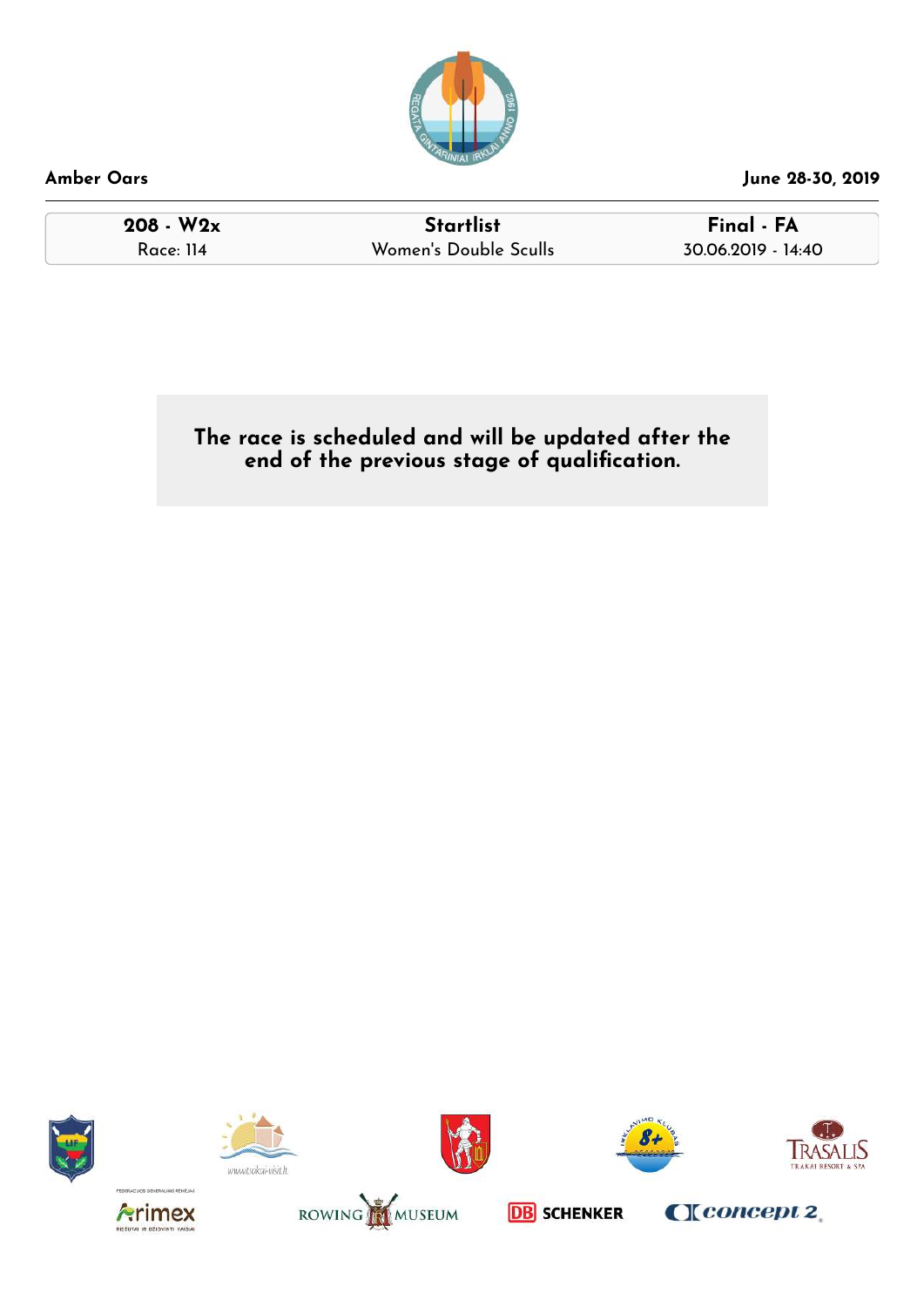![](_page_40_Picture_0.jpeg)

| $209 - M4$<br>Race: 115 |                                                        | <b>Startlist</b><br>Men's Four                                                                 | Final - F1<br>30.06.2019 - 14:45 |
|-------------------------|--------------------------------------------------------|------------------------------------------------------------------------------------------------|----------------------------------|
| Lane                    | Team                                                   | <b>Names</b>                                                                                   |                                  |
| $\mathbf 2$             | <b>UKRAINA</b>                                         | PONOCHOVNYI Andriy 00; TARASENKO Evheniy 00;<br>STIOPKIN Vladyslav 01; KONDRATIUK Yaroslav 01; |                                  |
| 3                       | LATVIA                                                 | DREIJERS Rolands 02; VELICKO Toms 02; KORESKOVS<br>Stanilsavs 02; JURKA Reinis 02;             |                                  |
| 4                       | <b>KLAIPEDOS</b><br><b>IRKLAVIMO</b><br><b>CENTRAS</b> | VOLKOVAS Benas 01; VENCKUS Valdas 00; VAITKUNAS<br>Tautvydas 95; BALSYS Dovydas 91;            |                                  |
| 5                       | <b>UKRAINA</b>                                         | LOBINTSEV Illia 03; DLINYK Mykyta 04; SVYRYDENKO<br>Oleksandr OI; BELIAEV Yanal OI;            |                                  |
| Progression:            |                                                        |                                                                                                |                                  |

![](_page_40_Picture_5.jpeg)

![](_page_40_Picture_6.jpeg)

![](_page_40_Picture_7.jpeg)

![](_page_40_Picture_8.jpeg)

![](_page_40_Picture_9.jpeg)

![](_page_40_Picture_10.jpeg)

![](_page_40_Picture_11.jpeg)

![](_page_40_Picture_13.jpeg)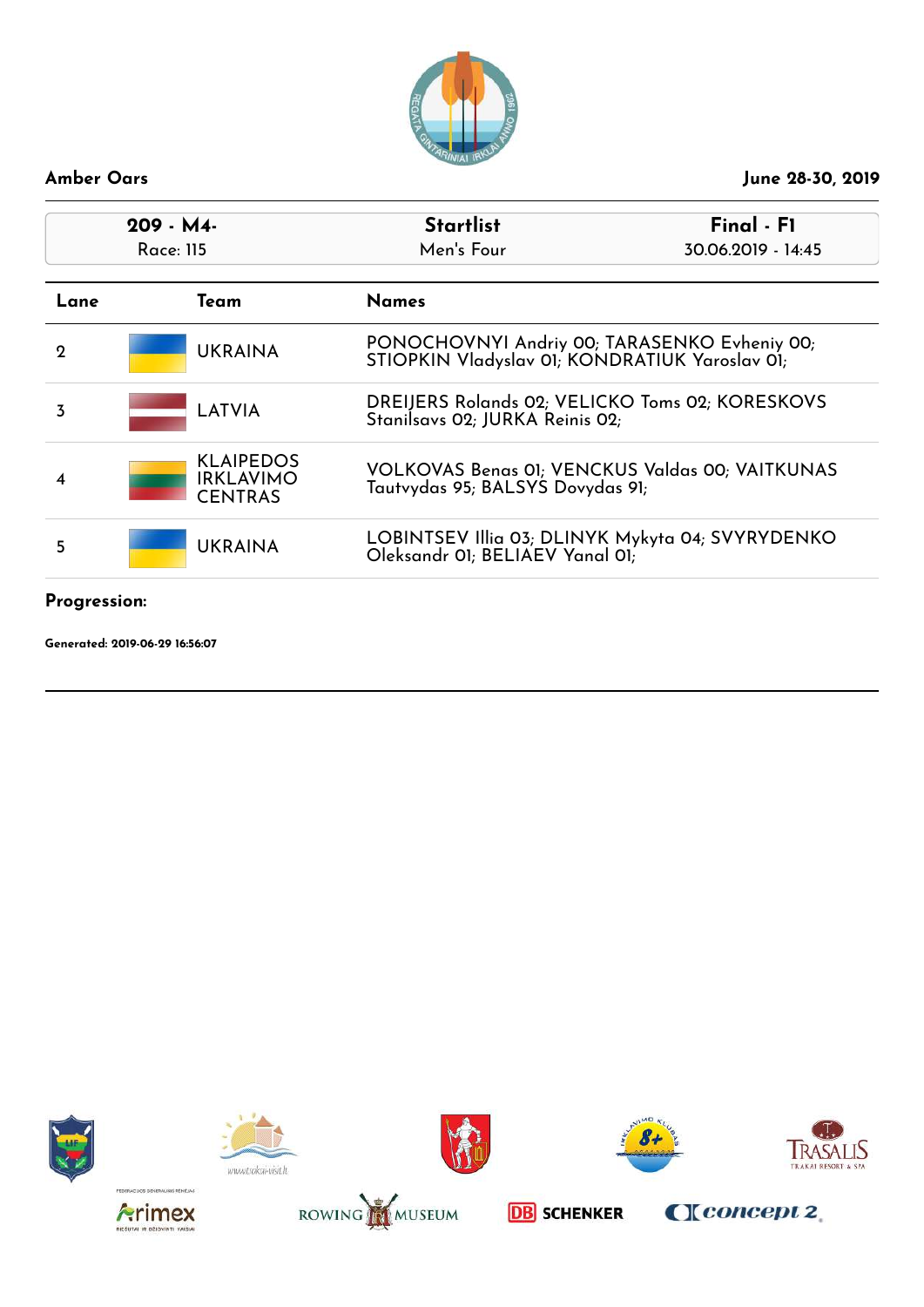![](_page_41_Picture_0.jpeg)

| $210 - W_4x$<br>Race: 116 |                                                        | <b>Startlist</b><br>Women's Quadruple Sculls                                                   | Final - F1<br>30.06.2019 - 14:55 |
|---------------------------|--------------------------------------------------------|------------------------------------------------------------------------------------------------|----------------------------------|
| Lane                      | Team                                                   | <b>Names</b>                                                                                   |                                  |
|                           | <b>KLAIPEDOS</b><br><b>IRKLAVIMO</b><br><b>CENTRAS</b> | VENCKUTE Zivile 03; MONKEVICIUTE Gabija 03;<br>TAURAGAUSKAITE Melita 02; STANKUTE Jurinda 01;  |                                  |
| $\mathbf{2}$              | <b>POLAND</b>                                          | WASELA Paulina; KANIA Oliwia 00; STRYBEL Malgorzata<br>00; CHRZANOWSKA Paulina 00;             |                                  |
| 3                         | MSG/SASS                                               | AGARE Kate 05; GRUNDMANE Liva 03; AGARE Lina 04;<br><b>GRUNDMANE Sabine 04;</b>                |                                  |
| 4                         | <b>KAUNO SPORTO</b><br>MOKYKLA<br><b>BANGPUTYS</b>     | DRULYTE Rusne 04; MALIJAUSKAITE Raminta 03;<br>VAIDELYTE Laurita 03; DAMBRAUSKAITE Mija 03;    |                                  |
| 5                         | Vilniaus miesto<br>sporto centras                      | KOMARAITE Julija 00; UTKUTE Ugne 01; KIRSYTE Migle 01;<br>VILENISKYTE Simona 00;               |                                  |
| 6                         | <b>KLAIPEDOS</b><br><b>IRKLAVIMO</b><br><b>CENTRAS</b> | KLUMBYTE Auguste 03; AUGUSTINAITE Beatrice 04;<br>JONAUSKAITE Dainida 04; SIMKUTE Karolina 02; |                                  |

**Progression:**

**Generated: 2019-06-29 16:56:07**

![](_page_41_Picture_6.jpeg)

![](_page_41_Picture_7.jpeg)

![](_page_41_Picture_8.jpeg)

![](_page_41_Picture_9.jpeg)

![](_page_41_Picture_10.jpeg)

![](_page_41_Picture_11.jpeg)

![](_page_41_Picture_12.jpeg)

![](_page_41_Picture_14.jpeg)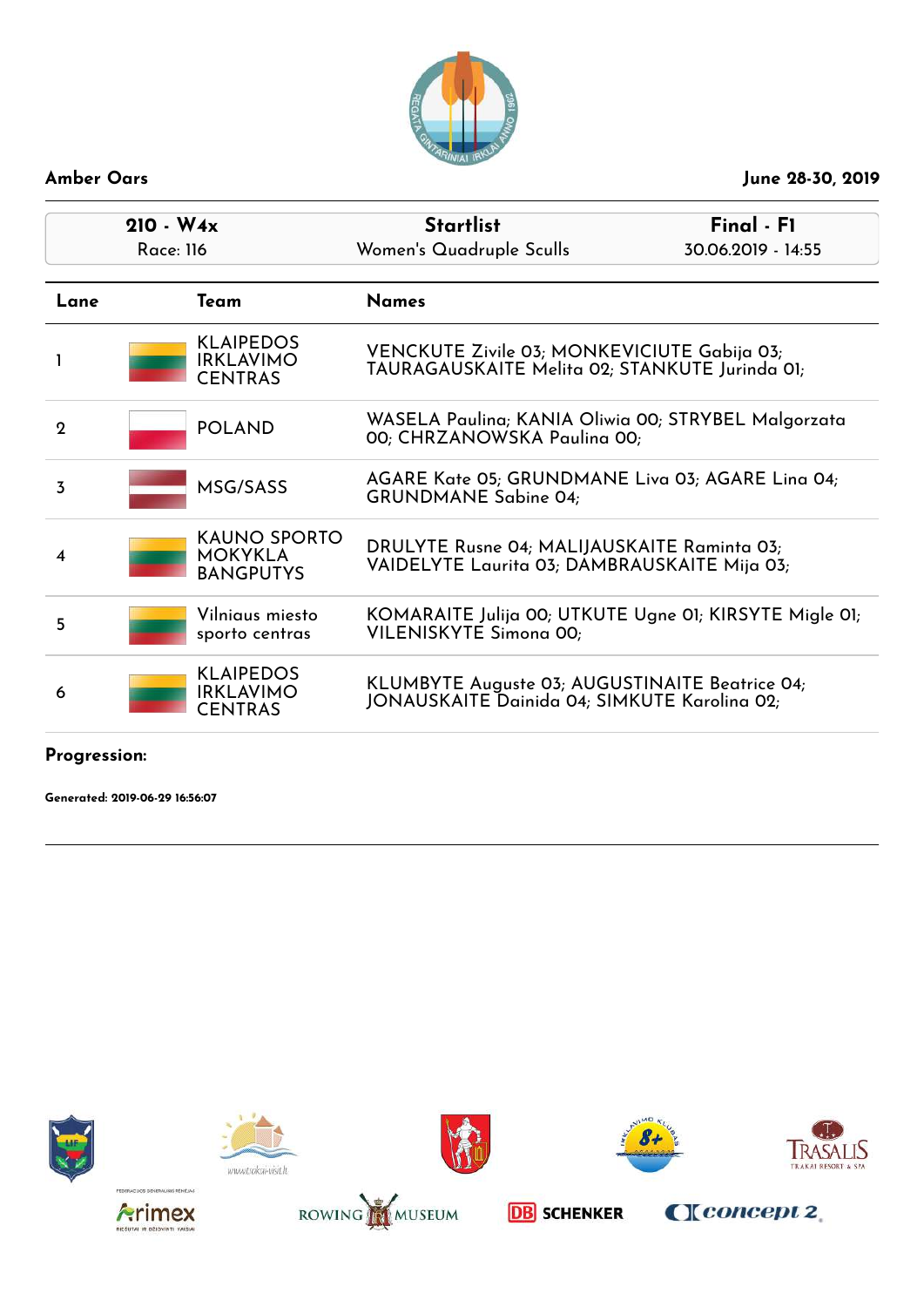![](_page_42_Picture_0.jpeg)

| $211 - W8 +$<br><b>Race: 117</b> |                                                         | <b>Startlist</b><br>Women's Eight                                                                                                                                                                                        | Final - F1<br>30.06.2019 - 15:05                                                                         |
|----------------------------------|---------------------------------------------------------|--------------------------------------------------------------------------------------------------------------------------------------------------------------------------------------------------------------------------|----------------------------------------------------------------------------------------------------------|
| Lane                             | Team                                                    | <b>Names</b>                                                                                                                                                                                                             |                                                                                                          |
| $\mathbf 2$                      | LITHUANIA                                               | SARKAUSKAITE Gabija 02; KERSYTE Austeja 01;<br><b>OVERLINGAITE Laura 00; PUTNAITE Vilmante 02;</b><br>MEDELINSKAITE leva 99; BARKUTE Ingrida 00;<br>KRALIKAITE Kamile 01; SENKUTE Viktorija 95;<br>KOZLOVSKIJ Daniel 04; |                                                                                                          |
| 3                                | <b>INTERNATIONAL</b><br>(Lithuania, Latvia,<br>Estonia) | GRAZIENE Nijole 60; MAYER Rita 56; SAVICKYTE Nijole 71;<br>JAANSON Tatjana 66; VOSU Ingrid 62; LINE Renate 66;<br>LUTOSKIN Ulvi 64; ANTONE Vita 65; MURNIKOVIENE<br>Birute;                                              |                                                                                                          |
| 4                                | <b>UKRAINA</b>                                          | KRYCHENKOVA Valeriia 97; HOLYK Ruslana 98;<br>STEFASHYNA Kateryna 02; MATSENKO Anastasiia 03;                                                                                                                            | MALYSHKO Inna 98; BUCHEK Alina 00; DONHUI Liubov 01;<br>CHERVATIUK Daria 03; PROKOPCHENKO Anastasiya 03; |
| <b>Progression:</b>              |                                                         |                                                                                                                                                                                                                          |                                                                                                          |

![](_page_42_Picture_5.jpeg)

![](_page_42_Picture_6.jpeg)

![](_page_42_Picture_7.jpeg)

![](_page_42_Picture_8.jpeg)

![](_page_42_Picture_9.jpeg)

![](_page_42_Picture_10.jpeg)

![](_page_42_Picture_11.jpeg)

![](_page_42_Picture_13.jpeg)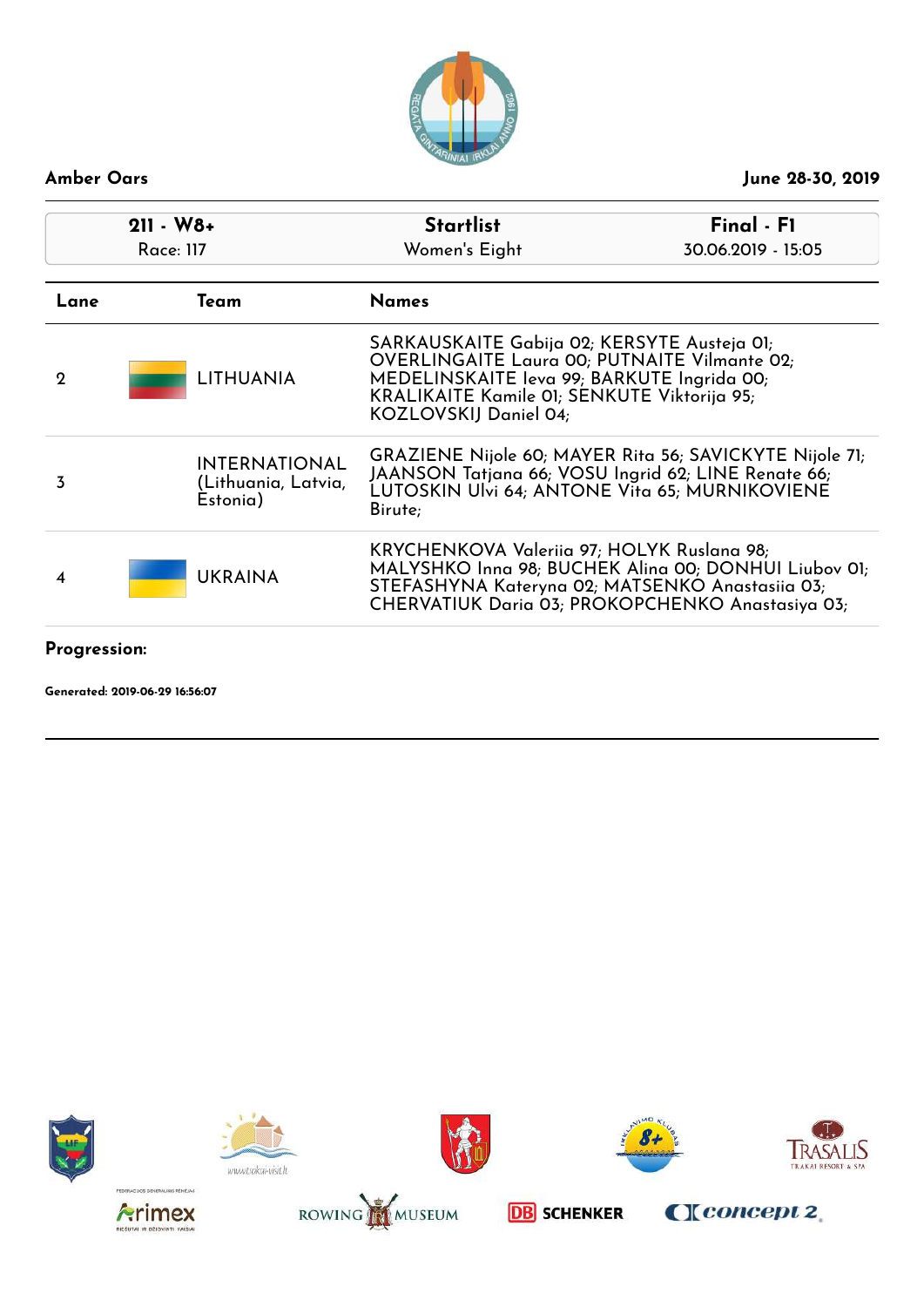![](_page_43_Picture_0.jpeg)

**212 - LM2x Startlist Final - FA** Race: 118 Lightweight Men's Double Sculls 30.06.2019 - 15:15

**The race is scheduled and will be updated after the end of the previous stage of qualication.**

![](_page_43_Picture_7.jpeg)

![](_page_43_Picture_8.jpeg)

![](_page_43_Picture_9.jpeg)

![](_page_43_Picture_10.jpeg)

![](_page_43_Picture_11.jpeg)

![](_page_43_Picture_12.jpeg)

![](_page_43_Picture_13.jpeg)

![](_page_43_Picture_15.jpeg)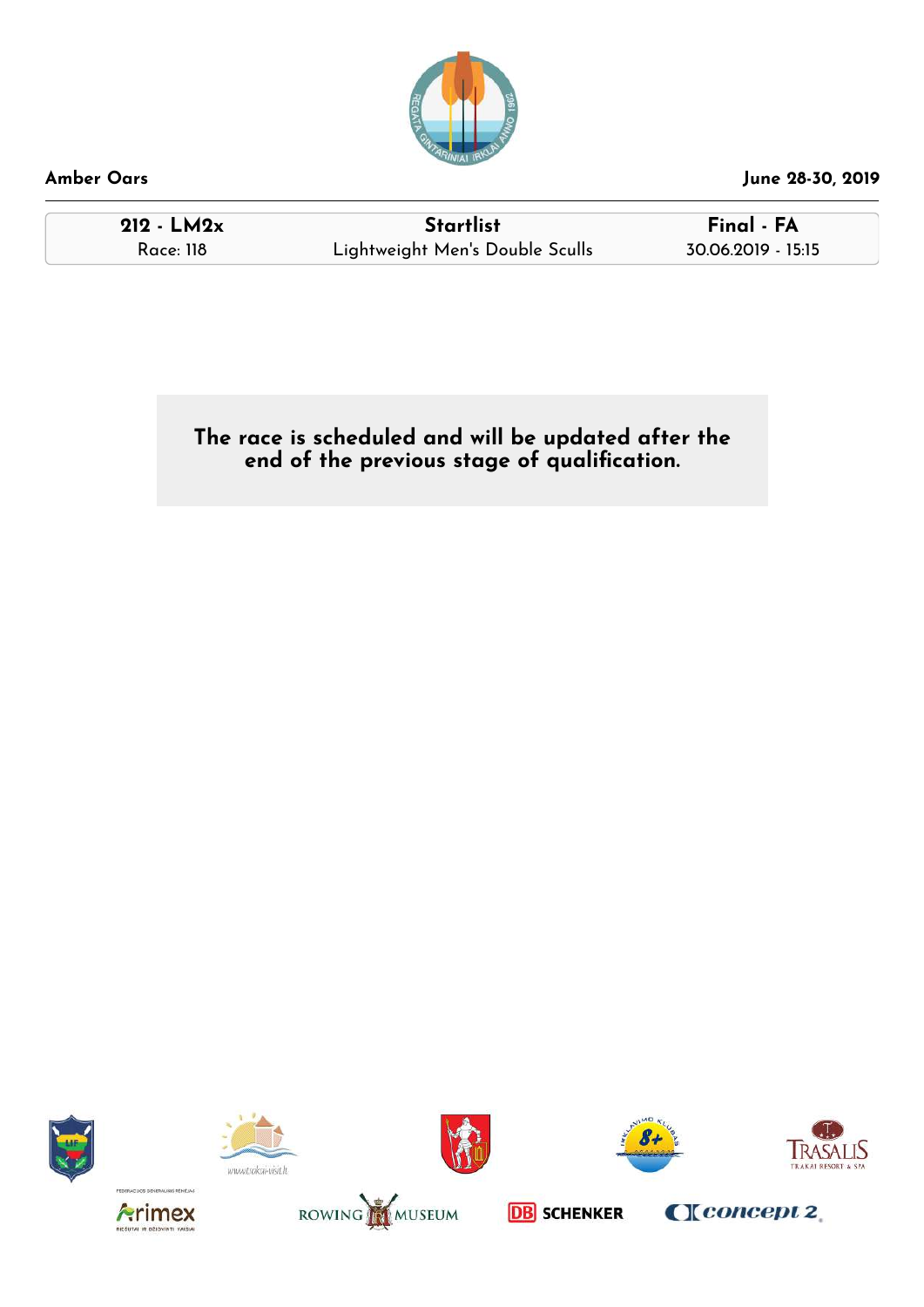![](_page_44_Picture_0.jpeg)

**213 - M4x Startlist Final - FB** Race: 119 Men's Quadruple Sculls 30.06.2019 - 15:25

**The race is scheduled and will be updated after the end of the previous stage of qualication.**

![](_page_44_Picture_7.jpeg)

![](_page_44_Picture_8.jpeg)

![](_page_44_Picture_9.jpeg)

![](_page_44_Picture_10.jpeg)

![](_page_44_Picture_11.jpeg)

![](_page_44_Picture_12.jpeg)

![](_page_44_Picture_13.jpeg)

![](_page_44_Picture_15.jpeg)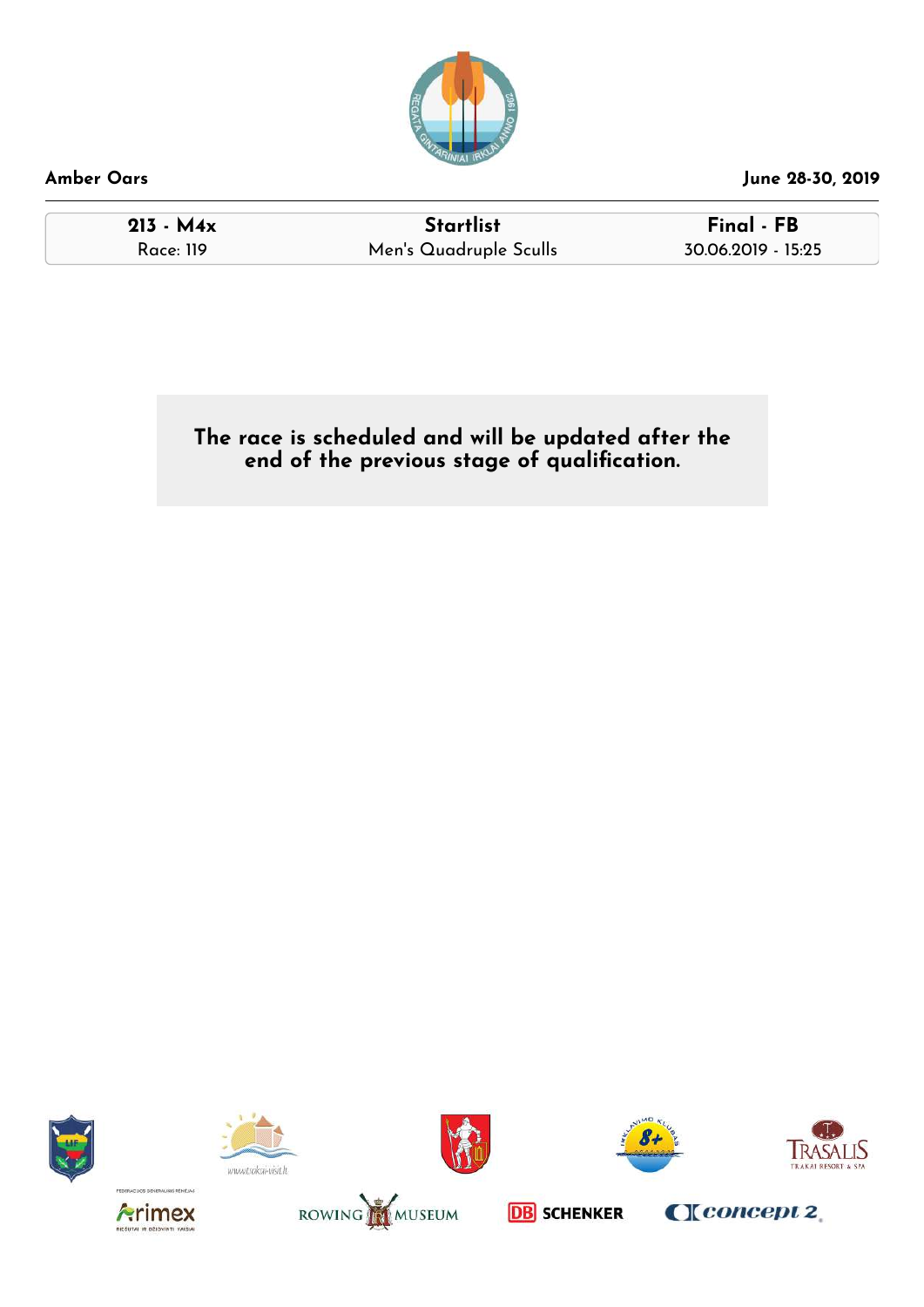![](_page_45_Picture_0.jpeg)

**213 - M4x Startlist Final - FA** Race: 120 Men's Quadruple Sculls 30.06.2019 - 15:35

**The race is scheduled and will be updated after the end of the previous stage of qualication.**

![](_page_45_Picture_7.jpeg)

![](_page_45_Picture_8.jpeg)

![](_page_45_Picture_9.jpeg)

![](_page_45_Picture_10.jpeg)

![](_page_45_Picture_11.jpeg)

![](_page_45_Picture_12.jpeg)

![](_page_45_Picture_13.jpeg)

![](_page_45_Picture_15.jpeg)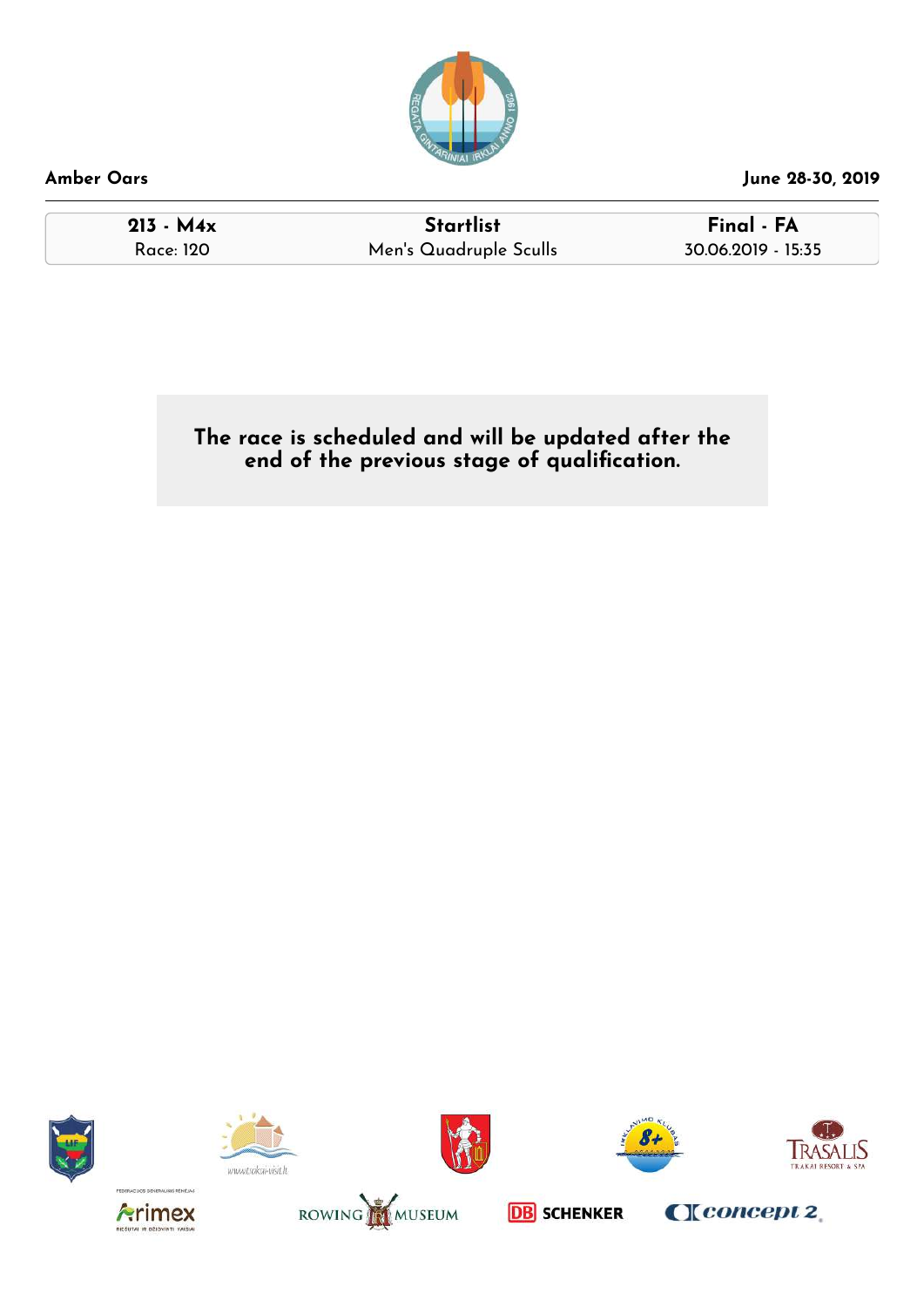![](_page_46_Picture_0.jpeg)

| $214 - M8+$<br><b>Race: 121</b> |                                                        | <b>Startlist</b><br>Final - F1<br>Men's Eight<br>30.06.2019 - 15:45                                                                                                |                                                      |
|---------------------------------|--------------------------------------------------------|--------------------------------------------------------------------------------------------------------------------------------------------------------------------|------------------------------------------------------|
| Lane                            | Team                                                   | <b>Names</b>                                                                                                                                                       |                                                      |
| 2                               | <b>UKRAINA</b>                                         | MUSIENKO Kostiantyn 99; ONIPCHENKO Maksym 99;<br>PONOCHOVNYI Andriy 00; TARASENKO Evheniy 00;<br>STIOPKIN Vladyslav 01; KONDRATIUK Yaroslav 01;<br>Semen 02;       | RASCHEPKIN Maksym 95; ZAKHAROV Artem 03; KYRYLOV     |
| 3                               | <b>TRAKAI</b>                                          | KAZLOVSKIJ Arnold 00; KONDRATAVICIUS Vaidas 02;<br>GOLYSENKO Dominykas 02; PREIDYS Kasperas 02;<br>Arturas 00; SLIMANAVICIUS Ricardas 00; KAZLOVSKIJ<br>Daniel 04; | BAREIKA Donatas 03; USCILA Modestas 03; NESCERENKO   |
| 4                               | <b>KLAIPEDOS</b><br><b>IRKLAVIMO</b><br><b>CENTRAS</b> | Gustas 03; VENCKUS Valdas 00; VOLKOVAS Benas 01;<br>VAITKUNAS Tautvydas 95; BALSYS Dovydas 91; RAZMA<br>Ramunas OI; SIMKUTE Karolina;                              | KUNDROTAS Vilius 02; GRIKPEDIS Vilius 02; LOGVINOVAS |

**Progression:**

![](_page_46_Picture_6.jpeg)

![](_page_46_Picture_7.jpeg)

![](_page_46_Picture_8.jpeg)

![](_page_46_Picture_9.jpeg)

![](_page_46_Picture_10.jpeg)

![](_page_46_Picture_11.jpeg)

![](_page_46_Picture_12.jpeg)

![](_page_46_Picture_14.jpeg)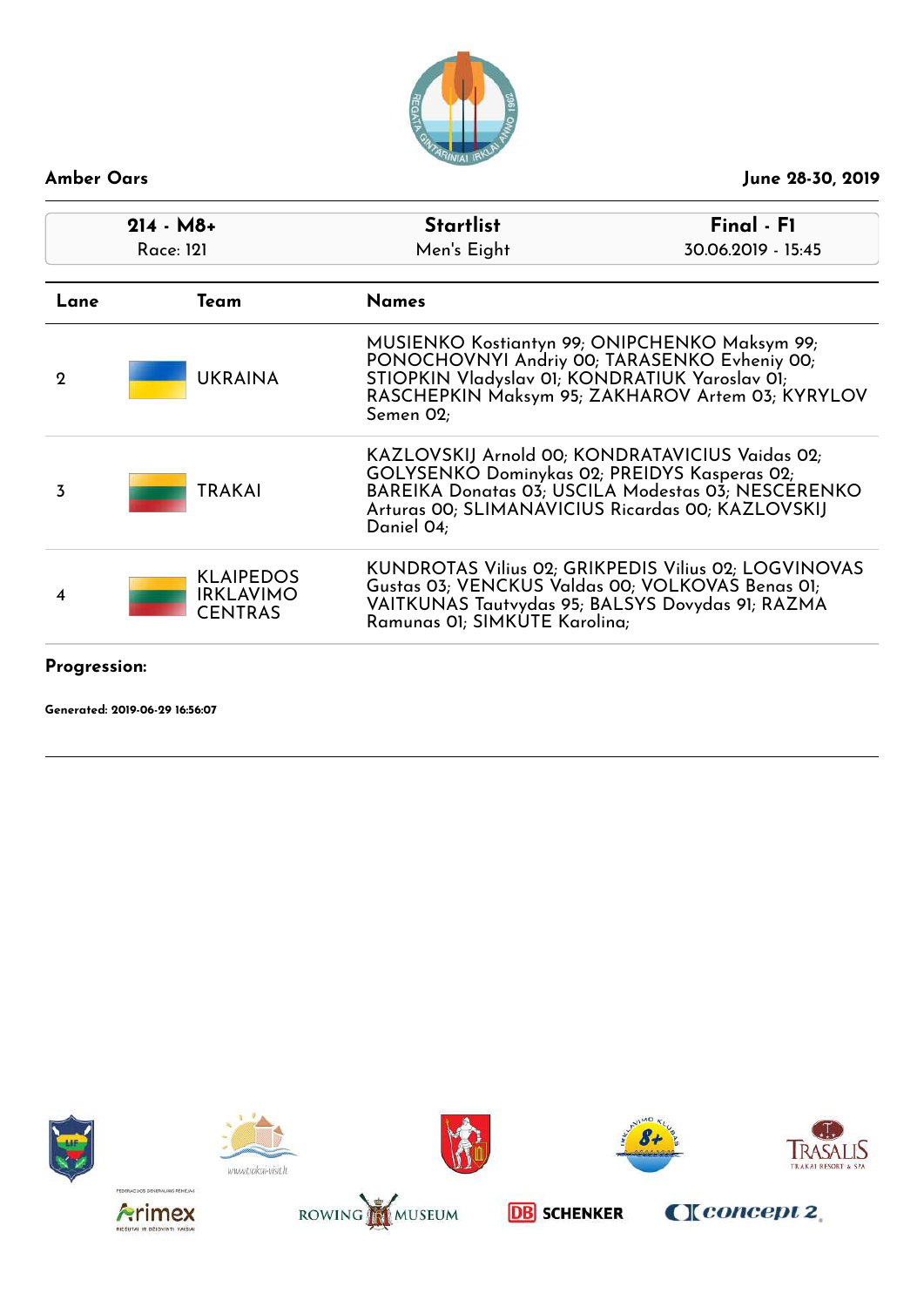![](_page_47_Picture_0.jpeg)

![](_page_47_Picture_5.jpeg)

![](_page_47_Picture_6.jpeg)

![](_page_47_Picture_7.jpeg)

![](_page_47_Picture_8.jpeg)

![](_page_47_Picture_9.jpeg)

![](_page_47_Picture_10.jpeg)

![](_page_47_Picture_11.jpeg)

![](_page_47_Picture_13.jpeg)